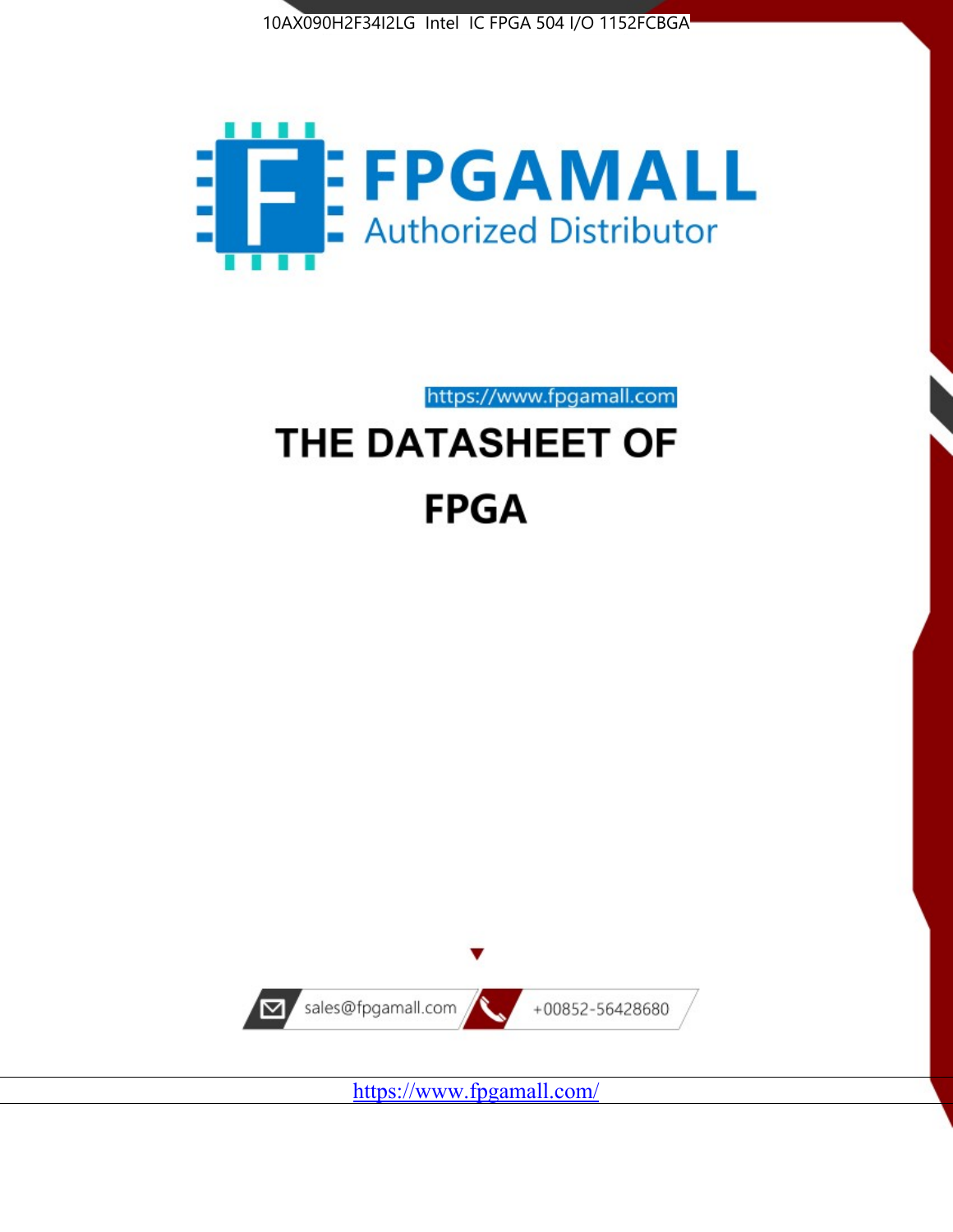10AX090H2F34I2LG Intel IC FPGA 504 I/O 1152FCBGA



# **Intel® Arria® 10 Device Overview**



**A10-OVERVIEW | 2018.12.06** Latest document on the web: **[PDF](https://www.intel.com/content/dam/www/programmable/us/en/pdfs/literature/hb/arria-10/a10_overview.pdf)** | **[HTML](https://www.intel.com/content/www/us/en/programmable/documentation/sam1403480274650.html)**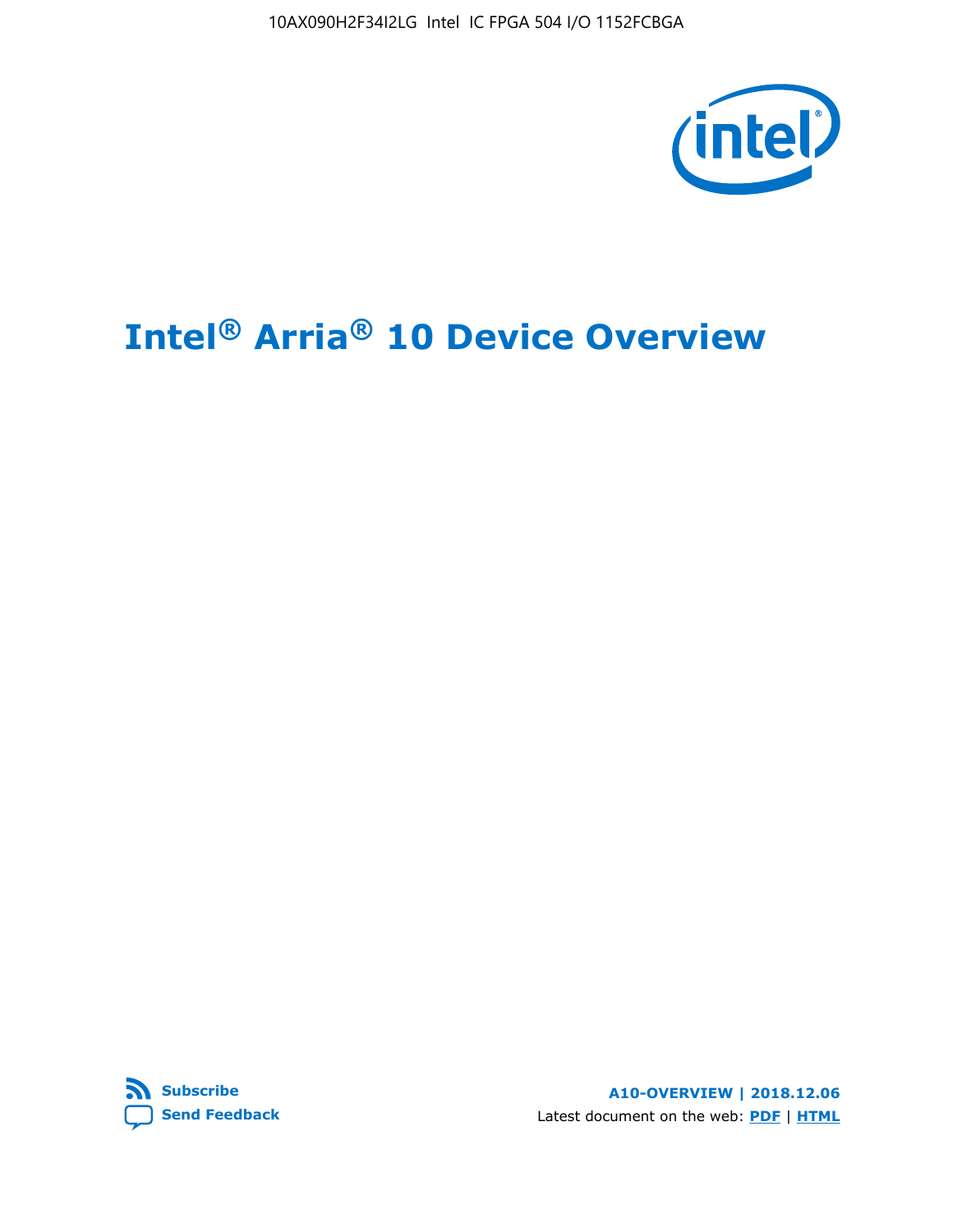

**Contents** 

# **Contents**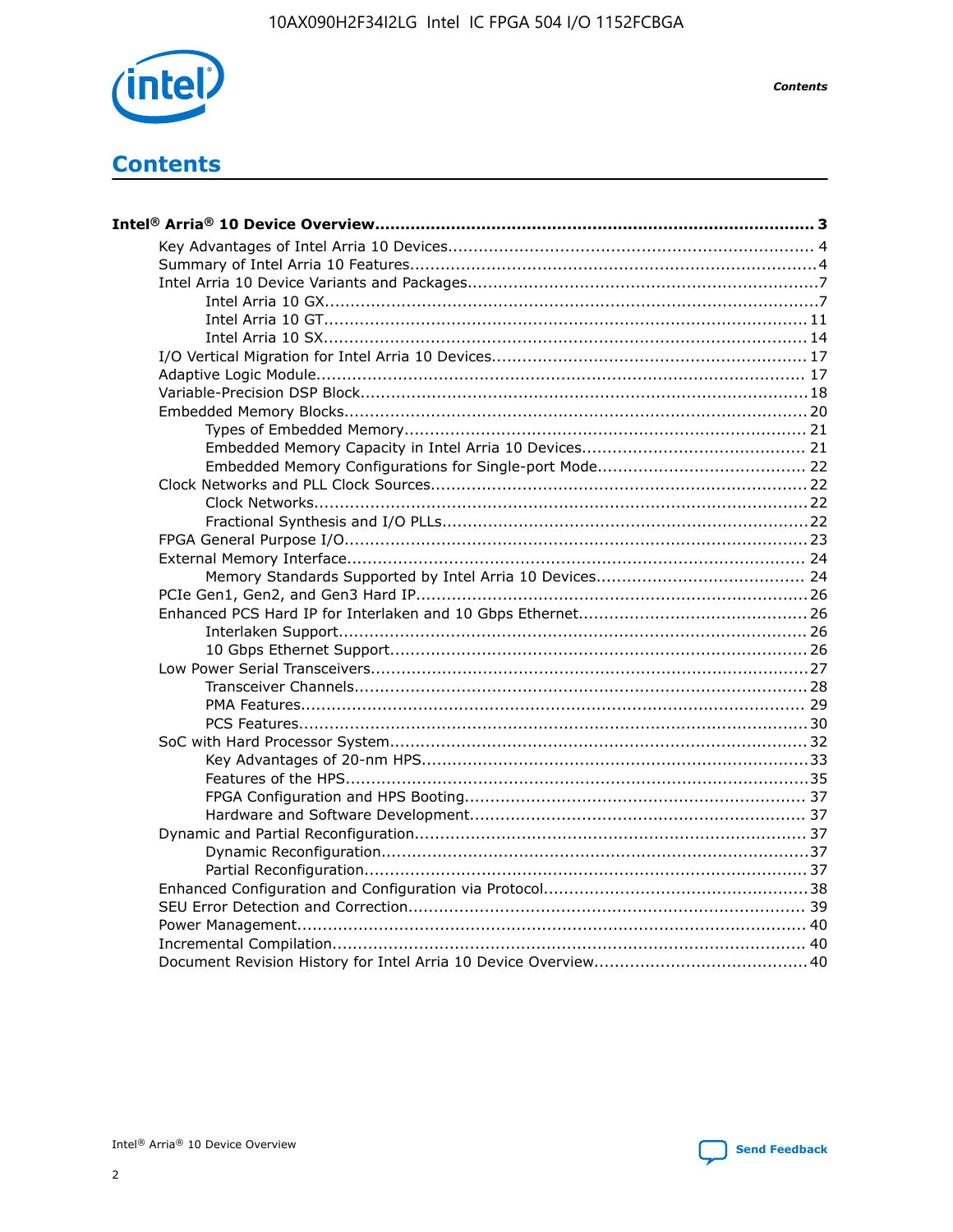**A10-OVERVIEW | 2018.12.06**

**[Send Feedback](mailto:FPGAtechdocfeedback@intel.com?subject=Feedback%20on%20Intel%20Arria%2010%20Device%20Overview%20(A10-OVERVIEW%202018.12.06)&body=We%20appreciate%20your%20feedback.%20In%20your%20comments,%20also%20specify%20the%20page%20number%20or%20paragraph.%20Thank%20you.)**



# **Intel® Arria® 10 Device Overview**

The Intel<sup>®</sup> Arria<sup>®</sup> 10 device family consists of high-performance and power-efficient 20 nm mid-range FPGAs and SoCs.

Intel Arria 10 device family delivers:

- Higher performance than the previous generation of mid-range and high-end FPGAs.
- Power efficiency attained through a comprehensive set of power-saving technologies.

The Intel Arria 10 devices are ideal for high performance, power-sensitive, midrange applications in diverse markets.

| <b>Market</b>         | <b>Applications</b>                                                                                               |
|-----------------------|-------------------------------------------------------------------------------------------------------------------|
| Wireless              | Channel and switch cards in remote radio heads<br>٠<br>Mobile backhaul<br>٠                                       |
| Wireline              | 40G/100G muxponders and transponders<br>٠<br>100G line cards<br>٠<br><b>Bridging</b><br>٠<br>Aggregation<br>٠     |
| <b>Broadcast</b>      | Studio switches<br>٠<br>Servers and transport<br>٠<br>Videoconferencing<br>٠<br>Professional audio and video<br>٠ |
| Computing and Storage | Flash cache<br>٠<br>Cloud computing servers<br>٠<br>Server acceleration<br>٠                                      |
| Medical               | Diagnostic scanners<br>٠<br>Diagnostic imaging<br>٠                                                               |
| Military              | Missile guidance and control<br>٠<br>Radar<br>٠<br>Electronic warfare<br>٠<br>Secure communications<br>٠          |

#### **Table 1. Sample Markets and Ideal Applications for Intel Arria 10 Devices**

#### **Related Information**

- [Intel Arria 10 Device Handbook: Known Issues](http://www.altera.com/support/kdb/solutions/rd07302013_646.html) Lists the planned updates to the *Intel Arria 10 Device Handbook* chapters.
- [Intel Arria 10 GX/GT Device Errata and Design Recommendations](https://www.intel.com/content/www/us/en/programmable/documentation/agz1493851706374.html#yqz1494433888646)
- [Intel Arria 10 SX Device Errata and Design Recommendations](https://www.intel.com/content/www/us/en/programmable/documentation/cru1462832385668.html#cru1462832558642)

Intel Corporation. All rights reserved. Intel, the Intel logo, Altera, Arria, Cyclone, Enpirion, MAX, Nios, Quartus and Stratix words and logos are trademarks of Intel Corporation or its subsidiaries in the U.S. and/or other countries. Intel warrants performance of its FPGA and semiconductor products to current specifications in accordance with Intel's standard warranty, but reserves the right to make changes to any products and services at any time without notice. Intel assumes no responsibility or liability arising out of the application or use of any information, product, or service described herein except as expressly agreed to in writing by Intel. Intel customers are advised to obtain the latest version of device specifications before relying on any published information and before placing orders for products or services. \*Other names and brands may be claimed as the property of others.

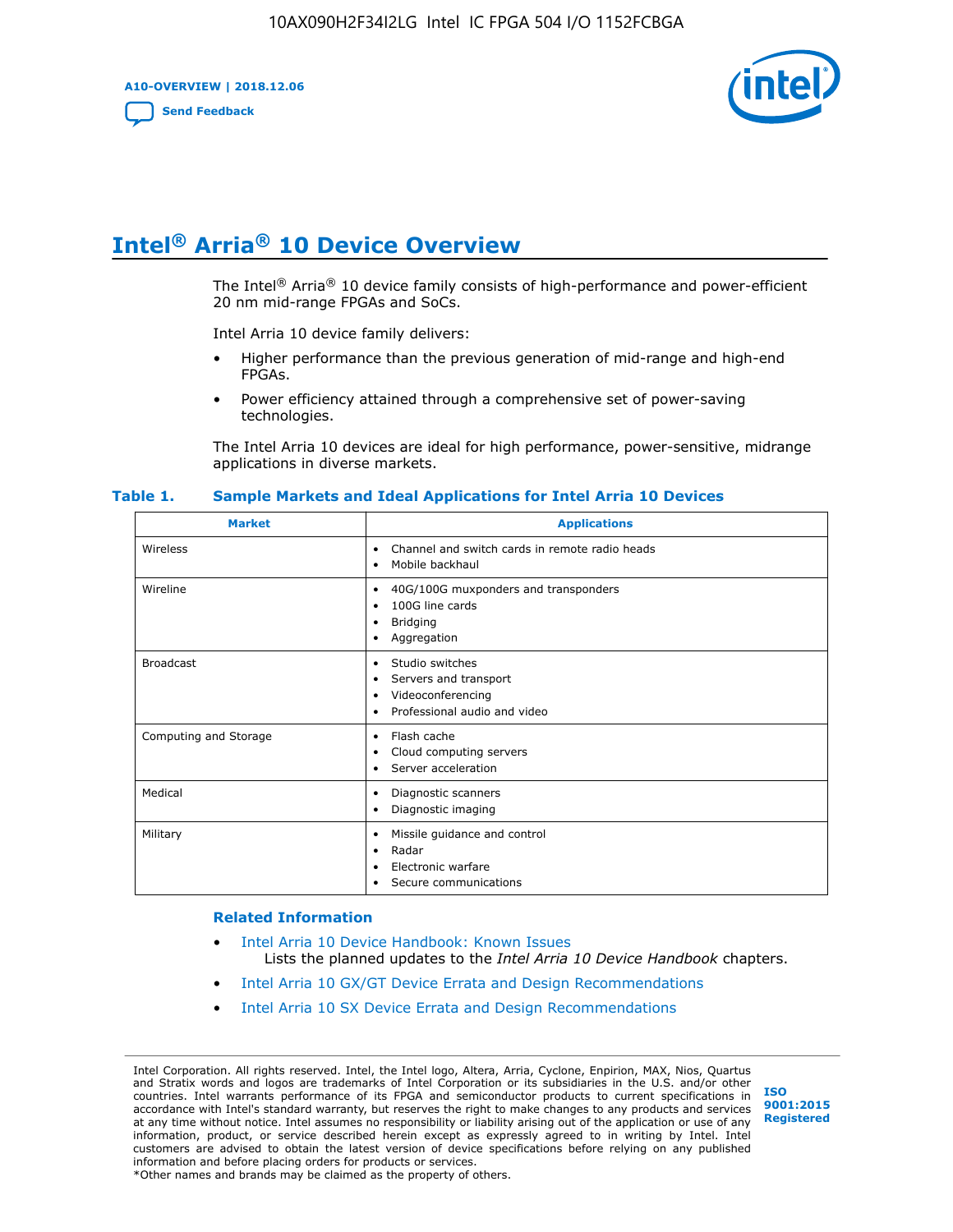

# **Key Advantages of Intel Arria 10 Devices**

## **Table 2. Key Advantages of the Intel Arria 10 Device Family**

| <b>Advantage</b>                                                                                          | <b>Supporting Feature</b>                                                                                                                                                                                                                                                                                                |  |  |  |  |  |  |
|-----------------------------------------------------------------------------------------------------------|--------------------------------------------------------------------------------------------------------------------------------------------------------------------------------------------------------------------------------------------------------------------------------------------------------------------------|--|--|--|--|--|--|
| Enhanced core architecture                                                                                | Built on TSMC's 20 nm process technology<br>٠<br>60% higher performance than the previous generation of mid-range FPGAs<br>٠<br>15% higher performance than the fastest previous-generation FPGA<br>٠                                                                                                                    |  |  |  |  |  |  |
| High-bandwidth integrated<br>transceivers                                                                 | Short-reach rates up to 25.8 Gigabits per second (Gbps)<br>٠<br>Backplane capability up to 12.5 Gbps<br>٠<br>Integrated 10GBASE-KR and 40GBASE-KR4 Forward Error Correction (FEC)<br>٠                                                                                                                                   |  |  |  |  |  |  |
| Improved logic integration and<br>hard IP blocks                                                          | 8-input adaptive logic module (ALM)<br>٠<br>Up to 65.6 megabits (Mb) of embedded memory<br>٠<br>Variable-precision digital signal processing (DSP) blocks<br>Fractional synthesis phase-locked loops (PLLs)<br>Hard PCI Express Gen3 IP blocks<br>Hard memory controllers and PHY up to 2,400 Megabits per second (Mbps) |  |  |  |  |  |  |
| Second generation hard<br>processor system (HPS) with<br>integrated ARM* Cortex*-A9*<br>MPCore* processor | Tight integration of a dual-core ARM Cortex-A9 MPCore processor, hard IP, and an<br>٠<br>FPGA in a single Intel Arria 10 system-on-a-chip (SoC)<br>Supports over 128 Gbps peak bandwidth with integrated data coherency between<br>$\bullet$<br>the processor and the FPGA fabric                                        |  |  |  |  |  |  |
| Advanced power savings                                                                                    | Comprehensive set of advanced power saving features<br>٠<br>Power-optimized MultiTrack routing and core architecture<br>٠<br>Up to 40% lower power compared to previous generation of mid-range FPGAs<br>Up to 60% lower power compared to previous generation of high-end FPGAs                                         |  |  |  |  |  |  |

# **Summary of Intel Arria 10 Features**

## **Table 3. Summary of Features for Intel Arria 10 Devices**

| <b>Feature</b>                  | <b>Description</b>                                                                                                                                                                                                                                                                                                                                                                                           |
|---------------------------------|--------------------------------------------------------------------------------------------------------------------------------------------------------------------------------------------------------------------------------------------------------------------------------------------------------------------------------------------------------------------------------------------------------------|
| Technology                      | TSMC's 20-nm SoC process technology<br>Allows operation at a lower $V_{\text{CC}}$ level of 0.82 V instead of the 0.9 V standard $V_{\text{CC}}$ core voltage                                                                                                                                                                                                                                                |
| Packaging                       | 1.0 mm ball-pitch Fineline BGA packaging<br>٠<br>0.8 mm ball-pitch Ultra Fineline BGA packaging<br>Multiple devices with identical package footprints for seamless migration between different<br><b>FPGA</b> densities<br>Devices with compatible package footprints allow migration to next generation high-end<br>Stratix <sup>®</sup> 10 devices<br>RoHS, leaded $(1)$ , and lead-free (Pb-free) options |
| High-performance<br>FPGA fabric | Enhanced 8-input ALM with four registers<br>Improved multi-track routing architecture to reduce congestion and improve compilation time<br>Hierarchical core clocking architecture<br>Fine-grained partial reconfiguration                                                                                                                                                                                   |
| Internal memory<br>blocks       | M20K-20-Kb memory blocks with hard error correction code (ECC)<br>Memory logic array block (MLAB)-640-bit memory                                                                                                                                                                                                                                                                                             |
|                                 | continued                                                                                                                                                                                                                                                                                                                                                                                                    |



<sup>(1)</sup> Contact Intel for availability.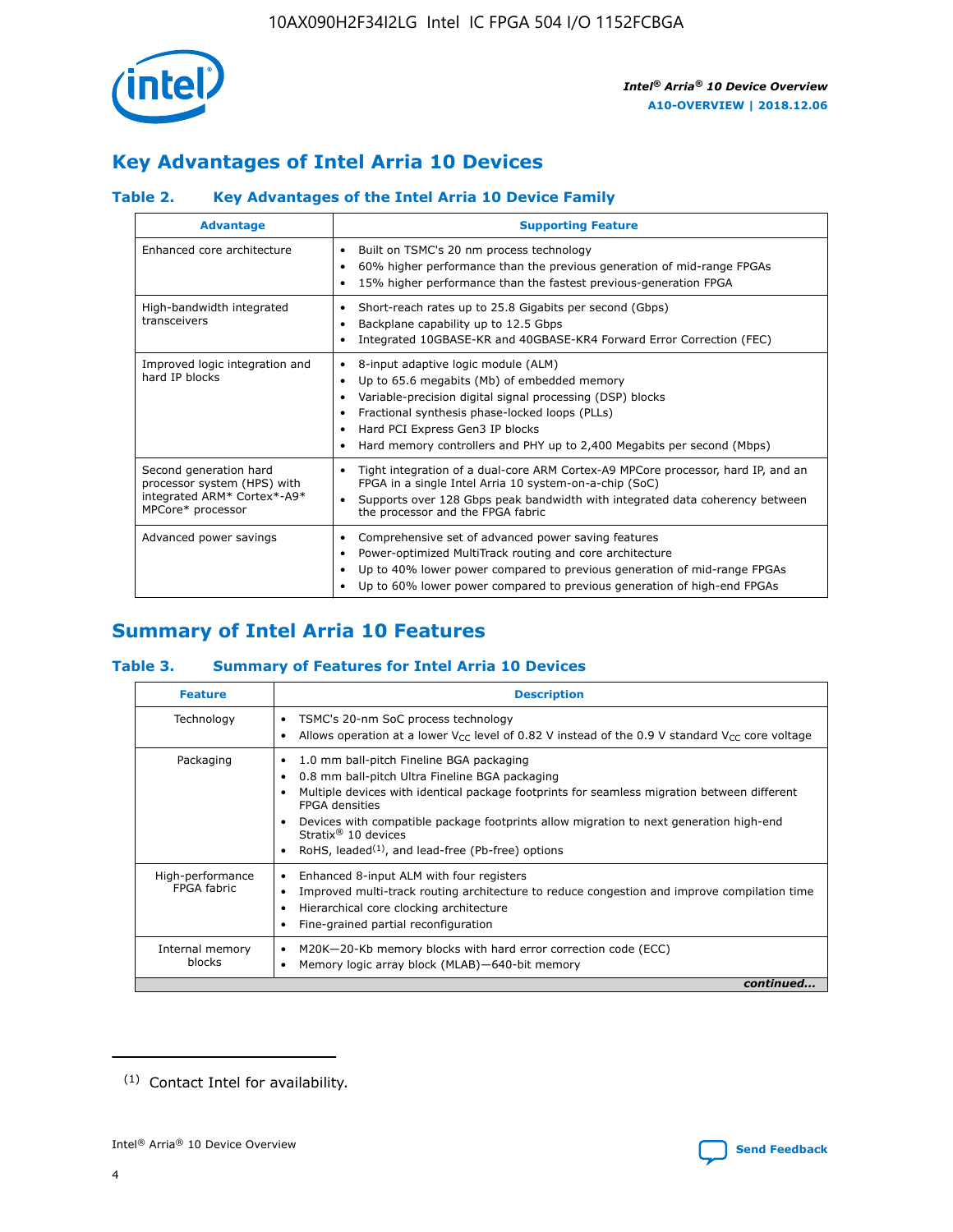r



| <b>Feature</b>                         | <b>Description</b>                                                                                             |                                                                                                                                                                                                                                                                                                                                                                                                                                                                                                                                                                                                                                                                                                                                                                                                                                                                  |  |  |  |  |  |  |
|----------------------------------------|----------------------------------------------------------------------------------------------------------------|------------------------------------------------------------------------------------------------------------------------------------------------------------------------------------------------------------------------------------------------------------------------------------------------------------------------------------------------------------------------------------------------------------------------------------------------------------------------------------------------------------------------------------------------------------------------------------------------------------------------------------------------------------------------------------------------------------------------------------------------------------------------------------------------------------------------------------------------------------------|--|--|--|--|--|--|
| Embedded Hard IP<br>blocks             | Variable-precision DSP                                                                                         | Native support for signal processing precision levels from $18 \times 19$ to<br>$\bullet$<br>54 x 54<br>Native support for 27 x 27 multiplier mode<br>$\bullet$<br>64-bit accumulator and cascade for systolic finite impulse responses<br>(FIRs)<br>Internal coefficient memory banks<br>$\bullet$<br>Preadder/subtractor for improved efficiency<br>Additional pipeline register to increase performance and reduce<br>power<br>Supports floating point arithmetic:<br>- Perform multiplication, addition, subtraction, multiply-add,<br>multiply-subtract, and complex multiplication.<br>- Supports multiplication with accumulation capability, cascade<br>summation, and cascade subtraction capability.<br>- Dynamic accumulator reset control.<br>- Support direct vector dot and complex multiplication chaining<br>multiply floating point DSP blocks. |  |  |  |  |  |  |
|                                        | Memory controller                                                                                              | DDR4, DDR3, and DDR3L                                                                                                                                                                                                                                                                                                                                                                                                                                                                                                                                                                                                                                                                                                                                                                                                                                            |  |  |  |  |  |  |
|                                        | PCI Express*                                                                                                   | PCI Express (PCIe*) Gen3 (x1, x2, x4, or x8), Gen2 (x1, x2, x4, or x8)<br>and Gen1 (x1, x2, x4, or x8) hard IP with complete protocol stack,<br>endpoint, and root port                                                                                                                                                                                                                                                                                                                                                                                                                                                                                                                                                                                                                                                                                          |  |  |  |  |  |  |
|                                        | Transceiver I/O                                                                                                | 10GBASE-KR/40GBASE-KR4 Forward Error Correction (FEC)<br>PCS hard IPs that support:<br>- 10-Gbps Ethernet (10GbE)<br>- PCIe PIPE interface<br>- Interlaken<br>- Gbps Ethernet (GbE)<br>- Common Public Radio Interface (CPRI) with deterministic latency<br>support<br>- Gigabit-capable passive optical network (GPON) with fast lock-<br>time support<br>13.5G JESD204b<br>$\bullet$<br>8B/10B, 64B/66B, 64B/67B encoders and decoders<br>Custom mode support for proprietary protocols                                                                                                                                                                                                                                                                                                                                                                        |  |  |  |  |  |  |
| Core clock networks                    | $\bullet$                                                                                                      | Up to 800 MHz fabric clocking, depending on the application:<br>- 667 MHz external memory interface clocking with 2,400 Mbps DDR4 interface<br>- 800 MHz LVDS interface clocking with 1,600 Mbps LVDS interface<br>Global, regional, and peripheral clock networks<br>Clock networks that are not used can be gated to reduce dynamic power                                                                                                                                                                                                                                                                                                                                                                                                                                                                                                                      |  |  |  |  |  |  |
| Phase-locked loops<br>(PLLs)           | High-resolution fractional synthesis PLLs:<br>$\bullet$<br>Integer PLLs:<br>- Adjacent to general purpose I/Os | - Precision clock synthesis, clock delay compensation, and zero delay buffering (ZDB)<br>- Support integer mode and fractional mode<br>- Fractional mode support with third-order delta-sigma modulation<br>- Support external memory and LVDS interfaces                                                                                                                                                                                                                                                                                                                                                                                                                                                                                                                                                                                                        |  |  |  |  |  |  |
| FPGA General-purpose<br>$I/Os$ (GPIOs) | On-chip termination (OCT)<br>٠<br>$\bullet$                                                                    | 1.6 Gbps LVDS-every pair can be configured as receiver or transmitter                                                                                                                                                                                                                                                                                                                                                                                                                                                                                                                                                                                                                                                                                                                                                                                            |  |  |  |  |  |  |
| <b>External Memory</b><br>Interface    | $\bullet$                                                                                                      | 1.2 V to 3.0 V single-ended LVTTL/LVCMOS interfacing<br>Hard memory controller- DDR4, DDR3, and DDR3L support<br>$-$ DDR4-speeds up to 1,200 MHz/2,400 Mbps<br>- DDR3-speeds up to 1,067 MHz/2,133 Mbps<br>Soft memory controller—provides support for RLDRAM $3^{(2)}$ , QDR IV $^{(2)}$ , and QDR II+<br>continued                                                                                                                                                                                                                                                                                                                                                                                                                                                                                                                                             |  |  |  |  |  |  |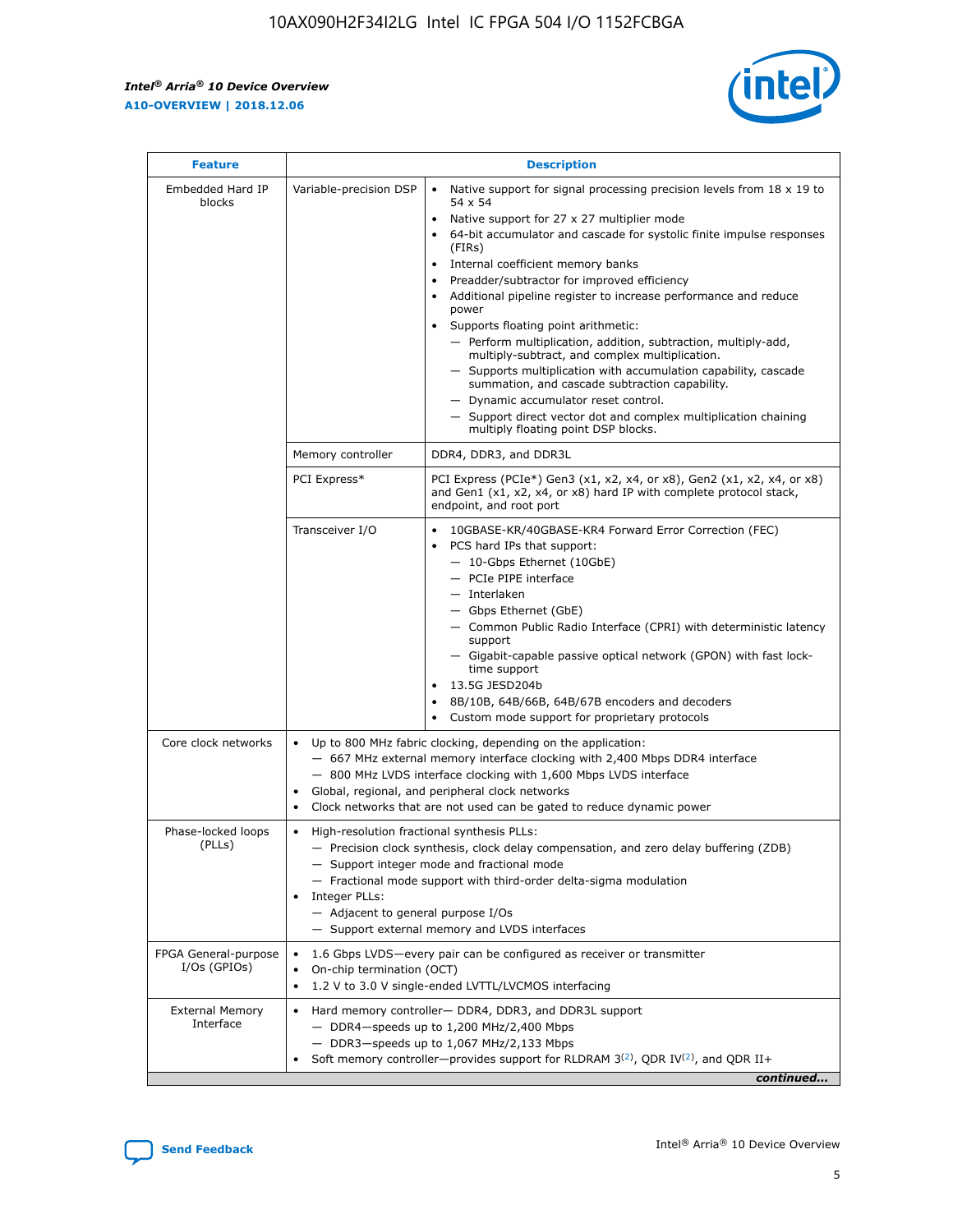

| <b>Feature</b>                                    | <b>Description</b>                                                                                                                                                                                                                                                                                                                                                                                                                                                                                                                                                                                                                                    |  |  |  |  |  |  |
|---------------------------------------------------|-------------------------------------------------------------------------------------------------------------------------------------------------------------------------------------------------------------------------------------------------------------------------------------------------------------------------------------------------------------------------------------------------------------------------------------------------------------------------------------------------------------------------------------------------------------------------------------------------------------------------------------------------------|--|--|--|--|--|--|
| Low-power serial<br>transceivers                  | • Continuous operating range:<br>- Intel Arria 10 GX-1 Gbps to 17.4 Gbps<br>- Intel Arria 10 GT-1 Gbps to 25.8 Gbps<br>Backplane support:<br>$-$ Intel Arria 10 GX-up to 12.5<br>- Intel Arria 10 GT-up to 12.5<br>Extended range down to 125 Mbps with oversampling<br>ATX transmit PLLs with user-configurable fractional synthesis capability<br>Electronic Dispersion Compensation (EDC) support for XFP, SFP+, QSFP, and CFP optical<br>module<br>Adaptive linear and decision feedback equalization<br>$\bullet$<br>Transmitter pre-emphasis and de-emphasis<br>$\bullet$<br>Dynamic partial reconfiguration of individual transceiver channels |  |  |  |  |  |  |
| <b>HPS</b><br>(Intel Arria 10 SX<br>devices only) | • Dual-core ARM Cortex-A9 MPCore processor-1.2 GHz CPU with<br>Processor and system<br>1.5 GHz overdrive capability<br>256 KB on-chip RAM and 64 KB on-chip ROM<br>$\bullet$<br>System peripherals—general-purpose timers, watchdog timers, direct<br>memory access (DMA) controller, FPGA configuration manager, and<br>clock and reset managers<br>Security features—anti-tamper, secure boot, Advanced Encryption<br>$\bullet$<br>Standard (AES) and authentication (SHA)<br>ARM CoreSight* JTAG debug access port, trace port, and on-chip<br>$\bullet$<br>trace storage                                                                          |  |  |  |  |  |  |
|                                                   | <b>External interfaces</b><br>Hard memory interface-Hard memory controller (2,400 Mbps DDR4,<br>$\bullet$<br>and 2,133 Mbps DDR3), Quad serial peripheral interface (QSPI) flash<br>controller, NAND flash controller, direct memory access (DMA)<br>controller, Secure Digital/MultiMediaCard (SD/MMC) controller<br>Communication interface-10/100/1000 Ethernet media access<br>$\bullet$<br>control (MAC), USB On-The-GO (OTG) controllers, I <sup>2</sup> C controllers,<br>UART 16550, serial peripheral interface (SPI), and up to 62<br>HPS GPIO interfaces (48 direct-share I/Os)                                                            |  |  |  |  |  |  |
|                                                   | High-performance ARM AMBA* AXI bus bridges that support<br>Interconnects to core<br>$\bullet$<br>simultaneous read and write<br>HPS-FPGA bridges-include the FPGA-to-HPS, HPS-to-FPGA, and<br>$\bullet$<br>lightweight HPS-to-FPGA bridges that allow the FPGA fabric to issue<br>transactions to slaves in the HPS, and vice versa<br>Configuration bridge that allows HPS configuration manager to<br>configure the core logic via dedicated 32-bit configuration port<br>FPGA-to-HPS SDRAM controller bridge-provides configuration<br>interfaces for the multiport front end (MPFE) of the HPS SDRAM<br>controller                                |  |  |  |  |  |  |
| Configuration                                     | Tamper protection—comprehensive design protection to protect your valuable IP investments<br>Enhanced 256-bit advanced encryption standard (AES) design security with authentication<br>٠<br>Configuration via protocol (CvP) using PCIe Gen1, Gen2, or Gen3<br>continued                                                                                                                                                                                                                                                                                                                                                                             |  |  |  |  |  |  |

<sup>(2)</sup> Intel Arria 10 devices support this external memory interface using hard PHY with soft memory controller.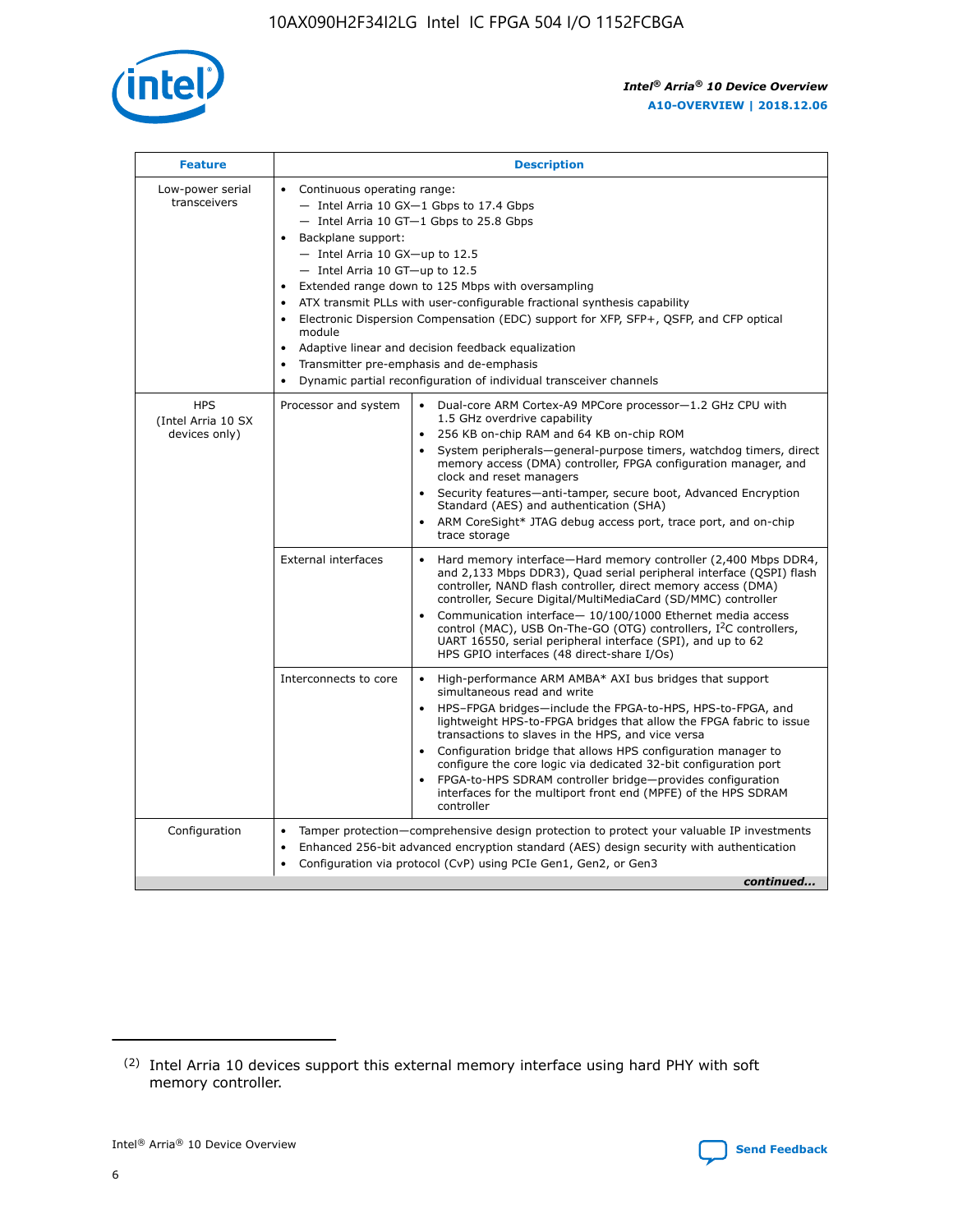

| <b>Feature</b>     | <b>Description</b>                                                                                                                                                                                                    |
|--------------------|-----------------------------------------------------------------------------------------------------------------------------------------------------------------------------------------------------------------------|
|                    | Dynamic reconfiguration of the transceivers and PLLs<br>Fine-grained partial reconfiguration of the core fabric<br>Active Serial x4 Interface                                                                         |
| Power management   | SmartVID<br>Low static power device options<br>Programmable Power Technology<br>Intel Quartus <sup>®</sup> Prime integrated power analysis                                                                            |
| Software and tools | Intel Quartus Prime design suite<br>Transceiver toolkit<br>٠<br>Platform Designer system integration tool<br>DSP Builder for Intel FPGAs<br>OpenCL <sup>™</sup> support<br>Intel SoC FPGA Embedded Design Suite (EDS) |

## **Related Information**

[Intel Arria 10 Transceiver PHY Overview](https://www.intel.com/content/www/us/en/programmable/documentation/nik1398707230472.html#nik1398706768037) Provides details on Intel Arria 10 transceivers.

# **Intel Arria 10 Device Variants and Packages**

#### **Table 4. Device Variants for the Intel Arria 10 Device Family**

| <b>Variant</b>    | <b>Description</b>                                                                                                                                                                                                     |
|-------------------|------------------------------------------------------------------------------------------------------------------------------------------------------------------------------------------------------------------------|
| Intel Arria 10 GX | FPGA featuring 17.4 Gbps transceivers for short reach applications with 12.5 backplane driving<br>capability.                                                                                                          |
| Intel Arria 10 GT | FPGA featuring:<br>17.4 Gbps transceivers for short reach applications with 12.5 backplane driving capability.<br>25.8 Gbps transceivers for supporting CAUI-4 and CEI-25G applications with CFP2 and CFP4<br>modules. |
| Intel Arria 10 SX | SoC integrating ARM-based HPS and FPGA featuring 17.4 Gbps transceivers for short reach<br>applications with 12.5 backplane driving capability.                                                                        |

## **Intel Arria 10 GX**

This section provides the available options, maximum resource counts, and package plan for the Intel Arria 10 GX devices.

The information in this section is correct at the time of publication. For the latest information and to get more details, refer to the Intel FPGA Product Selector.

#### **Related Information**

#### [Intel FPGA Product Selector](http://www.altera.com/products/selector/psg-selector.html) Provides the latest information on Intel products.

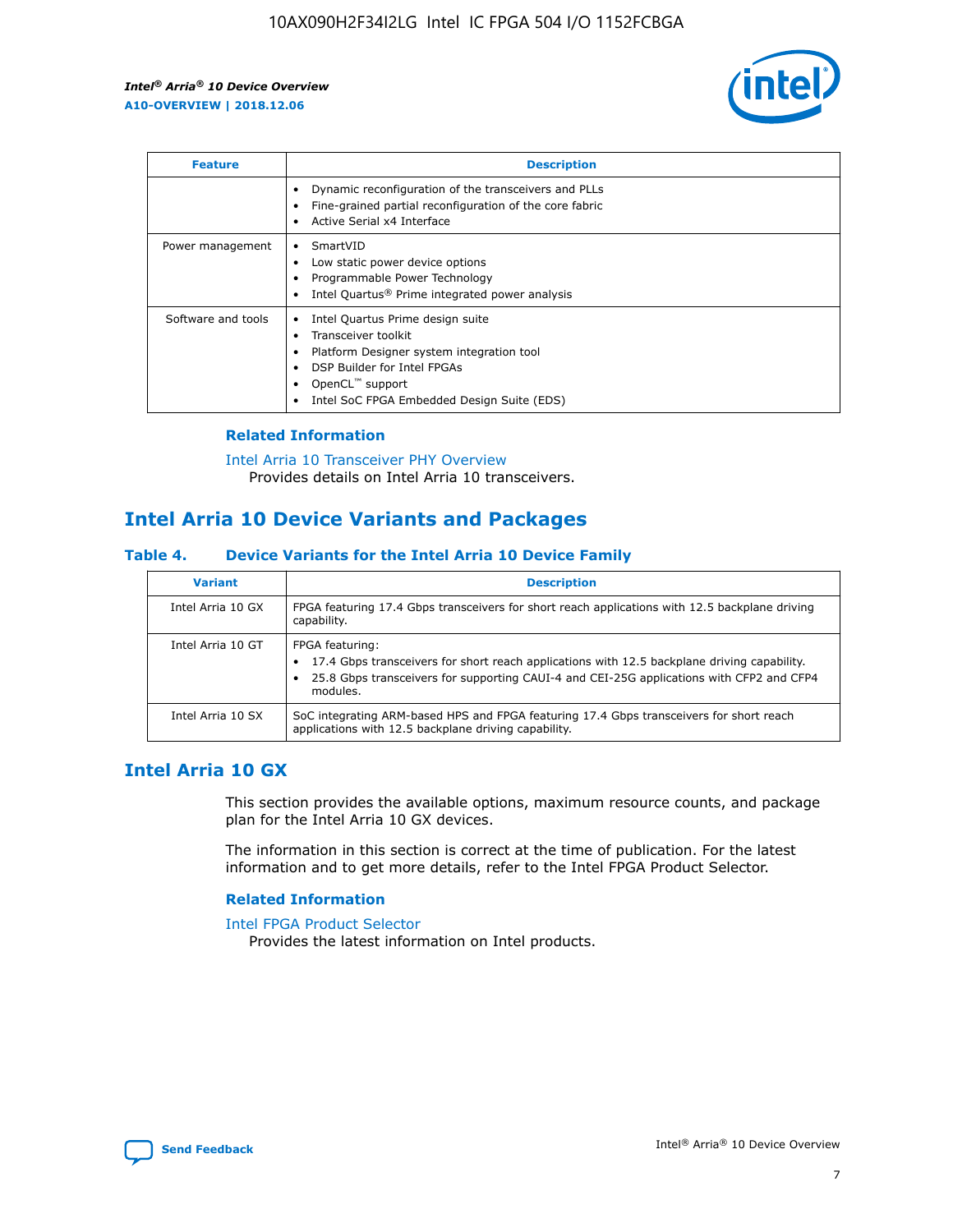

## **Available Options**





#### **Related Information**

[Transceiver Performance for Intel Arria 10 GX/SX Devices](https://www.intel.com/content/www/us/en/programmable/documentation/mcn1413182292568.html#mcn1413213965502) Provides more information about the transceiver speed grade.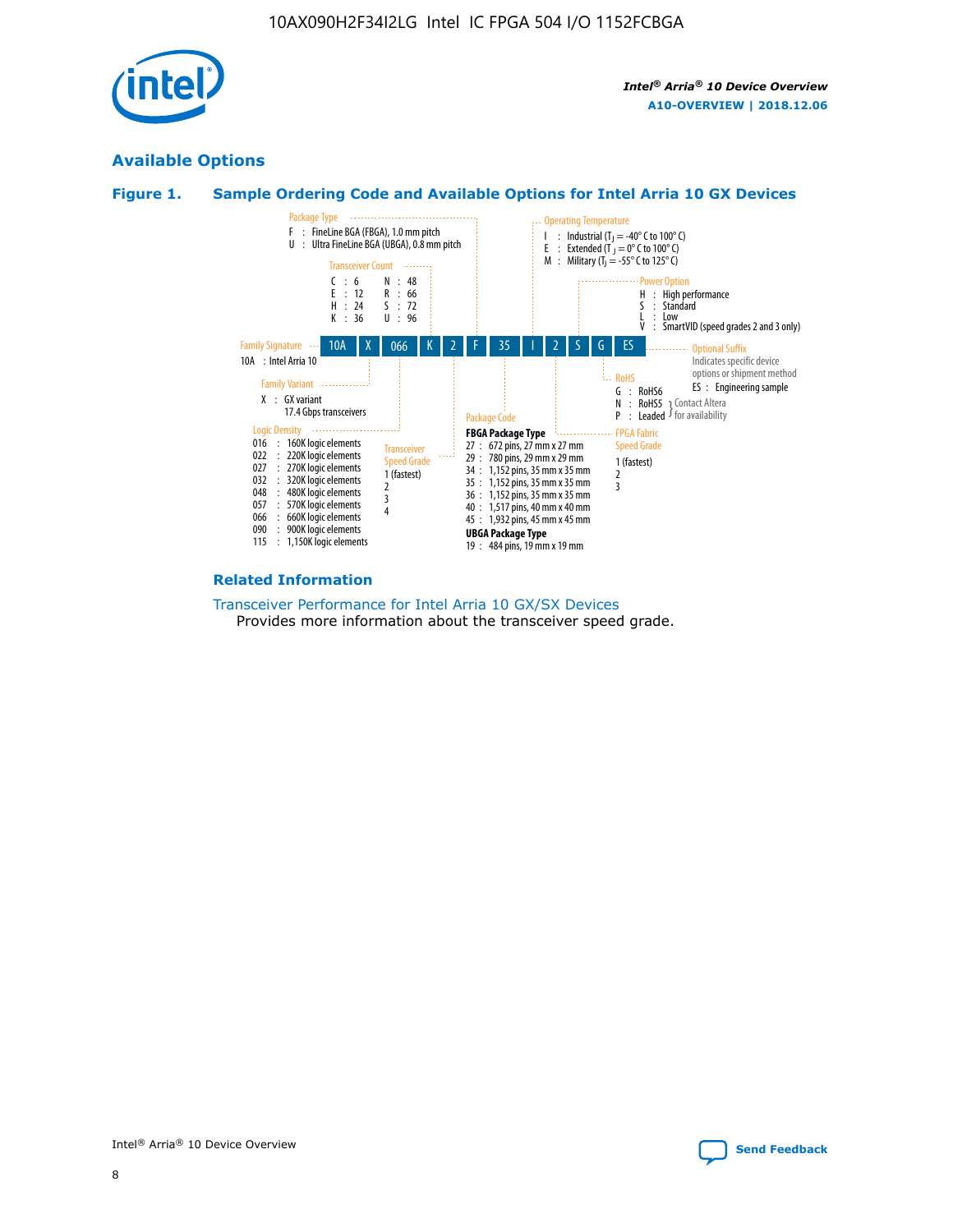

## **Maximum Resources**

#### **Table 5. Maximum Resource Counts for Intel Arria 10 GX Devices (GX 160, GX 220, GX 270, GX 320, and GX 480)**

| <b>Resource</b>         |                                                          | <b>Product Line</b> |                                                 |         |                |                |  |  |  |
|-------------------------|----------------------------------------------------------|---------------------|-------------------------------------------------|---------|----------------|----------------|--|--|--|
|                         |                                                          | <b>GX 160</b>       | <b>GX 220</b><br><b>GX 270</b><br><b>GX 320</b> |         |                | <b>GX 480</b>  |  |  |  |
| Logic Elements (LE) (K) |                                                          | 160                 | 220                                             | 270     | 320            | 480            |  |  |  |
| <b>ALM</b>              |                                                          | 61,510              | 80,330                                          | 101,620 | 119,900        | 183,590        |  |  |  |
| Register                |                                                          | 246,040             | 321,320                                         | 406,480 | 479,600        | 734,360        |  |  |  |
| Memory (Kb)             | M <sub>20</sub> K                                        | 8,800               | 11,740                                          | 15,000  | 17,820         | 28,620         |  |  |  |
| <b>MLAB</b>             |                                                          | 1,050               | 1,690                                           | 2,452   | 2,727          | 4,164          |  |  |  |
|                         | Variable-precision DSP Block<br>156<br>192<br>830<br>985 |                     |                                                 |         | 1,368          |                |  |  |  |
| 18 x 19 Multiplier      |                                                          | 312                 | 384                                             | 1,660   | 1,970          | 2,736          |  |  |  |
| PLL                     | Fractional<br>Synthesis                                  | 6                   | 6                                               | 8       | 8              | 12             |  |  |  |
|                         | I/O                                                      | 6                   | 6                                               | 8       | 8              | 12             |  |  |  |
| 17.4 Gbps Transceiver   |                                                          | 12                  | 12                                              | 24      | 24             | 36             |  |  |  |
| GPIO <sup>(3)</sup>     |                                                          | 288                 | 288                                             | 384     | 384            | 492            |  |  |  |
| LVDS Pair $(4)$         |                                                          | 120                 | 120                                             | 168     | 168            | 222            |  |  |  |
| PCIe Hard IP Block      |                                                          | 1                   | 1                                               | 2       | $\overline{2}$ | $\overline{2}$ |  |  |  |
| Hard Memory Controller  |                                                          | 6                   | 6                                               | 8       | 8              | 12             |  |  |  |

<sup>(4)</sup> Each LVDS I/O pair can be used as differential input or output.



<sup>(3)</sup> The number of GPIOs does not include transceiver I/Os. In the Intel Quartus Prime software, the number of user I/Os includes transceiver I/Os.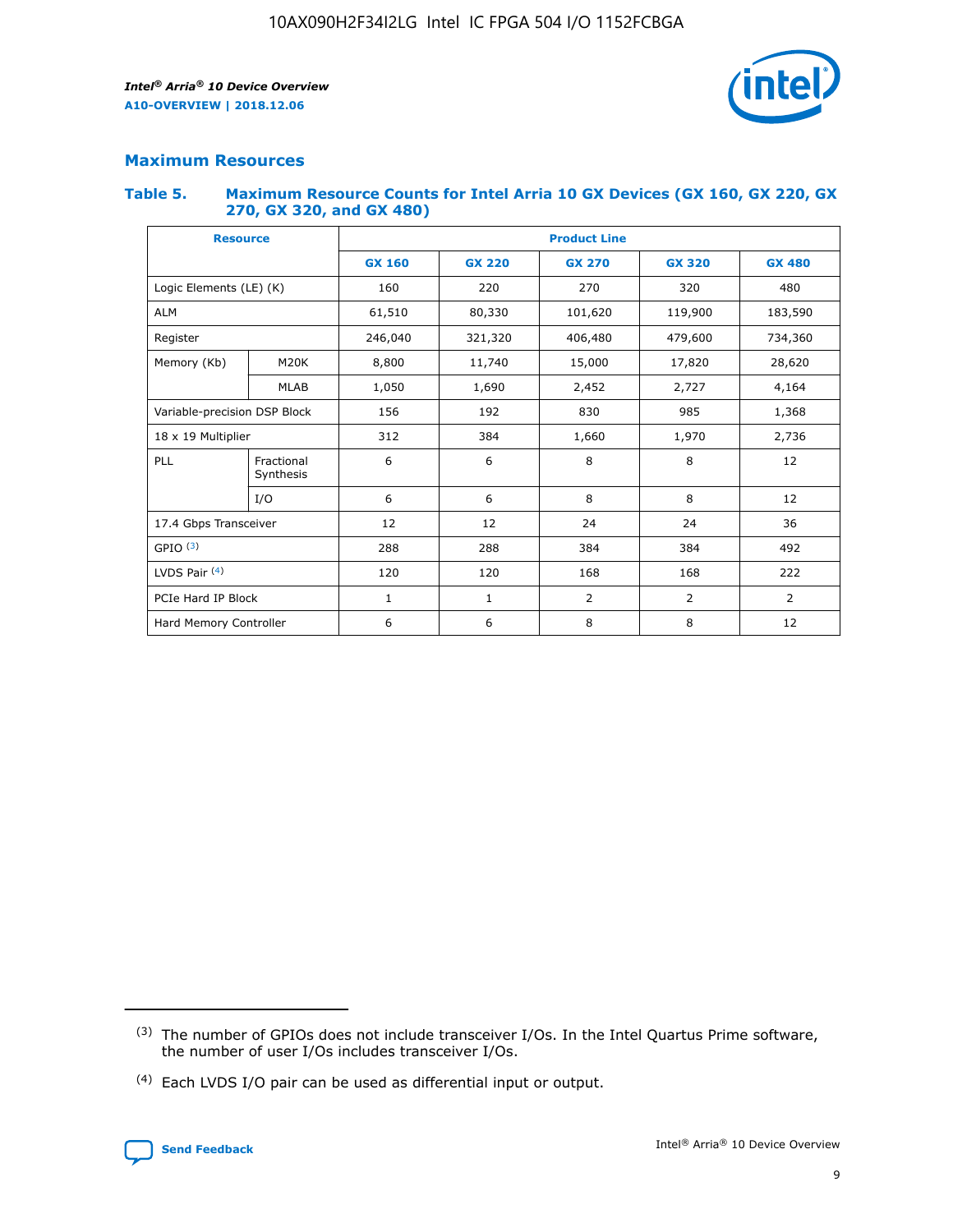

## **Table 6. Maximum Resource Counts for Intel Arria 10 GX Devices (GX 570, GX 660, GX 900, and GX 1150)**

|                              | <b>Resource</b>         | <b>Product Line</b> |                |                |                |  |  |  |
|------------------------------|-------------------------|---------------------|----------------|----------------|----------------|--|--|--|
|                              |                         | <b>GX 570</b>       | <b>GX 660</b>  | <b>GX 900</b>  | <b>GX 1150</b> |  |  |  |
| Logic Elements (LE) (K)      |                         | 570                 | 660            | 900            | 1,150          |  |  |  |
| <b>ALM</b>                   |                         | 217,080             | 251,680        | 339,620        | 427,200        |  |  |  |
| Register                     |                         | 868,320             | 1,006,720      | 1,358,480      | 1,708,800      |  |  |  |
| Memory (Kb)                  | <b>M20K</b>             | 36,000              | 42,620         | 48,460         | 54,260         |  |  |  |
|                              | <b>MLAB</b>             | 5,096               | 5,788          | 9,386          | 12,984         |  |  |  |
| Variable-precision DSP Block |                         | 1,523               | 1,687          | 1,518          | 1,518          |  |  |  |
|                              | 18 x 19 Multiplier      |                     | 3,374          | 3,036          | 3,036          |  |  |  |
| PLL                          | Fractional<br>Synthesis | 16                  | 16             | 32             | 32             |  |  |  |
|                              | I/O                     | 16                  | 16             | 16             | 16             |  |  |  |
| 17.4 Gbps Transceiver        |                         | 48                  | 48             | 96             | 96             |  |  |  |
| GPIO <sup>(3)</sup>          |                         | 696                 | 696            | 768            | 768            |  |  |  |
| LVDS Pair $(4)$              |                         | 324                 | 324            |                | 384            |  |  |  |
| PCIe Hard IP Block           |                         | 2                   | $\overline{2}$ | $\overline{4}$ | $\overline{4}$ |  |  |  |
| Hard Memory Controller       |                         | 16                  | 16             | 16             | 16             |  |  |  |

## **Package Plan**

## **Table 7. Package Plan for Intel Arria 10 GX Devices (U19, F27, and F29)**

Refer to I/O and High Speed I/O in Intel Arria 10 Devices chapter for the number of 3 V I/O, LVDS I/O, and LVDS channels in each device package.

| <b>Product Line</b> | U <sub>19</sub><br>$(19 \text{ mm} \times 19 \text{ mm})$<br>484-pin UBGA) |          |             |         | <b>F27</b><br>(27 mm × 27 mm,<br>672-pin FBGA) |             | <b>F29</b><br>$(29 \text{ mm} \times 29 \text{ mm})$<br>780-pin FBGA) |          |             |  |
|---------------------|----------------------------------------------------------------------------|----------|-------------|---------|------------------------------------------------|-------------|-----------------------------------------------------------------------|----------|-------------|--|
|                     | 3 V I/O                                                                    | LVDS I/O | <b>XCVR</b> | 3 V I/O | LVDS I/O                                       | <b>XCVR</b> | 3 V I/O                                                               | LVDS I/O | <b>XCVR</b> |  |
| GX 160              | 48                                                                         | 192      | 6           | 48      | 192                                            | 12          | 48                                                                    | 240      | 12          |  |
| GX 220              | 48                                                                         | 192      | 6           | 48      | 192                                            | 12          | 48                                                                    | 240      | 12          |  |
| GX 270              |                                                                            |          |             | 48      | 192                                            | 12          | 48                                                                    | 312      | 12          |  |
| GX 320              |                                                                            |          |             | 48      | 192                                            | 12          | 48                                                                    | 312      | 12          |  |
| GX 480              |                                                                            |          |             |         |                                                |             | 48                                                                    | 312      | 12          |  |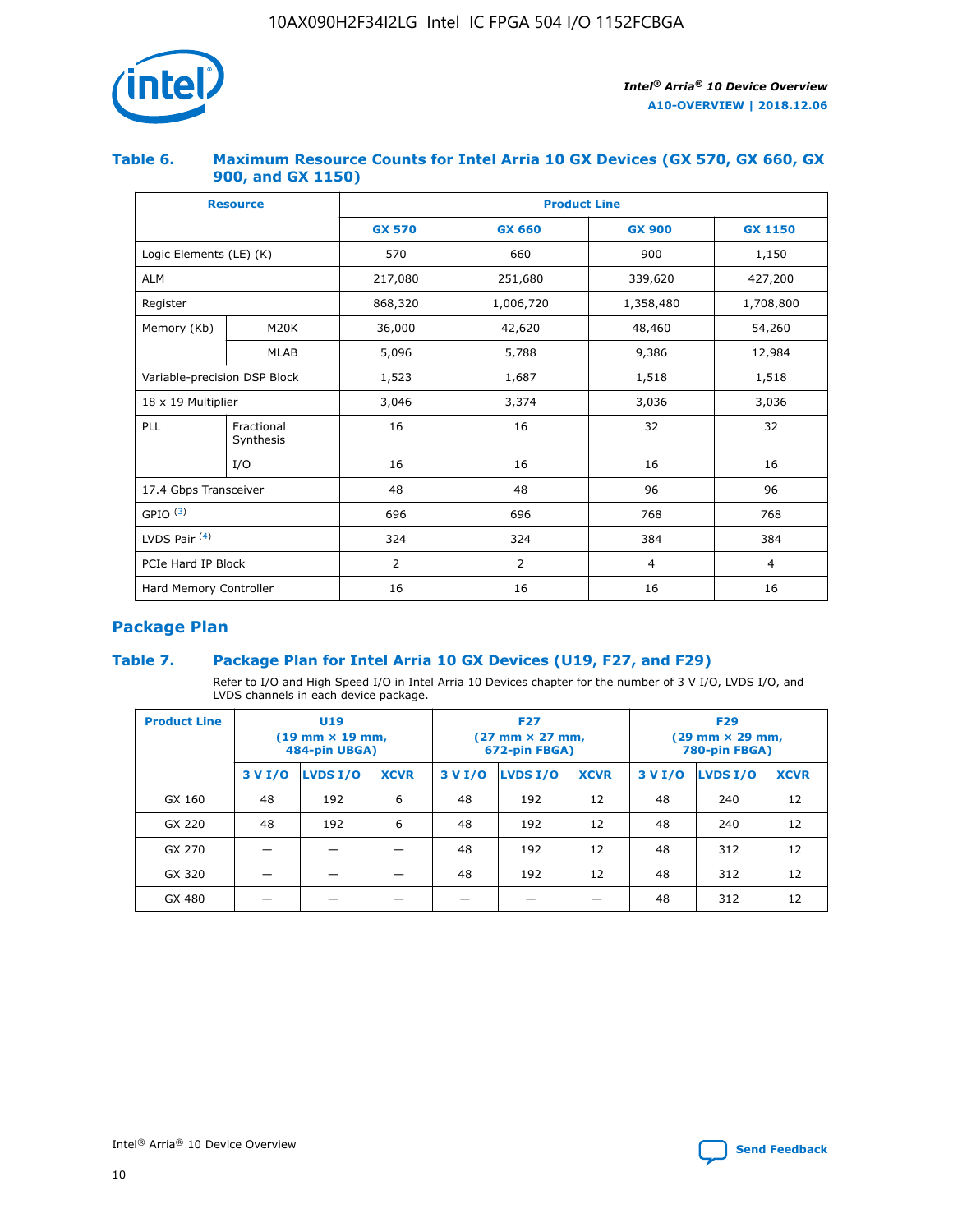



#### **Table 8. Package Plan for Intel Arria 10 GX Devices (F34, F35, NF40, and KF40)**

Refer to I/O and High Speed I/O in Intel Arria 10 Devices chapter for the number of 3 V I/O, LVDS I/O, and LVDS channels in each device package.

| <b>Product Line</b> | <b>F34</b><br>$(35 \text{ mm} \times 35 \text{ mm})$<br>1152-pin FBGA) |                    | <b>F35</b><br>$(35$ mm $\times$ 35 mm,<br><b>1152-pin FBGA)</b> |           | <b>KF40</b><br>$(40$ mm $\times$ 40 mm,<br>1517-pin FBGA) |             |           | <b>NF40</b><br>$(40$ mm $\times$ 40 mm,<br><b>1517-pin FBGA)</b> |             |            |                    |             |
|---------------------|------------------------------------------------------------------------|--------------------|-----------------------------------------------------------------|-----------|-----------------------------------------------------------|-------------|-----------|------------------------------------------------------------------|-------------|------------|--------------------|-------------|
|                     | 3V<br>I/O                                                              | <b>LVDS</b><br>I/O | <b>XCVR</b>                                                     | 3V<br>I/O | <b>LVDS</b><br>I/O                                        | <b>XCVR</b> | 3V<br>I/O | <b>LVDS</b><br>I/O                                               | <b>XCVR</b> | 3 V<br>I/O | <b>LVDS</b><br>I/O | <b>XCVR</b> |
| GX 270              | 48                                                                     | 336                | 24                                                              | 48        | 336                                                       | 24          |           |                                                                  |             |            |                    |             |
| GX 320              | 48                                                                     | 336                | 24                                                              | 48        | 336                                                       | 24          |           |                                                                  |             |            |                    |             |
| GX 480              | 48                                                                     | 444                | 24                                                              | 48        | 348                                                       | 36          |           |                                                                  |             |            |                    |             |
| GX 570              | 48                                                                     | 444                | 24                                                              | 48        | 348                                                       | 36          | 96        | 600                                                              | 36          | 48         | 540                | 48          |
| GX 660              | 48                                                                     | 444                | 24                                                              | 48        | 348                                                       | 36          | 96        | 600                                                              | 36          | 48         | 540                | 48          |
| GX 900              |                                                                        | 504                | 24                                                              | –         |                                                           | -           |           |                                                                  |             |            | 600                | 48          |
| GX 1150             |                                                                        | 504                | 24                                                              |           |                                                           |             |           |                                                                  |             |            | 600                | 48          |

#### **Table 9. Package Plan for Intel Arria 10 GX Devices (RF40, NF45, SF45, and UF45)**

Refer to I/O and High Speed I/O in Intel Arria 10 Devices chapter for the number of 3 V I/O, LVDS I/O, and LVDS channels in each device package.

| <b>Product Line</b> | <b>RF40</b><br>$(40$ mm $\times$ 40 mm,<br>1517-pin FBGA) |                    |             | <b>NF45</b><br>$(45 \text{ mm} \times 45 \text{ mm})$<br><b>1932-pin FBGA)</b> |                    |             | <b>SF45</b><br>$(45 \text{ mm} \times 45 \text{ mm})$<br><b>1932-pin FBGA)</b> |                    |             | <b>UF45</b><br>$(45 \text{ mm} \times 45 \text{ mm})$<br><b>1932-pin FBGA)</b> |                    |             |
|---------------------|-----------------------------------------------------------|--------------------|-------------|--------------------------------------------------------------------------------|--------------------|-------------|--------------------------------------------------------------------------------|--------------------|-------------|--------------------------------------------------------------------------------|--------------------|-------------|
|                     | 3V<br>I/O                                                 | <b>LVDS</b><br>I/O | <b>XCVR</b> | 3 V<br>I/O                                                                     | <b>LVDS</b><br>I/O | <b>XCVR</b> | 3 V<br>I/O                                                                     | <b>LVDS</b><br>I/O | <b>XCVR</b> | 3V<br>I/O                                                                      | <b>LVDS</b><br>I/O | <b>XCVR</b> |
| GX 900              |                                                           | 342                | 66          | _                                                                              | 768                | 48          |                                                                                | 624                | 72          |                                                                                | 480                | 96          |
| GX 1150             |                                                           | 342                | 66          | _                                                                              | 768                | 48          |                                                                                | 624                | 72          |                                                                                | 480                | 96          |

## **Related Information**

[I/O and High-Speed Differential I/O Interfaces in Intel Arria 10 Devices chapter, Intel](https://www.intel.com/content/www/us/en/programmable/documentation/sam1403482614086.html#sam1403482030321) [Arria 10 Device Handbook](https://www.intel.com/content/www/us/en/programmable/documentation/sam1403482614086.html#sam1403482030321)

Provides the number of 3 V and LVDS I/Os, and LVDS channels for each Intel Arria 10 device package.

## **Intel Arria 10 GT**

This section provides the available options, maximum resource counts, and package plan for the Intel Arria 10 GT devices.

The information in this section is correct at the time of publication. For the latest information and to get more details, refer to the Intel FPGA Product Selector.

#### **Related Information**

#### [Intel FPGA Product Selector](http://www.altera.com/products/selector/psg-selector.html)

Provides the latest information on Intel products.

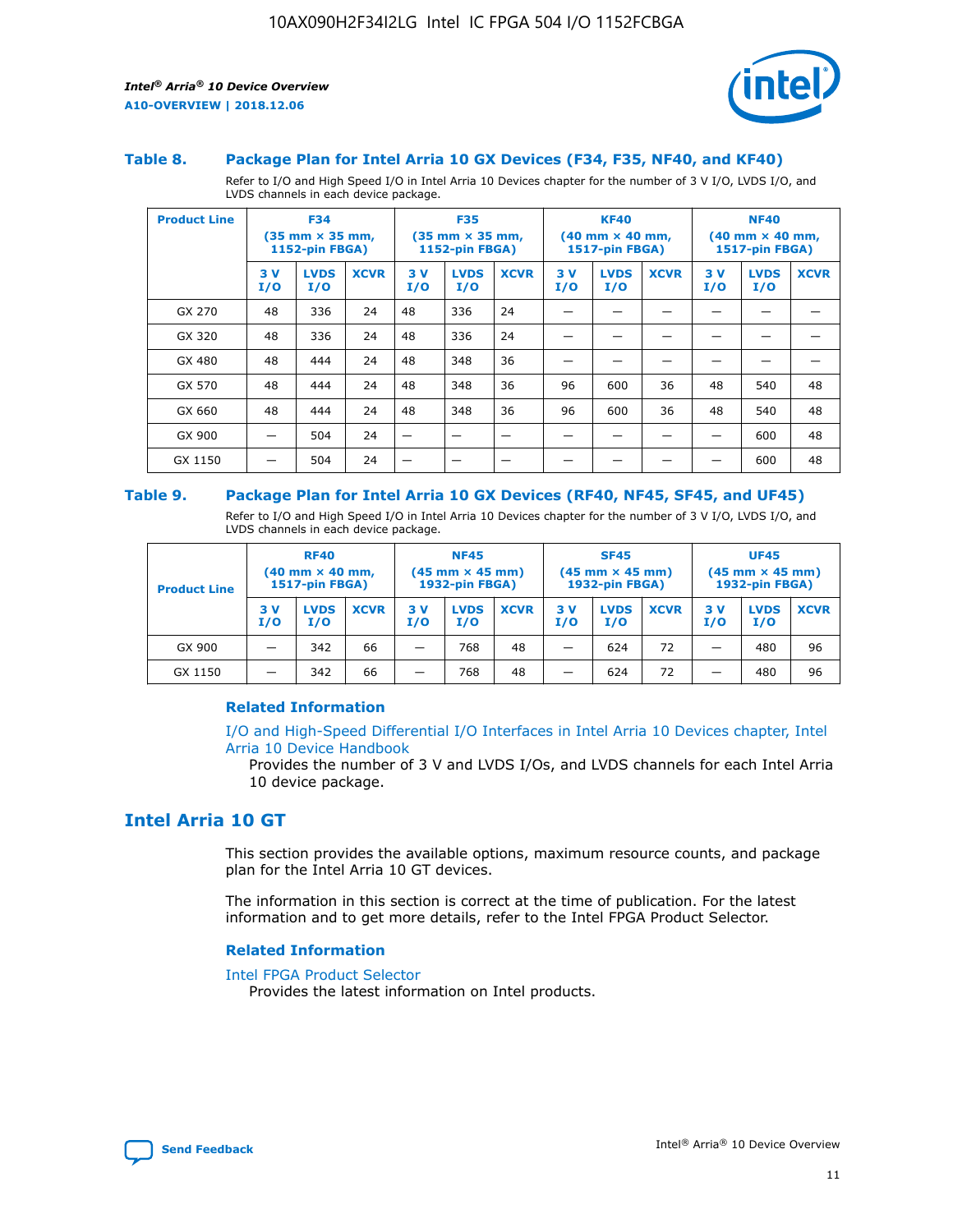

# **Available Options**

## **Figure 2. Sample Ordering Code and Available Options for Intel Arria 10 GT Devices**

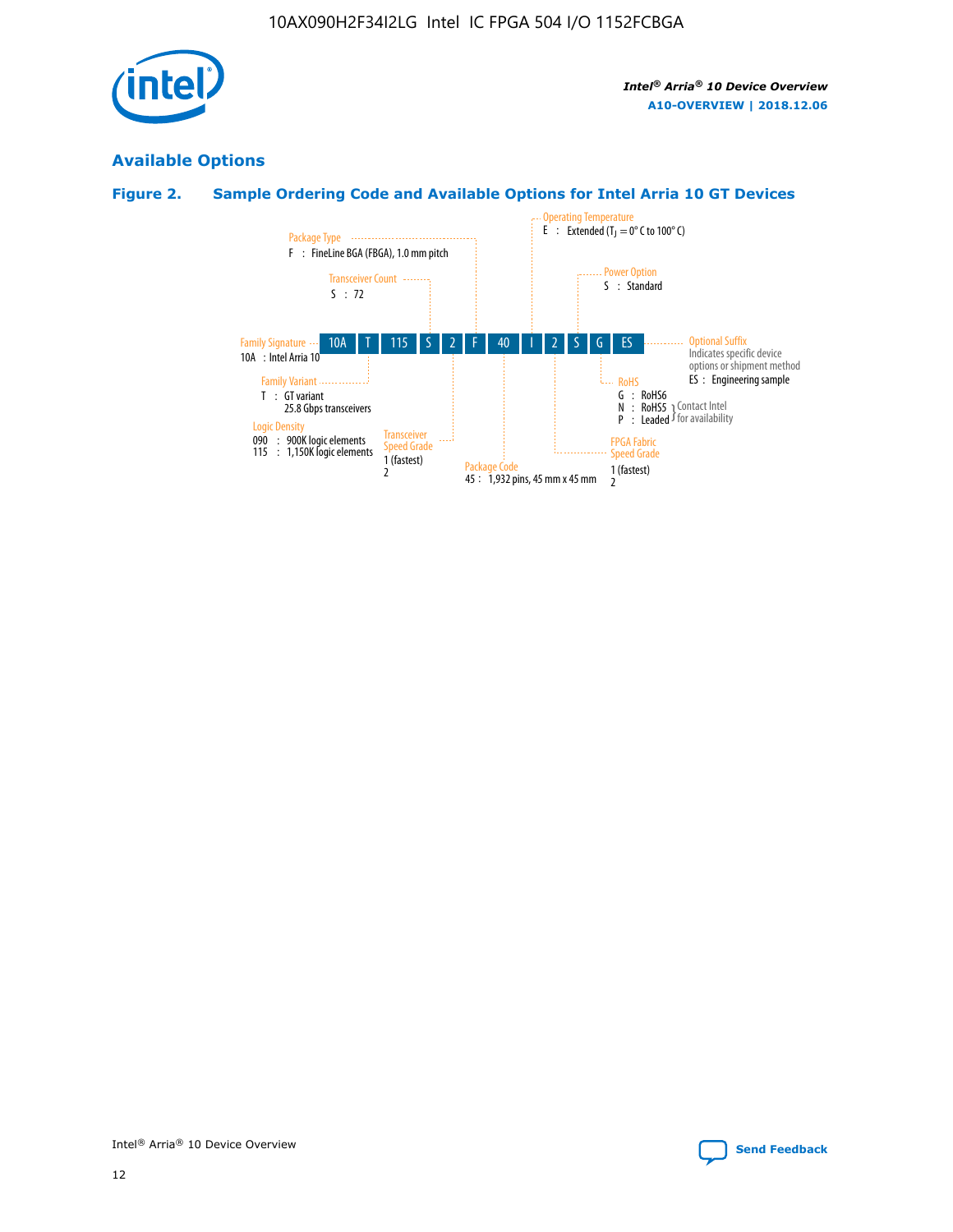

## **Maximum Resources**

#### **Table 10. Maximum Resource Counts for Intel Arria 10 GT Devices**

| <b>Resource</b>              |                      |                | <b>Product Line</b> |  |
|------------------------------|----------------------|----------------|---------------------|--|
|                              |                      | <b>GT 900</b>  | <b>GT 1150</b>      |  |
| Logic Elements (LE) (K)      |                      | 900            | 1,150               |  |
| <b>ALM</b>                   |                      | 339,620        | 427,200             |  |
| Register                     |                      | 1,358,480      | 1,708,800           |  |
| Memory (Kb)                  | M20K                 | 48,460         | 54,260              |  |
|                              | <b>MLAB</b>          | 9,386          | 12,984              |  |
| Variable-precision DSP Block |                      | 1,518          | 1,518               |  |
| 18 x 19 Multiplier           |                      | 3,036          | 3,036               |  |
| PLL                          | Fractional Synthesis | 32             | 32                  |  |
|                              | I/O                  | 16             | 16                  |  |
| Transceiver                  | 17.4 Gbps            | 72(5)          | 72(5)               |  |
|                              | 25.8 Gbps            | 6              | 6                   |  |
| GPIO <sup>(6)</sup>          |                      | 624            | 624                 |  |
| LVDS Pair $(7)$              |                      | 312            | 312                 |  |
| PCIe Hard IP Block           |                      | $\overline{4}$ | $\overline{4}$      |  |
| Hard Memory Controller       |                      | 16             | 16                  |  |

## **Related Information**

#### [Intel Arria 10 GT Channel Usage](https://www.intel.com/content/www/us/en/programmable/documentation/nik1398707230472.html#nik1398707008178)

Configuring GT/GX channels in Intel Arria 10 GT devices.

## **Package Plan**

## **Table 11. Package Plan for Intel Arria 10 GT Devices**

Refer to I/O and High Speed I/O in Intel Arria 10 Devices chapter for the number of 3 V I/O, LVDS I/O, and LVDS channels in each device package.

| <b>Product Line</b> | <b>SF45</b><br>(45 mm × 45 mm, 1932-pin FBGA) |                 |             |  |  |  |
|---------------------|-----------------------------------------------|-----------------|-------------|--|--|--|
|                     | 3 V I/O                                       | <b>LVDS I/O</b> | <b>XCVR</b> |  |  |  |
| GT 900              |                                               | 624             | 72          |  |  |  |
| GT 1150             |                                               | 624             | 72          |  |  |  |

<sup>(7)</sup> Each LVDS I/O pair can be used as differential input or output.



 $(5)$  If all 6 GT channels are in use, 12 of the GX channels are not usable.

<sup>(6)</sup> The number of GPIOs does not include transceiver I/Os. In the Intel Quartus Prime software, the number of user I/Os includes transceiver I/Os.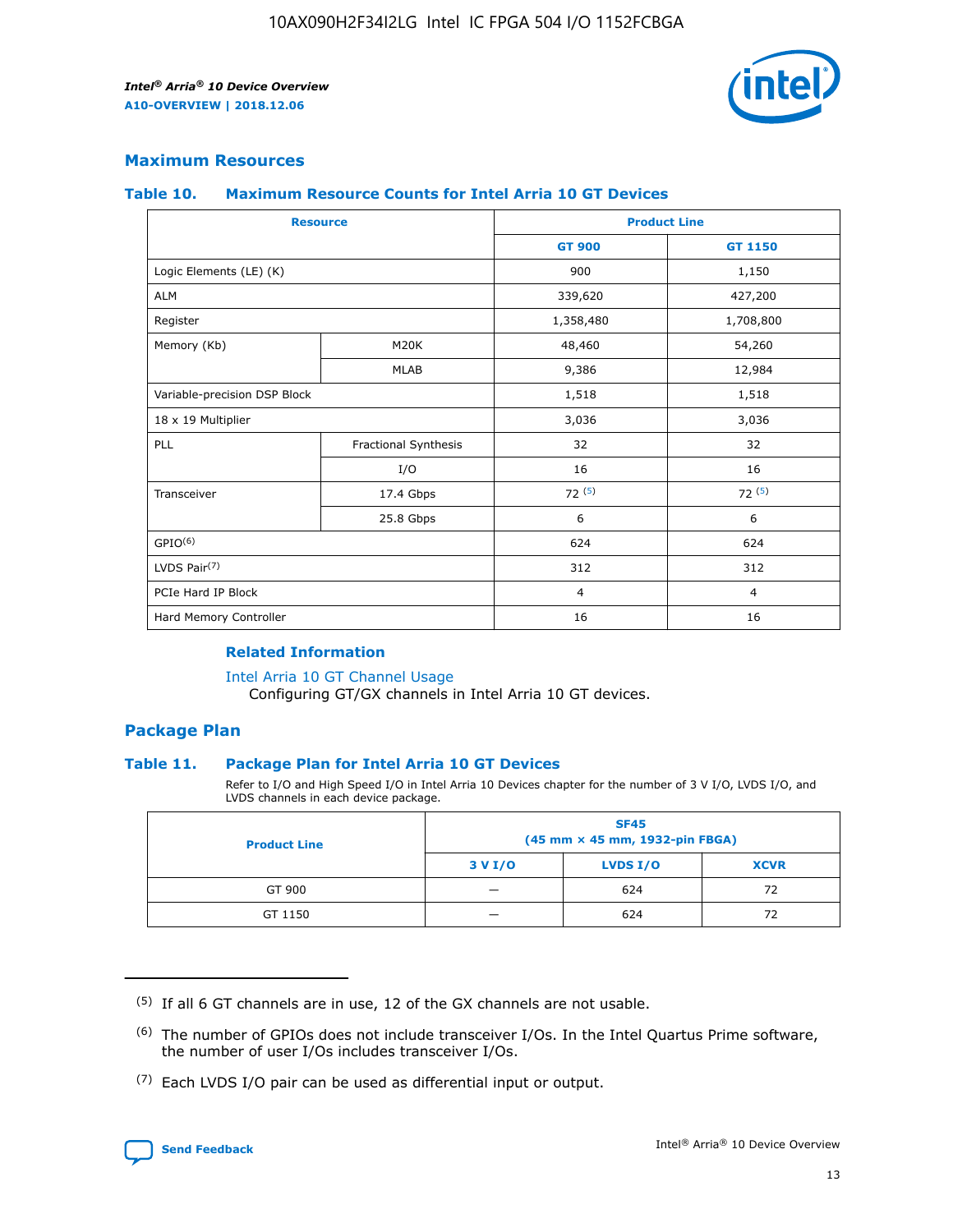

#### **Related Information**

[I/O and High-Speed Differential I/O Interfaces in Intel Arria 10 Devices chapter, Intel](https://www.intel.com/content/www/us/en/programmable/documentation/sam1403482614086.html#sam1403482030321) [Arria 10 Device Handbook](https://www.intel.com/content/www/us/en/programmable/documentation/sam1403482614086.html#sam1403482030321)

Provides the number of 3 V and LVDS I/Os, and LVDS channels for each Intel Arria 10 device package.

## **Intel Arria 10 SX**

This section provides the available options, maximum resource counts, and package plan for the Intel Arria 10 SX devices.

The information in this section is correct at the time of publication. For the latest information and to get more details, refer to the Intel FPGA Product Selector.

#### **Related Information**

[Intel FPGA Product Selector](http://www.altera.com/products/selector/psg-selector.html) Provides the latest information on Intel products.

#### **Available Options**

#### **Figure 3. Sample Ordering Code and Available Options for Intel Arria 10 SX Devices**



#### **Related Information**

[Transceiver Performance for Intel Arria 10 GX/SX Devices](https://www.intel.com/content/www/us/en/programmable/documentation/mcn1413182292568.html#mcn1413213965502) Provides more information about the transceiver speed grade.

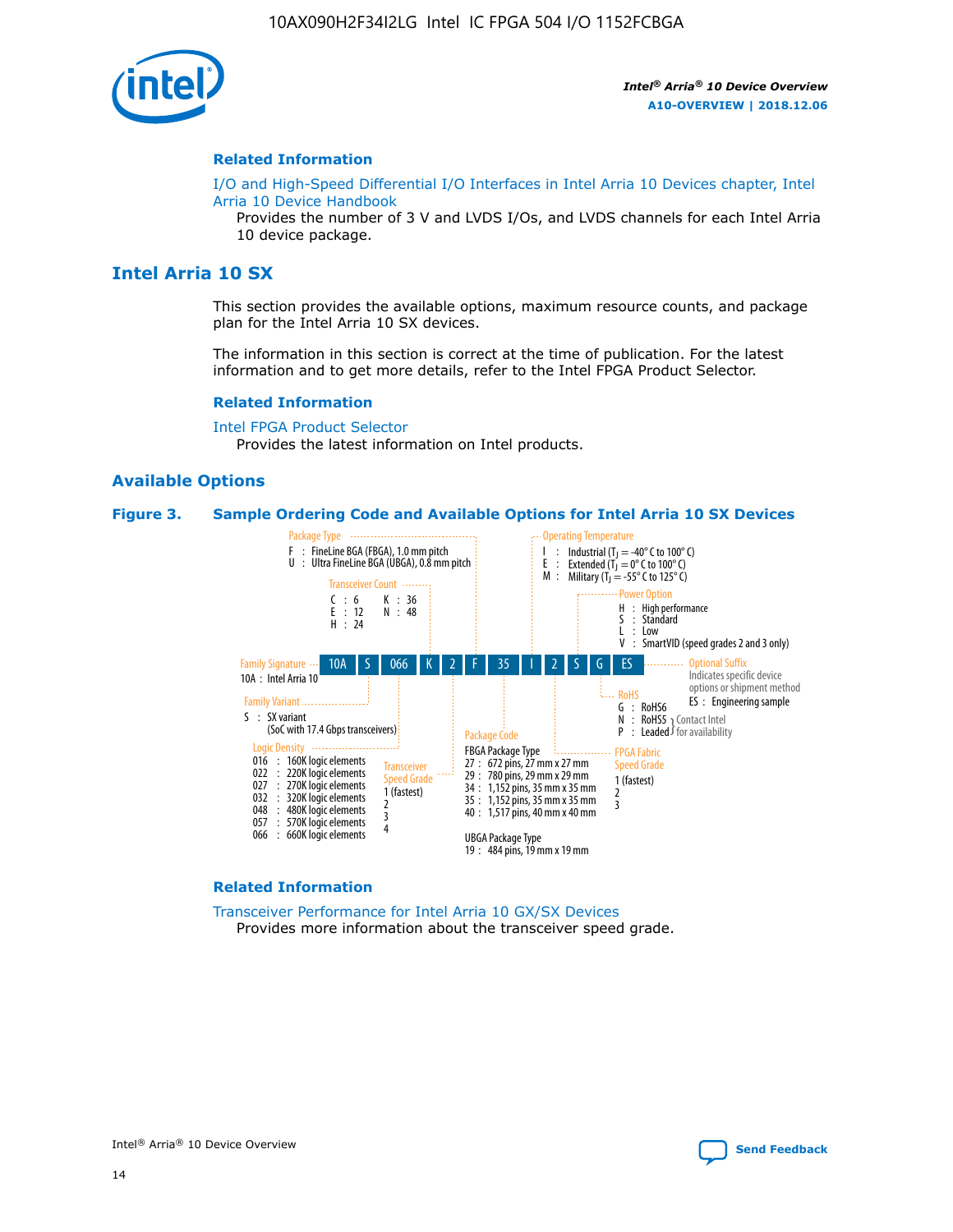

## **Maximum Resources**

#### **Table 12. Maximum Resource Counts for Intel Arria 10 SX Devices**

| <b>Resource</b>                   |                         | <b>Product Line</b> |               |                |                |                |                |                |  |  |  |
|-----------------------------------|-------------------------|---------------------|---------------|----------------|----------------|----------------|----------------|----------------|--|--|--|
|                                   |                         | <b>SX 160</b>       | <b>SX 220</b> | <b>SX 270</b>  | <b>SX 320</b>  | <b>SX 480</b>  | <b>SX 570</b>  | <b>SX 660</b>  |  |  |  |
| Logic Elements (LE) (K)           |                         | 160                 | 220           | 270            | 320            | 480            | 570            | 660            |  |  |  |
| <b>ALM</b>                        |                         | 61,510              | 80,330        | 101,620        | 119,900        | 183,590        | 217,080        | 251,680        |  |  |  |
| Register                          |                         | 246,040             | 321,320       | 406,480        | 479,600        | 734,360        | 868,320        | 1,006,720      |  |  |  |
| Memory (Kb)                       | M <sub>20</sub> K       | 8,800               | 11,740        | 15,000         | 17,820         | 28,620         | 36,000         | 42,620         |  |  |  |
|                                   | <b>MLAB</b>             | 1,050               | 1,690         | 2,452          | 2,727          | 4,164          | 5,096          | 5,788          |  |  |  |
| Variable-precision DSP Block      |                         | 156                 | 192           | 830            | 985            | 1,368          | 1,523          | 1,687          |  |  |  |
| 18 x 19 Multiplier                |                         | 312                 | 384           | 1,660          | 1,970          | 2,736          | 3,046          | 3,374          |  |  |  |
| PLL                               | Fractional<br>Synthesis | 6                   | 6             | 8              | 8              | 12             | 16             | 16             |  |  |  |
|                                   | I/O                     | 6                   | 6             | 8              | 8              | 12             | 16             | 16             |  |  |  |
| 17.4 Gbps Transceiver             |                         | 12                  | 12            | 24             | 24             | 36             | 48             | 48             |  |  |  |
| GPIO <sup>(8)</sup>               |                         | 288                 | 288           | 384            | 384            | 492            | 696            | 696            |  |  |  |
| LVDS Pair $(9)$                   |                         | 120                 | 120           | 168            | 168            | 174            | 324            | 324            |  |  |  |
| PCIe Hard IP Block                |                         | $\mathbf{1}$        | $\mathbf{1}$  | $\overline{2}$ | $\overline{2}$ | $\overline{2}$ | $\overline{2}$ | $\overline{2}$ |  |  |  |
| Hard Memory Controller            |                         | 6                   | 6             | 8              | 8              | 12             | 16             | 16             |  |  |  |
| ARM Cortex-A9 MPCore<br>Processor |                         | Yes                 | Yes           | Yes            | Yes            | Yes            | Yes            | <b>Yes</b>     |  |  |  |

## **Package Plan**

## **Table 13. Package Plan for Intel Arria 10 SX Devices (U19, F27, F29, and F34)**

Refer to I/O and High Speed I/O in Intel Arria 10 Devices chapter for the number of 3 V I/O, LVDS I/O, and LVDS channels in each device package.

| <b>Product Line</b> | U <sub>19</sub><br>$(19 \text{ mm} \times 19 \text{ mm})$<br>484-pin UBGA) |                    | <b>F27</b><br>$(27 \text{ mm} \times 27 \text{ mm})$<br>672-pin FBGA) |           | <b>F29</b><br>$(29 \text{ mm} \times 29 \text{ mm})$<br>780-pin FBGA) |             |            | <b>F34</b><br>$(35 \text{ mm} \times 35 \text{ mm})$<br><b>1152-pin FBGA)</b> |             |           |                    |             |
|---------------------|----------------------------------------------------------------------------|--------------------|-----------------------------------------------------------------------|-----------|-----------------------------------------------------------------------|-------------|------------|-------------------------------------------------------------------------------|-------------|-----------|--------------------|-------------|
|                     | 3V<br>I/O                                                                  | <b>LVDS</b><br>I/O | <b>XCVR</b>                                                           | 3V<br>I/O | <b>LVDS</b><br>I/O                                                    | <b>XCVR</b> | 3 V<br>I/O | <b>LVDS</b><br>I/O                                                            | <b>XCVR</b> | 3V<br>I/O | <b>LVDS</b><br>I/O | <b>XCVR</b> |
| SX 160              | 48                                                                         | 144                | 6                                                                     | 48        | 192                                                                   | 12          | 48         | 240                                                                           | 12          | –         |                    |             |
| SX 220              | 48                                                                         | 144                | 6                                                                     | 48        | 192                                                                   | 12          | 48         | 240                                                                           | 12          |           |                    |             |
| SX 270              |                                                                            |                    |                                                                       | 48        | 192                                                                   | 12          | 48         | 312                                                                           | 12          | 48        | 336                | 24          |
| SX 320              |                                                                            |                    |                                                                       | 48        | 192                                                                   | 12          | 48         | 312                                                                           | 12          | 48        | 336                | 24          |
|                     | continued                                                                  |                    |                                                                       |           |                                                                       |             |            |                                                                               |             |           |                    |             |

 $(8)$  The number of GPIOs does not include transceiver I/Os. In the Intel Quartus Prime software, the number of user I/Os includes transceiver I/Os.

 $(9)$  Each LVDS I/O pair can be used as differential input or output.

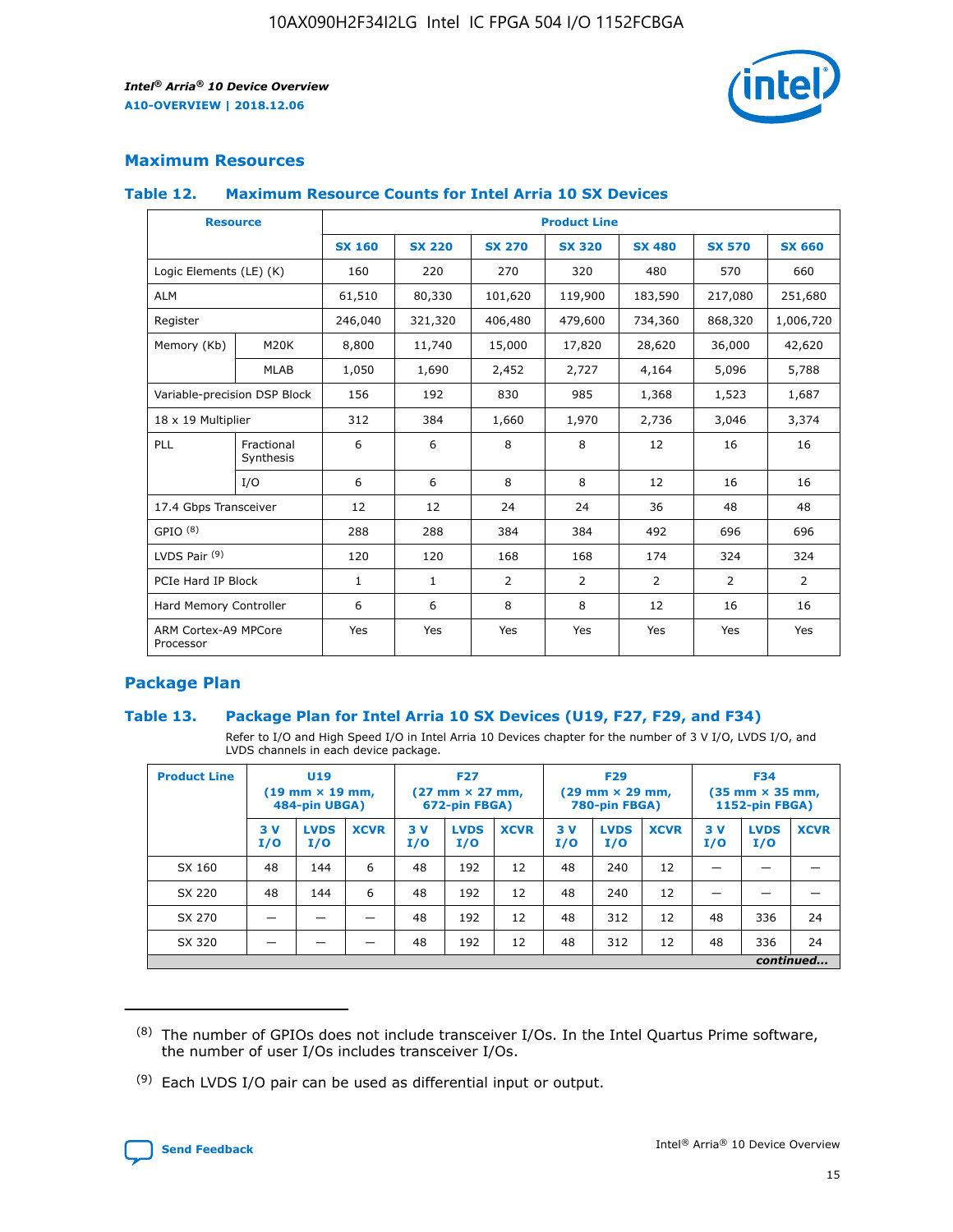

| <b>Product Line</b> | U <sub>19</sub><br>$(19 \text{ mm} \times 19 \text{ mm})$<br>484-pin UBGA) |                    | <b>F27</b><br>$(27 \text{ mm} \times 27 \text{ mm})$<br>672-pin FBGA) |            | <b>F29</b><br>$(29 \text{ mm} \times 29 \text{ mm})$<br>780-pin FBGA) |             |           | <b>F34</b><br>$(35 \text{ mm} \times 35 \text{ mm})$<br><b>1152-pin FBGA)</b> |             |           |                    |             |
|---------------------|----------------------------------------------------------------------------|--------------------|-----------------------------------------------------------------------|------------|-----------------------------------------------------------------------|-------------|-----------|-------------------------------------------------------------------------------|-------------|-----------|--------------------|-------------|
|                     | 3 V<br>I/O                                                                 | <b>LVDS</b><br>I/O | <b>XCVR</b>                                                           | 3 V<br>I/O | <b>LVDS</b><br>I/O                                                    | <b>XCVR</b> | 3V<br>I/O | <b>LVDS</b><br>I/O                                                            | <b>XCVR</b> | 3V<br>I/O | <b>LVDS</b><br>I/O | <b>XCVR</b> |
| SX 480              |                                                                            |                    |                                                                       |            |                                                                       |             | 48        | 312                                                                           | 12          | 48        | 444                | 24          |
| SX 570              |                                                                            |                    |                                                                       |            |                                                                       |             |           |                                                                               |             | 48        | 444                | 24          |
| SX 660              |                                                                            |                    |                                                                       |            |                                                                       |             |           |                                                                               |             | 48        | 444                | 24          |

## **Table 14. Package Plan for Intel Arria 10 SX Devices (F35, KF40, and NF40)**

Refer to I/O and High Speed I/O in Intel Arria 10 Devices chapter for the number of 3 V I/O, LVDS I/O, and LVDS channels in each device package.

| <b>Product Line</b> | <b>F35</b><br>$(35 \text{ mm} \times 35 \text{ mm})$<br><b>1152-pin FBGA)</b> |          |             |                                           | <b>KF40</b><br>(40 mm × 40 mm,<br>1517-pin FBGA) |    | <b>NF40</b><br>$(40 \text{ mm} \times 40 \text{ mm})$<br>1517-pin FBGA) |          |             |  |
|---------------------|-------------------------------------------------------------------------------|----------|-------------|-------------------------------------------|--------------------------------------------------|----|-------------------------------------------------------------------------|----------|-------------|--|
|                     | 3 V I/O                                                                       | LVDS I/O | <b>XCVR</b> | <b>LVDS I/O</b><br><b>XCVR</b><br>3 V I/O |                                                  |    | 3 V I/O                                                                 | LVDS I/O | <b>XCVR</b> |  |
| SX 270              | 48                                                                            | 336      | 24          |                                           |                                                  |    |                                                                         |          |             |  |
| SX 320              | 48                                                                            | 336      | 24          |                                           |                                                  |    |                                                                         |          |             |  |
| SX 480              | 48                                                                            | 348      | 36          |                                           |                                                  |    |                                                                         |          |             |  |
| SX 570              | 48                                                                            | 348      | 36          | 96                                        | 600                                              | 36 | 48                                                                      | 540      | 48          |  |
| SX 660              | 48                                                                            | 348      | 36          | 96                                        | 600                                              | 36 | 48                                                                      | 540      | 48          |  |

## **Related Information**

[I/O and High-Speed Differential I/O Interfaces in Intel Arria 10 Devices chapter, Intel](https://www.intel.com/content/www/us/en/programmable/documentation/sam1403482614086.html#sam1403482030321) [Arria 10 Device Handbook](https://www.intel.com/content/www/us/en/programmable/documentation/sam1403482614086.html#sam1403482030321)

Provides the number of 3 V and LVDS I/Os, and LVDS channels for each Intel Arria 10 device package.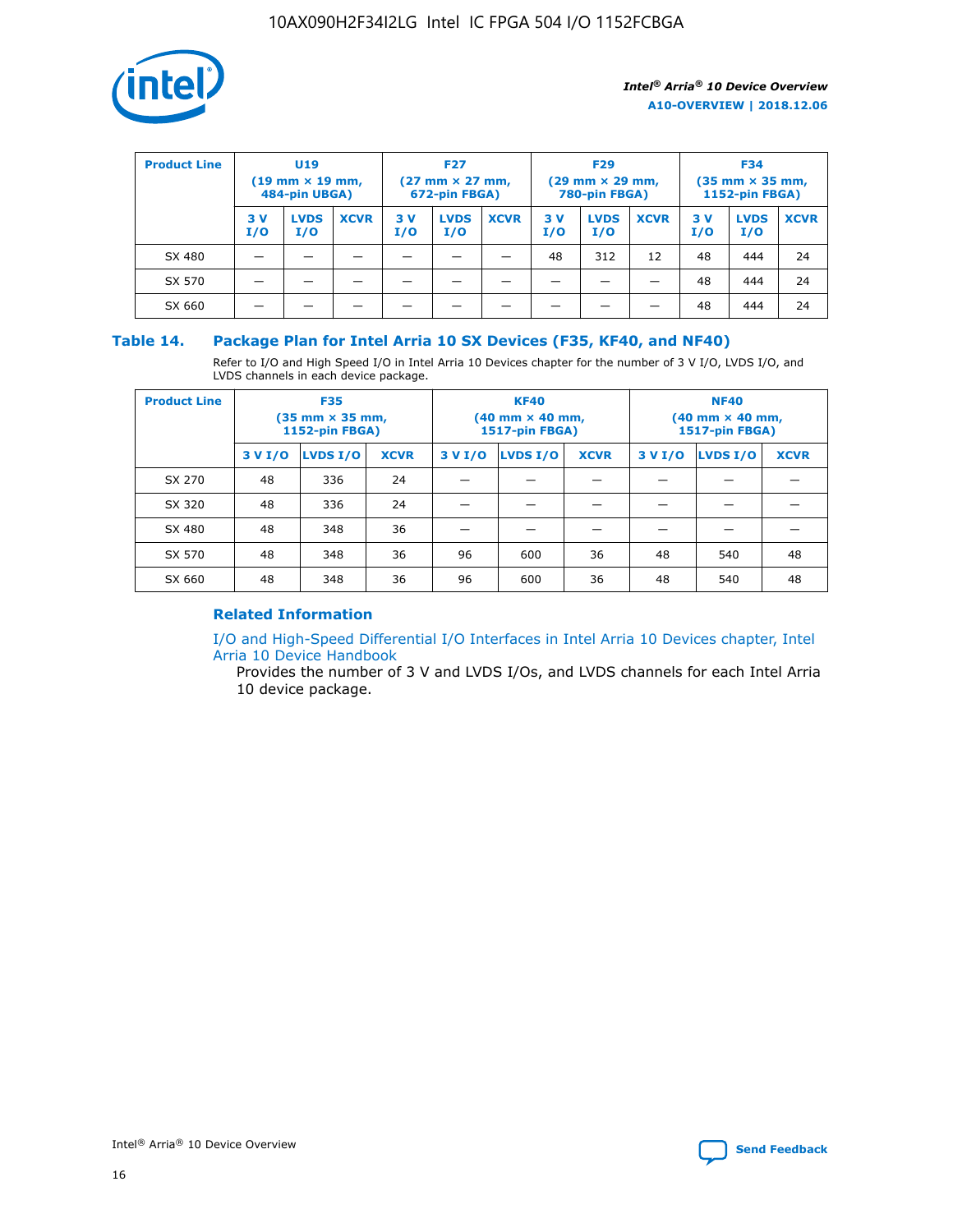

# **I/O Vertical Migration for Intel Arria 10 Devices**

#### **Figure 4. Migration Capability Across Intel Arria 10 Product Lines**

- The arrows indicate the migration paths. The devices included in each vertical migration path are shaded. Devices with fewer resources in the same path have lighter shades.
- To achieve the full I/O migration across product lines in the same migration path, restrict I/Os and transceivers usage to match the product line with the lowest I/O and transceiver counts.
- An LVDS I/O bank in the source device may be mapped to a 3 V I/O bank in the target device. To use memory interface clock frequency higher than 533 MHz, assign external memory interface pins only to banks that are LVDS I/O in both devices.
- There may be nominal 0.15 mm package height difference between some product lines in the same package type.
	- **Variant Product Line Package U19 F27 F29 F34 F35 KF40 NF40 RF40 NF45 SF45 UF45** Intel® Arria® 10 GX GX 160 GX 220 GX 270 GX 320 GX 480 GX 570 GX 660 GX 900 GX 1150 Intel Arria 10 GT GT 900 GT 1150 Intel Arria 10 SX SX 160 SX 220 SX 270 SX 320 SX 480 SX 570 SX 660
- Some migration paths are not shown in the Intel Quartus Prime software **Pin Migration View**.

*Note:* To verify the pin migration compatibility, use the **Pin Migration View** window in the Intel Quartus Prime software Pin Planner.

# **Adaptive Logic Module**

Intel Arria 10 devices use a 20 nm ALM as the basic building block of the logic fabric.

The ALM architecture is the same as the previous generation FPGAs, allowing for efficient implementation of logic functions and easy conversion of IP between the device generations.

The ALM, as shown in following figure, uses an 8-input fracturable look-up table (LUT) with four dedicated registers to help improve timing closure in register-rich designs and achieve an even higher design packing capability than the traditional two-register per LUT architecture.

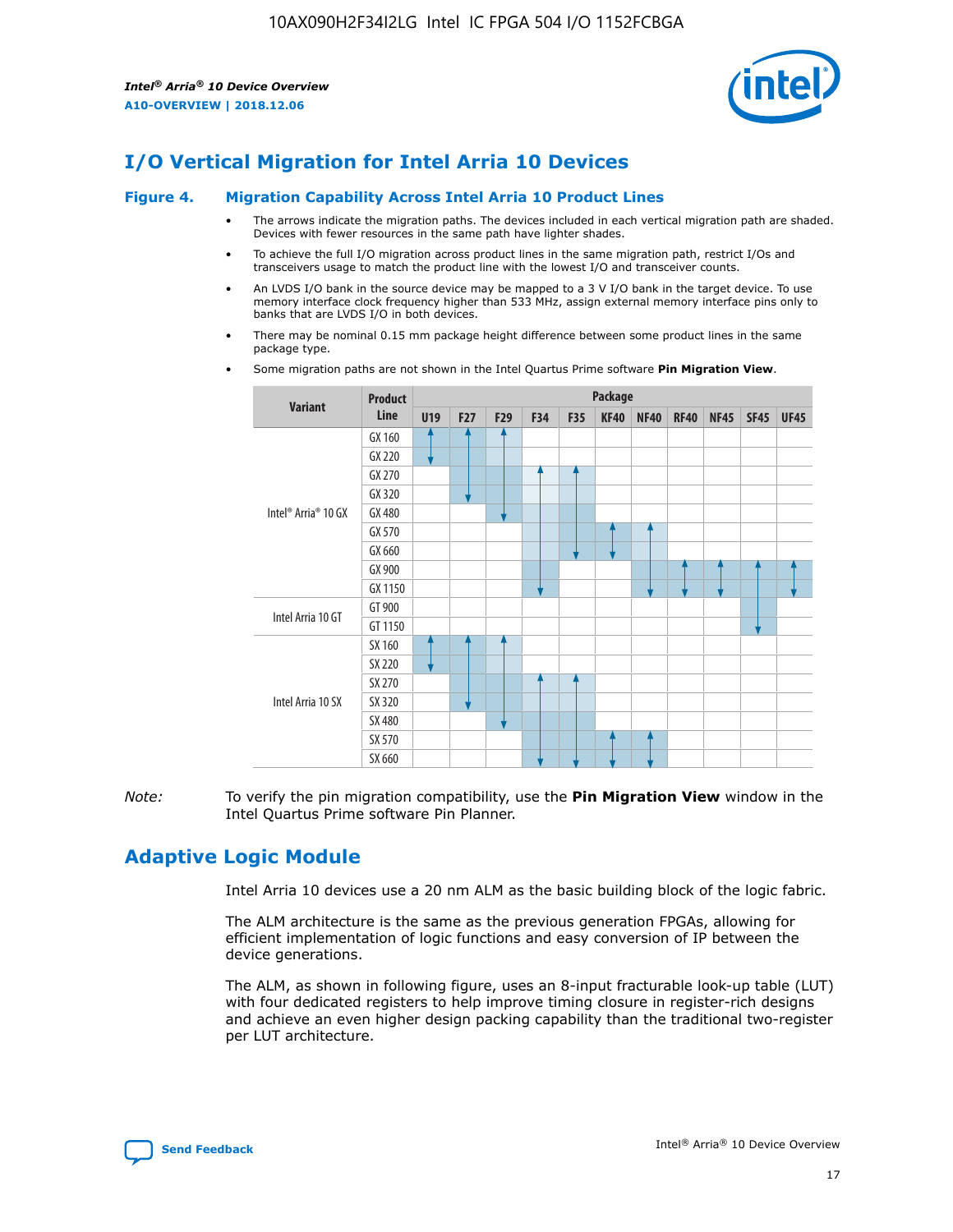

**Figure 5. ALM for Intel Arria 10 Devices**



The Intel Quartus Prime software optimizes your design according to the ALM logic structure and automatically maps legacy designs into the Intel Arria 10 ALM architecture.

# **Variable-Precision DSP Block**

The Intel Arria 10 variable precision DSP blocks support fixed-point arithmetic and floating-point arithmetic.

Features for fixed-point arithmetic:

- High-performance, power-optimized, and fully registered multiplication operations
- 18-bit and 27-bit word lengths
- Two 18 x 19 multipliers or one 27 x 27 multiplier per DSP block
- Built-in addition, subtraction, and 64-bit double accumulation register to combine multiplication results
- Cascading 19-bit or 27-bit when pre-adder is disabled and cascading 18-bit when pre-adder is used to form the tap-delay line for filtering applications
- Cascading 64-bit output bus to propagate output results from one block to the next block without external logic support
- Hard pre-adder supported in 19-bit and 27-bit modes for symmetric filters
- Internal coefficient register bank in both 18-bit and 27-bit modes for filter implementation
- 18-bit and 27-bit systolic finite impulse response (FIR) filters with distributed output adder
- Biased rounding support

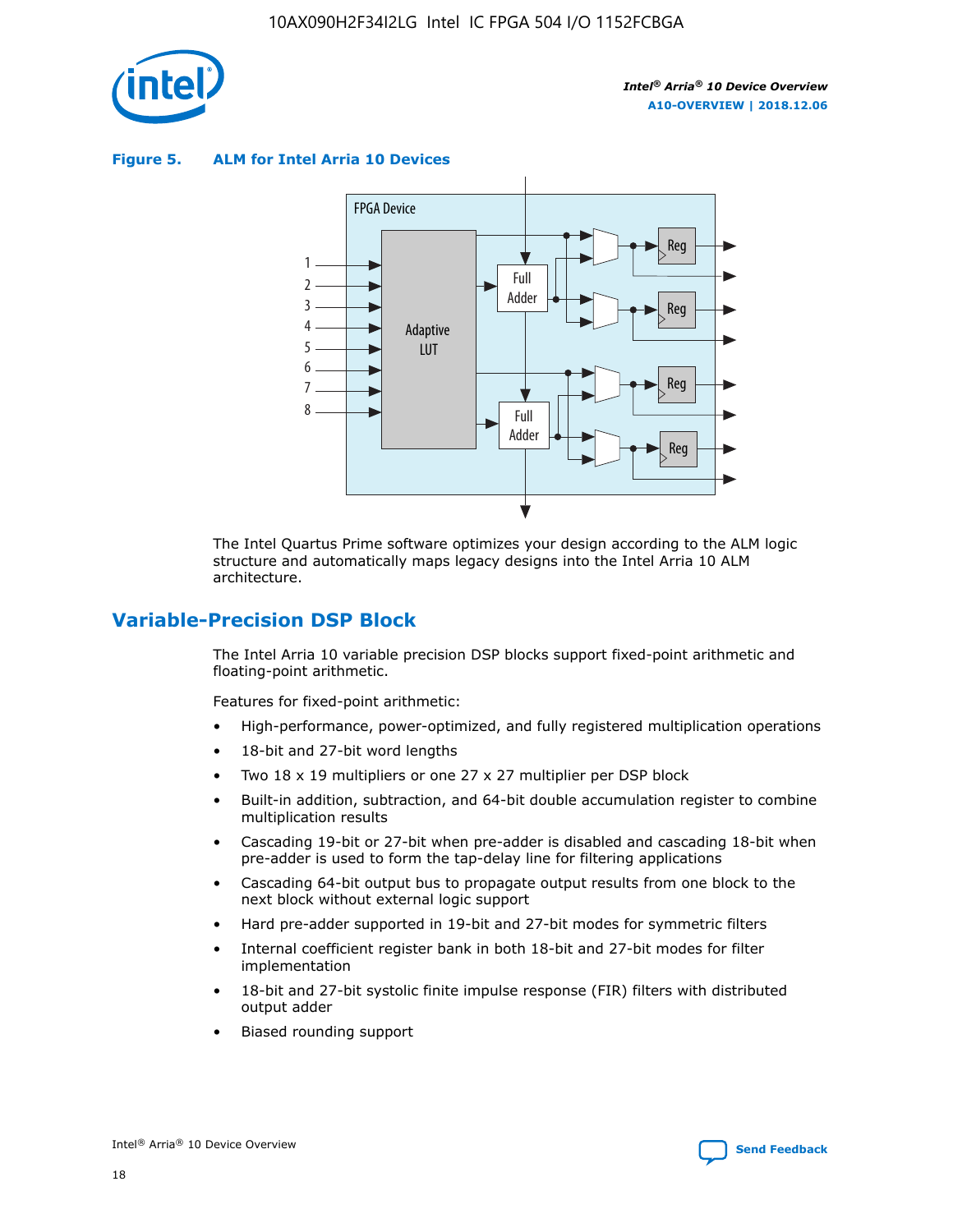

Features for floating-point arithmetic:

- A completely hardened architecture that supports multiplication, addition, subtraction, multiply-add, and multiply-subtract
- Multiplication with accumulation capability and a dynamic accumulator reset control
- Multiplication with cascade summation capability
- Multiplication with cascade subtraction capability
- Complex multiplication
- Direct vector dot product
- Systolic FIR filter

## **Table 15. Variable-Precision DSP Block Configurations for Intel Arria 10 Devices**

| <b>Usage Example</b>                                       | <b>Multiplier Size (Bit)</b>    | <b>DSP Block Resources</b> |
|------------------------------------------------------------|---------------------------------|----------------------------|
| Medium precision fixed point                               | Two 18 x 19                     |                            |
| High precision fixed or Single precision<br>floating point | One 27 x 27                     |                            |
| Fixed point FFTs                                           | One 19 x 36 with external adder |                            |
| Very high precision fixed point                            | One 36 x 36 with external adder |                            |
| Double precision floating point                            | One 54 x 54 with external adder | 4                          |

#### **Table 16. Resources for Fixed-Point Arithmetic in Intel Arria 10 Devices**

The table lists the variable-precision DSP resources by bit precision for each Intel Arria 10 device.

| <b>Variant</b>  | <b>Product Line</b> | <b>Variable-</b><br>precision<br><b>DSP Block</b> | <b>Independent Input and Output</b><br><b>Multiplications Operator</b> |                                     | 18 x 19<br><b>Multiplier</b><br><b>Adder Sum</b> | $18 \times 18$<br><b>Multiplier</b><br><b>Adder</b> |
|-----------------|---------------------|---------------------------------------------------|------------------------------------------------------------------------|-------------------------------------|--------------------------------------------------|-----------------------------------------------------|
|                 |                     |                                                   | 18 x 19<br><b>Multiplier</b>                                           | $27 \times 27$<br><b>Multiplier</b> | <b>Mode</b>                                      | <b>Summed with</b><br>36 bit Input                  |
| AIntel Arria 10 | GX 160              | 156                                               | 312                                                                    | 156                                 | 156                                              | 156                                                 |
| GX              | GX 220              | 192                                               | 384                                                                    | 192                                 | 192                                              | 192                                                 |
|                 | GX 270              | 830                                               | 1,660                                                                  | 830                                 | 830                                              | 830                                                 |
|                 | GX 320              | 984                                               | 1,968                                                                  | 984                                 | 984                                              | 984                                                 |
|                 | GX 480              | 1,368                                             | 2,736                                                                  | 1,368                               | 1,368                                            | 1,368                                               |
|                 | GX 570              | 1,523                                             | 3,046                                                                  | 1,523                               | 1,523                                            | 1,523                                               |
|                 | GX 660              | 1,687                                             | 3,374                                                                  | 1,687                               | 1,687                                            | 1,687                                               |
|                 | GX 900              | 1,518                                             | 3,036                                                                  | 1,518                               | 1,518                                            | 1,518                                               |
|                 | GX 1150             | 1,518                                             | 3,036                                                                  | 1,518                               | 1,518                                            | 1,518                                               |
| Intel Arria 10  | GT 900              | 1,518                                             | 3,036                                                                  | 1,518                               | 1,518                                            | 1,518                                               |
| GT              | GT 1150             | 1,518                                             | 3,036                                                                  | 1,518                               | 1,518                                            | 1,518                                               |
| Intel Arria 10  | SX 160              | 156                                               | 312                                                                    | 156                                 | 156                                              | 156                                                 |
| <b>SX</b>       | SX 220              | 192                                               | 384                                                                    | 192                                 | 192                                              | 192                                                 |
|                 | SX 270              | 830                                               | 1,660                                                                  | 830                                 | 830                                              | 830                                                 |
|                 |                     |                                                   |                                                                        |                                     |                                                  | continued                                           |

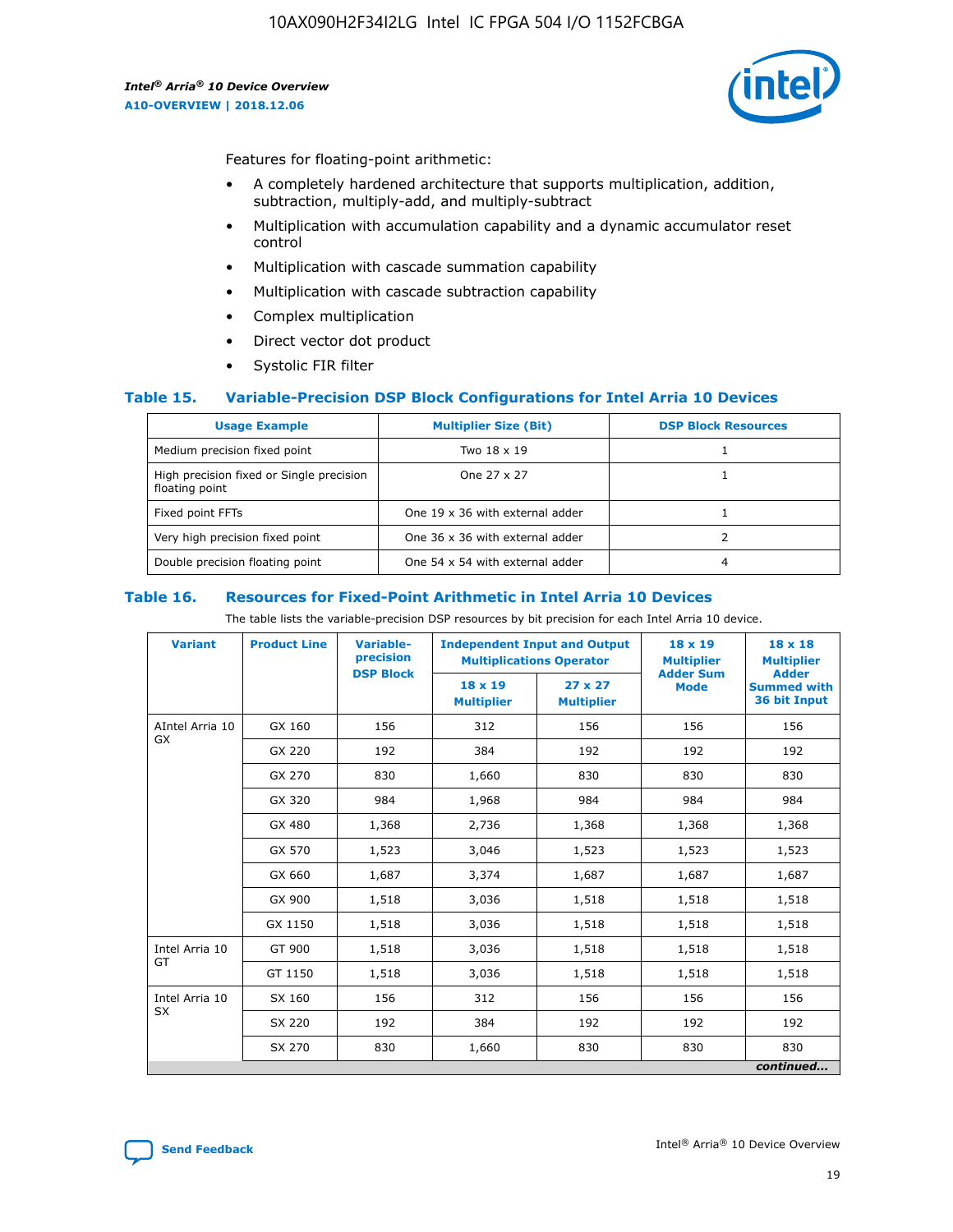

| <b>Variant</b> | <b>Product Line</b> | <b>Variable-</b><br>precision<br><b>DSP Block</b> | <b>Independent Input and Output</b><br><b>Multiplications Operator</b> |                                     | $18 \times 19$<br><b>Multiplier</b><br><b>Adder Sum</b> | $18 \times 18$<br><b>Multiplier</b><br><b>Adder</b> |  |
|----------------|---------------------|---------------------------------------------------|------------------------------------------------------------------------|-------------------------------------|---------------------------------------------------------|-----------------------------------------------------|--|
|                |                     |                                                   | $18 \times 19$<br><b>Multiplier</b>                                    | $27 \times 27$<br><b>Multiplier</b> | <b>Mode</b>                                             | <b>Summed with</b><br>36 bit Input                  |  |
|                | SX 320              | 984                                               | 1,968                                                                  | 984                                 | 984                                                     | 984                                                 |  |
|                | SX 480              | 1,368                                             | 2,736                                                                  | 1,368                               | 1,368                                                   | 1,368                                               |  |
|                | SX 570              | 1,523                                             | 3,046                                                                  | 1,523                               | 1,523                                                   | 1,523                                               |  |
|                | SX 660              | 1,687                                             | 3,374                                                                  | 1,687                               | 1,687                                                   | 1,687                                               |  |

## **Table 17. Resources for Floating-Point Arithmetic in Intel Arria 10 Devices**

The table lists the variable-precision DSP resources by bit precision for each Intel Arria 10 device.

| <b>Variant</b> | <b>Product Line</b> | <b>Variable-</b><br>precision<br><b>DSP Block</b> | <b>Single</b><br><b>Precision</b><br><b>Floating-Point</b><br><b>Multiplication</b><br><b>Mode</b> | <b>Single-Precision</b><br><b>Floating-Point</b><br><b>Adder Mode</b> | Single-<br><b>Precision</b><br><b>Floating-Point</b><br><b>Multiply</b><br><b>Accumulate</b><br><b>Mode</b> | <b>Peak</b><br><b>Giga Floating-</b><br><b>Point</b><br><b>Operations</b><br>per Second<br>(GFLOPs) |
|----------------|---------------------|---------------------------------------------------|----------------------------------------------------------------------------------------------------|-----------------------------------------------------------------------|-------------------------------------------------------------------------------------------------------------|-----------------------------------------------------------------------------------------------------|
| Intel Arria 10 | GX 160              | 156                                               | 156                                                                                                | 156                                                                   | 156                                                                                                         | 140                                                                                                 |
| <b>GX</b>      | GX 220              | 192                                               | 192                                                                                                | 192                                                                   | 192                                                                                                         | 173                                                                                                 |
|                | GX 270              | 830                                               | 830                                                                                                | 830                                                                   | 830                                                                                                         | 747                                                                                                 |
|                | GX 320              | 984                                               | 984                                                                                                | 984                                                                   | 984                                                                                                         | 886                                                                                                 |
|                | GX 480              | 1,369                                             | 1,368                                                                                              | 1,368                                                                 | 1,368                                                                                                       | 1,231                                                                                               |
|                | GX 570              | 1,523                                             | 1,523                                                                                              | 1,523                                                                 | 1,523                                                                                                       | 1,371                                                                                               |
|                | GX 660              | 1,687                                             | 1,687                                                                                              | 1,687                                                                 | 1,687                                                                                                       | 1,518                                                                                               |
|                | GX 900              | 1,518                                             | 1,518                                                                                              | 1,518                                                                 | 1,518                                                                                                       | 1,366                                                                                               |
|                | GX 1150             | 1,518                                             | 1,518                                                                                              | 1,518                                                                 | 1,518                                                                                                       | 1,366                                                                                               |
| Intel Arria 10 | GT 900              | 1,518                                             | 1,518                                                                                              | 1,518                                                                 | 1,518                                                                                                       | 1,366                                                                                               |
| GT             | GT 1150             | 1,518                                             | 1,518                                                                                              | 1,518                                                                 | 1,518                                                                                                       | 1,366                                                                                               |
| Intel Arria 10 | SX 160              | 156                                               | 156                                                                                                | 156                                                                   | 156                                                                                                         | 140                                                                                                 |
| SX             | SX 220              | 192                                               | 192                                                                                                | 192                                                                   | 192                                                                                                         | 173                                                                                                 |
|                | SX 270              | 830                                               | 830                                                                                                | 830                                                                   | 830                                                                                                         | 747                                                                                                 |
|                | SX 320              | 984                                               | 984                                                                                                | 984                                                                   | 984                                                                                                         | 886                                                                                                 |
|                | SX 480              | 1,369                                             | 1,368                                                                                              | 1,368                                                                 | 1,368                                                                                                       | 1,231                                                                                               |
|                | SX 570              | 1,523                                             | 1,523                                                                                              | 1,523                                                                 | 1,523                                                                                                       | 1,371                                                                                               |
|                | SX 660              | 1,687                                             | 1,687                                                                                              | 1,687                                                                 | 1,687                                                                                                       | 1,518                                                                                               |

# **Embedded Memory Blocks**

The embedded memory blocks in the devices are flexible and designed to provide an optimal amount of small- and large-sized memory arrays to fit your design requirements.

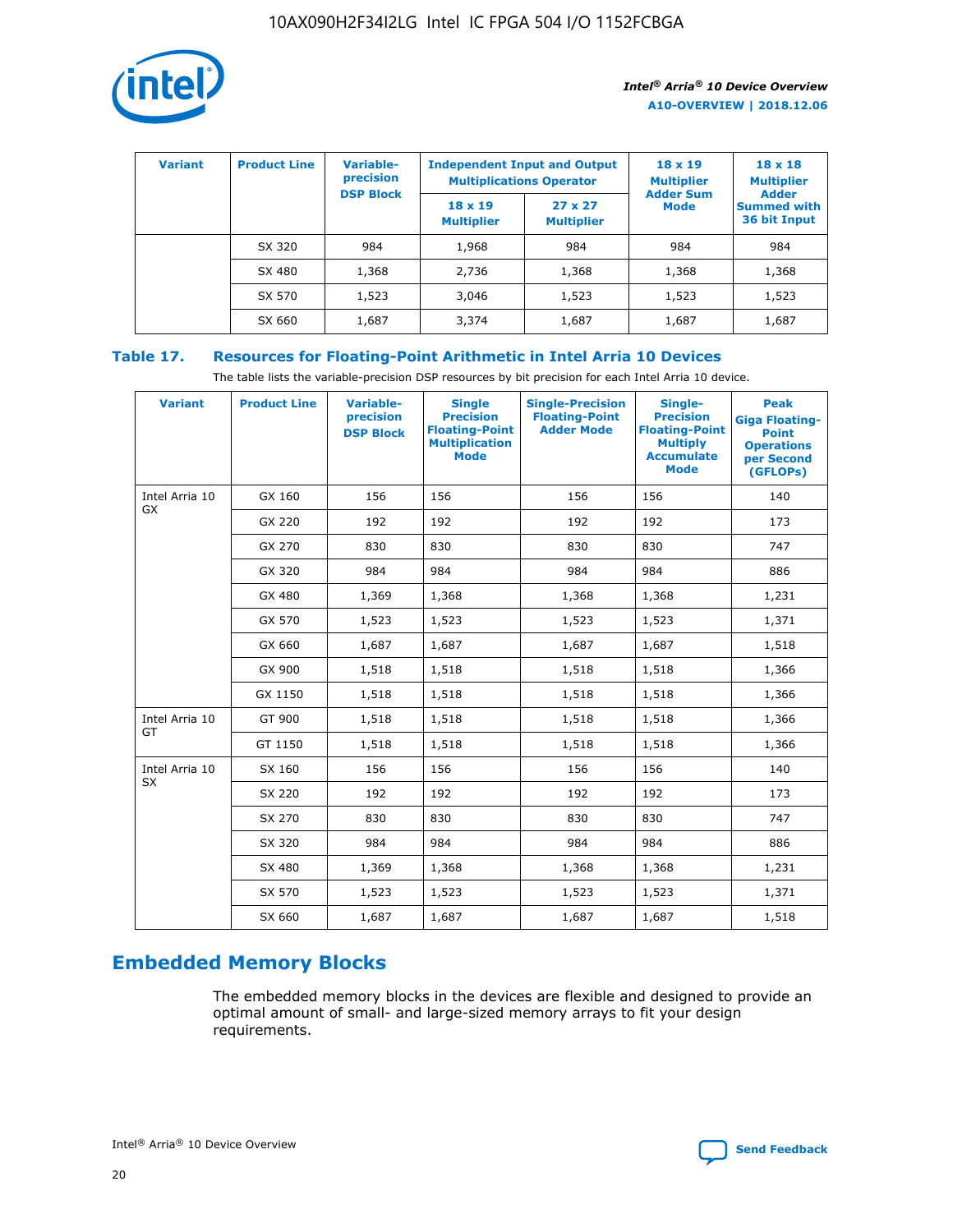

# **Types of Embedded Memory**

The Intel Arria 10 devices contain two types of memory blocks:

- 20 Kb M20K blocks—blocks of dedicated memory resources. The M20K blocks are ideal for larger memory arrays while still providing a large number of independent ports.
- 640 bit memory logic array blocks (MLABs)—enhanced memory blocks that are configured from dual-purpose logic array blocks (LABs). The MLABs are ideal for wide and shallow memory arrays. The MLABs are optimized for implementation of shift registers for digital signal processing (DSP) applications, wide and shallow FIFO buffers, and filter delay lines. Each MLAB is made up of ten adaptive logic modules (ALMs). In the Intel Arria 10 devices, you can configure these ALMs as ten 32 x 2 blocks, giving you one 32 x 20 simple dual-port SRAM block per MLAB.

## **Embedded Memory Capacity in Intel Arria 10 Devices**

|                   | <b>Product</b> |              | <b>M20K</b>         | <b>MLAB</b>  |                     | <b>Total RAM Bit</b> |
|-------------------|----------------|--------------|---------------------|--------------|---------------------|----------------------|
| <b>Variant</b>    | Line           | <b>Block</b> | <b>RAM Bit (Kb)</b> | <b>Block</b> | <b>RAM Bit (Kb)</b> | (Kb)                 |
| Intel Arria 10 GX | GX 160         | 440          | 8,800               | 1,680        | 1,050               | 9,850                |
|                   | GX 220         | 587          | 11,740              | 2,703        | 1,690               | 13,430               |
|                   | GX 270         | 750          | 15,000              | 3,922        | 2,452               | 17,452               |
|                   | GX 320         | 891          | 17,820              | 4,363        | 2,727               | 20,547               |
|                   | GX 480         | 1,431        | 28,620              | 6,662        | 4,164               | 32,784               |
|                   | GX 570         | 1,800        | 36,000              | 8,153        | 5,096               | 41,096               |
|                   | GX 660         | 2,131        | 42,620              | 9,260        | 5,788               | 48,408               |
|                   | GX 900         | 2,423        | 48,460              | 15,017       | 9,386               | 57,846               |
|                   | GX 1150        | 2,713        | 54,260              | 20,774       | 12,984              | 67,244               |
| Intel Arria 10 GT | GT 900         | 2,423        | 48,460              | 15,017       | 9,386               | 57,846               |
|                   | GT 1150        | 2,713        | 54,260              | 20,774       | 12,984              | 67,244               |
| Intel Arria 10 SX | SX 160         | 440          | 8,800               | 1,680        | 1,050               | 9,850                |
|                   | SX 220         | 587          | 11,740              | 2,703        | 1,690               | 13,430               |
|                   | SX 270         | 750          | 15,000              | 3,922        | 2,452               | 17,452               |
|                   | SX 320         | 891          | 17,820              | 4,363        | 2,727               | 20,547               |
|                   | SX 480         | 1,431        | 28,620              | 6,662        | 4,164               | 32,784               |
|                   | SX 570         | 1,800        | 36,000              | 8,153        | 5,096               | 41,096               |
|                   | SX 660         | 2,131        | 42,620              | 9,260        | 5,788               | 48,408               |

#### **Table 18. Embedded Memory Capacity and Distribution in Intel Arria 10 Devices**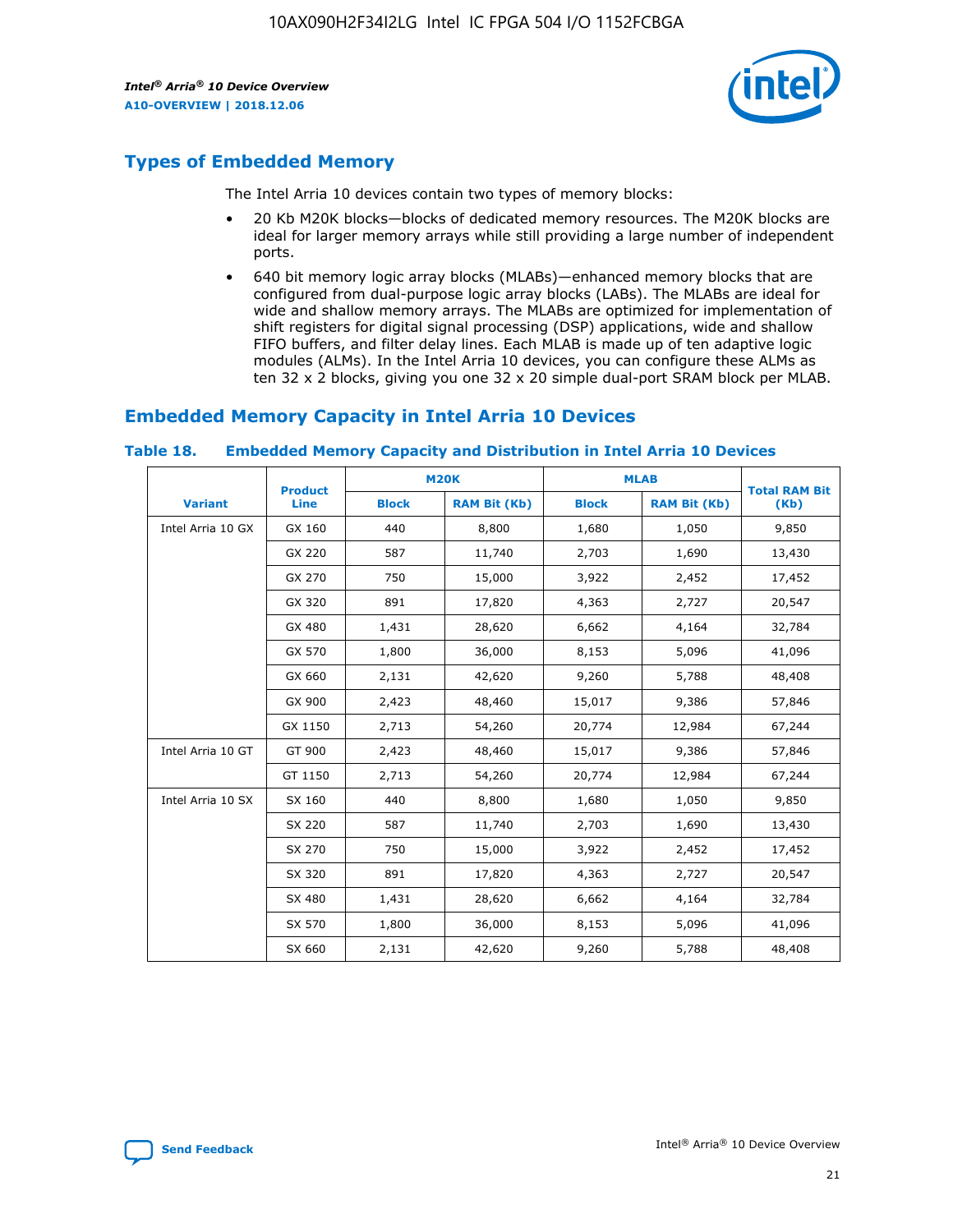

# **Embedded Memory Configurations for Single-port Mode**

#### **Table 19. Single-port Embedded Memory Configurations for Intel Arria 10 Devices**

This table lists the maximum configurations supported for single-port RAM and ROM modes.

| <b>Memory Block</b> | Depth (bits) | <b>Programmable Width</b> |
|---------------------|--------------|---------------------------|
| MLAB                | 32           | x16, x18, or x20          |
|                     | 64(10)       | x8, x9, x10               |
| M20K                | 512          | x40, x32                  |
|                     | 1K           | x20, x16                  |
|                     | 2K           | x10, x8                   |
|                     | 4K           | x5, x4                    |
|                     | 8K           | x2                        |
|                     | 16K          | x1                        |

# **Clock Networks and PLL Clock Sources**

The clock network architecture is based on Intel's global, regional, and peripheral clock structure. This clock structure is supported by dedicated clock input pins, fractional clock synthesis PLLs, and integer I/O PLLs.

## **Clock Networks**

The Intel Arria 10 core clock networks are capable of up to 800 MHz fabric operation across the full industrial temperature range. For the external memory interface, the clock network supports the hard memory controller with speeds up to 2,400 Mbps in a quarter-rate transfer.

To reduce power consumption, the Intel Quartus Prime software identifies all unused sections of the clock network and powers them down.

## **Fractional Synthesis and I/O PLLs**

Intel Arria 10 devices contain up to 32 fractional synthesis PLLs and up to 16 I/O PLLs that are available for both specific and general purpose uses in the core:

- Fractional synthesis PLLs—located in the column adjacent to the transceiver blocks
- I/O PLLs—located in each bank of the 48 I/Os

## **Fractional Synthesis PLLs**

You can use the fractional synthesis PLLs to:

- Reduce the number of oscillators that are required on your board
- Reduce the number of clock pins that are used in the device by synthesizing multiple clock frequencies from a single reference clock source

<sup>(10)</sup> Supported through software emulation and consumes additional MLAB blocks.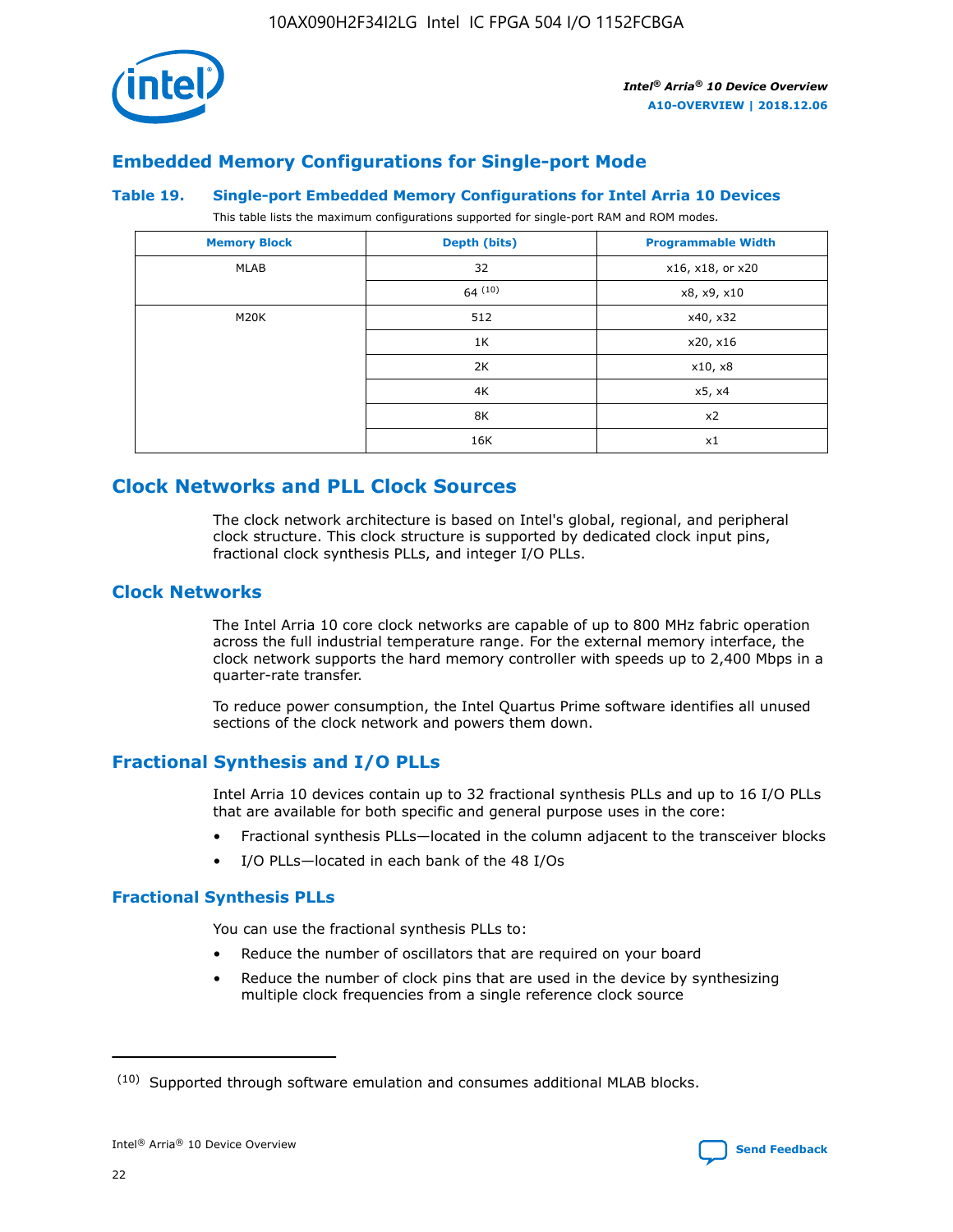

The fractional synthesis PLLs support the following features:

- Reference clock frequency synthesis for transceiver CMU and Advanced Transmit (ATX) PLLs
- Clock network delay compensation
- Zero-delay buffering
- Direct transmit clocking for transceivers
- Independently configurable into two modes:
	- Conventional integer mode equivalent to the general purpose PLL
	- Enhanced fractional mode with third order delta-sigma modulation
- PLL cascading

## **I/O PLLs**

The integer mode I/O PLLs are located in each bank of 48 I/Os. You can use the I/O PLLs to simplify the design of external memory and high-speed LVDS interfaces.

In each I/O bank, the I/O PLLs are adjacent to the hard memory controllers and LVDS SERDES. Because these PLLs are tightly coupled with the I/Os that need to use them, it makes it easier to close timing.

You can use the I/O PLLs for general purpose applications in the core such as clock network delay compensation and zero-delay buffering.

Intel Arria 10 devices support PLL-to-PLL cascading.

# **FPGA General Purpose I/O**

Intel Arria 10 devices offer highly configurable GPIOs. Each I/O bank contains 48 general purpose I/Os and a high-efficiency hard memory controller.

The following list describes the features of the GPIOs:

- Consist of 3 V I/Os for high-voltage application and LVDS I/Os for differential signaling
	- Up to two 3 V I/O banks, available in some devices, that support up to 3 V I/O standards
	- LVDS I/O banks that support up to 1.8 V I/O standards
- Support a wide range of single-ended and differential I/O interfaces
- LVDS speeds up to 1.6 Gbps
- Each LVDS pair of pins has differential input and output buffers, allowing you to configure the LVDS direction for each pair.
- Programmable bus hold and weak pull-up
- Programmable differential output voltage  $(V_{OD})$  and programmable pre-emphasis

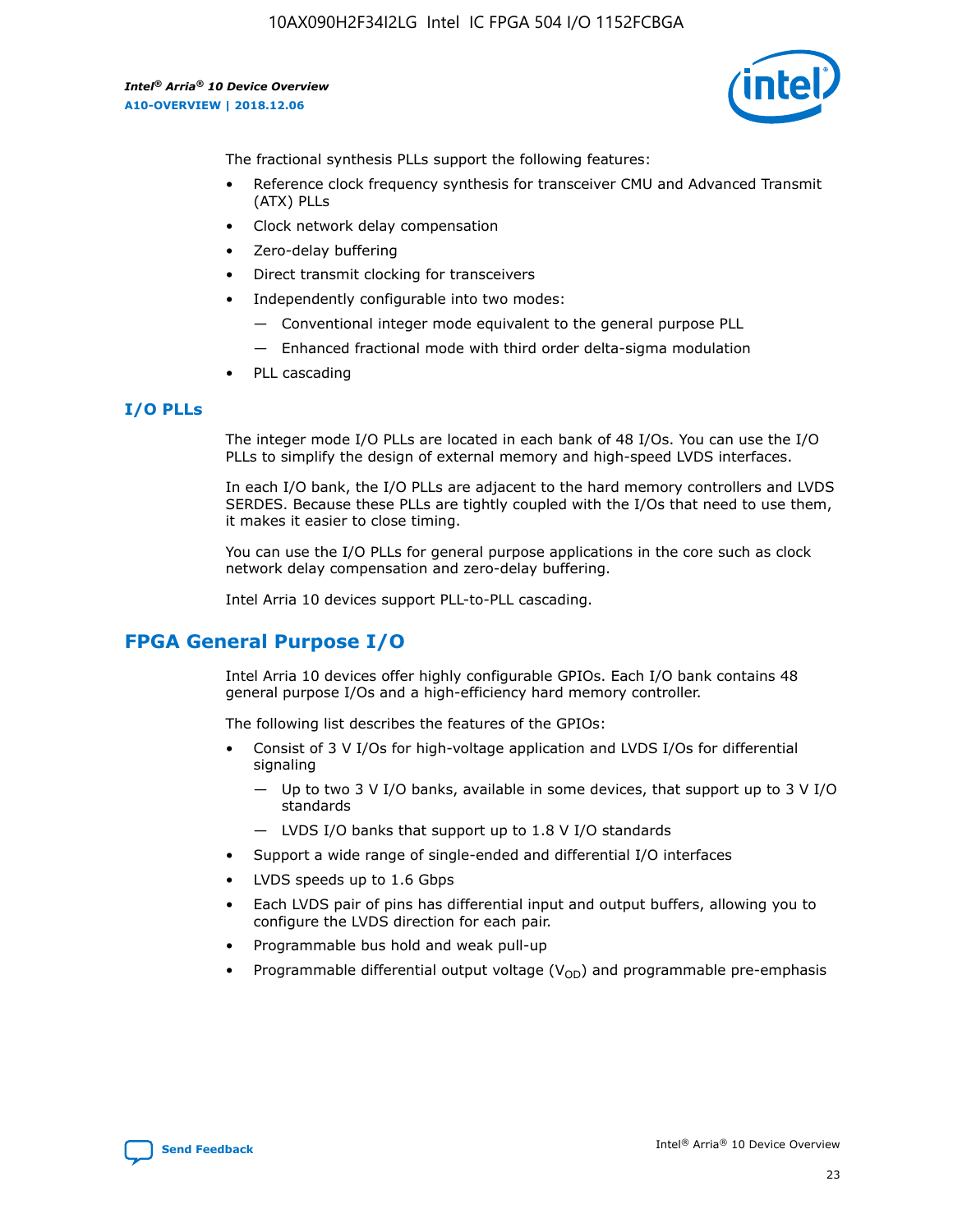

- Series (R<sub>S</sub>) and parallel (R<sub>T</sub>) on-chip termination (OCT) for all I/O banks with OCT calibration to limit the termination impedance variation
- On-chip dynamic termination that has the ability to swap between series and parallel termination, depending on whether there is read or write on a common bus for signal integrity
- Easy timing closure support using the hard read FIFO in the input register path, and delay-locked loop (DLL) delay chain with fine and coarse architecture

# **External Memory Interface**

Intel Arria 10 devices offer massive external memory bandwidth, with up to seven 32 bit DDR4 memory interfaces running at up to 2,400 Mbps. This bandwidth provides additional ease of design, lower power, and resource efficiencies of hardened highperformance memory controllers.

The memory interface within Intel Arria 10 FPGAs and SoCs delivers the highest performance and ease of use. You can configure up to a maximum width of 144 bits when using the hard or soft memory controllers. If required, you can bypass the hard memory controller and use a soft controller implemented in the user logic.

Each I/O contains a hardened DDR read/write path (PHY) capable of performing key memory interface functionality such as read/write leveling, FIFO buffering to lower latency and improve margin, timing calibration, and on-chip termination.

The timing calibration is aided by the inclusion of hard microcontrollers based on Intel's Nios® II technology, specifically tailored to control the calibration of multiple memory interfaces. This calibration allows the Intel Arria 10 device to compensate for any changes in process, voltage, or temperature either within the Intel Arria 10 device itself, or within the external memory device. The advanced calibration algorithms ensure maximum bandwidth and robust timing margin across all operating conditions.

In addition to parallel memory interfaces, Intel Arria 10 devices support serial memory technologies such as the Hybrid Memory Cube (HMC). The HMC is supported by the Intel Arria 10 high-speed serial transceivers which connect up to four HMC links, with each link running at data rates up to 15 Gbps.

## **Related Information**

#### [External Memory Interface Spec Estimator](http://www.altera.com/technology/memory/estimator/mem-emif-index.html)

Provides a parametric tool that allows you to find and compare the performance of the supported external memory interfaces in IntelFPGAs.

## **Memory Standards Supported by Intel Arria 10 Devices**

The I/Os are designed to provide high performance support for existing and emerging external memory standards.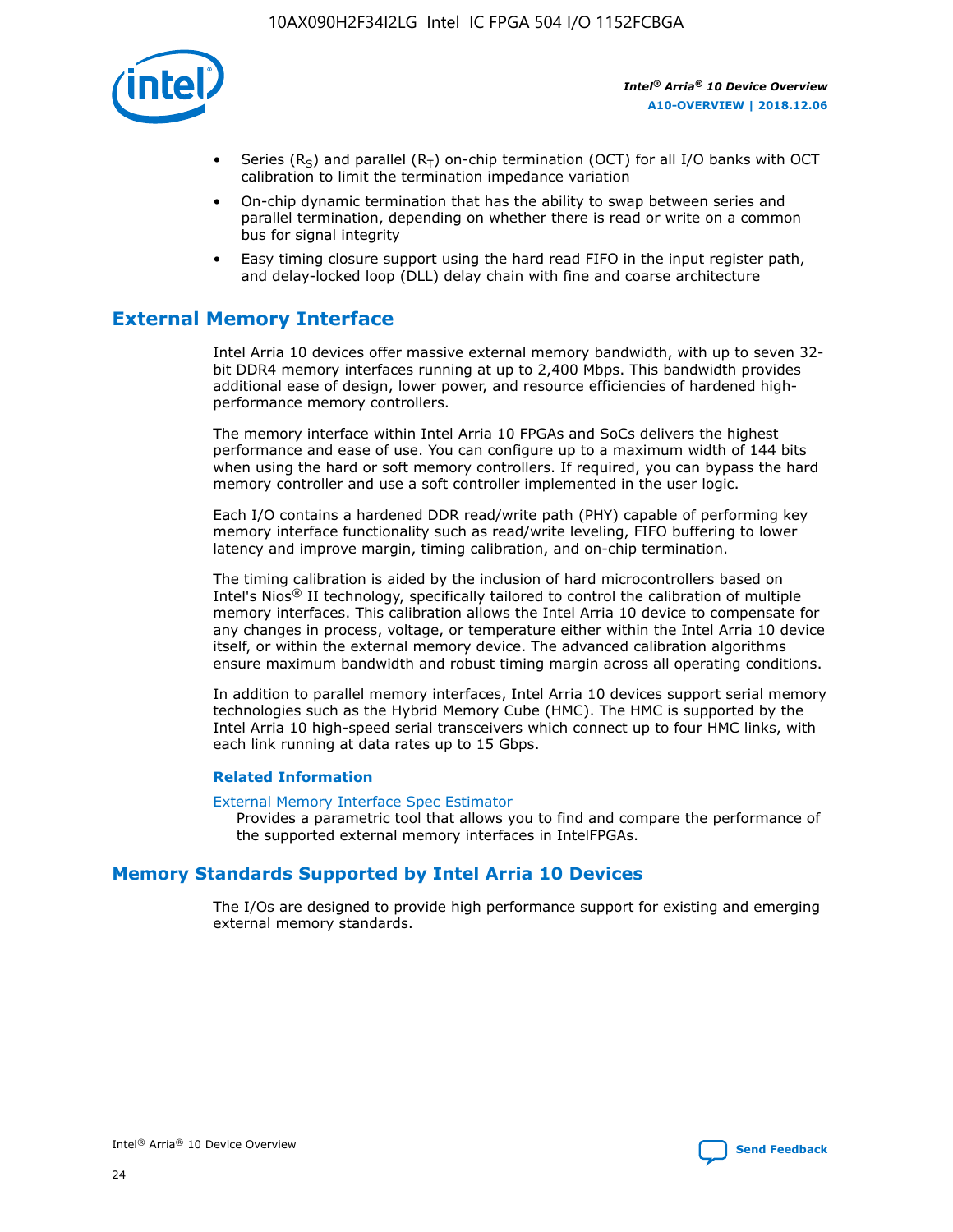

#### **Table 20. Memory Standards Supported by the Hard Memory Controller**

This table lists the overall capability of the hard memory controller. For specific details, refer to the External Memory Interface Spec Estimator and Intel Arria 10 Device Datasheet.

| <b>Memory Standard</b> | <b>Rate Support</b> | <b>Ping Pong PHY Support</b> | <b>Maximum Frequency</b><br>(MHz) |
|------------------------|---------------------|------------------------------|-----------------------------------|
| <b>DDR4 SDRAM</b>      | Quarter rate        | Yes                          | 1,067                             |
|                        |                     |                              | 1,200                             |
| DDR3 SDRAM             | Half rate           | Yes                          | 533                               |
|                        |                     |                              | 667                               |
|                        | Quarter rate        | Yes                          | 1,067                             |
|                        |                     |                              | 1,067                             |
| <b>DDR3L SDRAM</b>     | Half rate           | Yes                          | 533                               |
|                        |                     |                              | 667                               |
|                        | Quarter rate        | Yes                          | 933                               |
|                        |                     |                              | 933                               |
| LPDDR3 SDRAM           | Half rate           |                              | 533                               |
|                        | Quarter rate        |                              | 800                               |

## **Table 21. Memory Standards Supported by the Soft Memory Controller**

| <b>Memory Standard</b>      | <b>Rate Support</b> | <b>Maximum Frequency</b><br>(MHz) |
|-----------------------------|---------------------|-----------------------------------|
| <b>RLDRAM 3 (11)</b>        | Quarter rate        | 1,200                             |
| ODR IV SRAM <sup>(11)</sup> | Quarter rate        | 1,067                             |
| <b>ODR II SRAM</b>          | Full rate           | 333                               |
|                             | Half rate           | 633                               |
| <b>ODR II+ SRAM</b>         | Full rate           | 333                               |
|                             | Half rate           | 633                               |
| <b>ODR II+ Xtreme SRAM</b>  | Full rate           | 333                               |
|                             | Half rate           | 633                               |

#### **Table 22. Memory Standards Supported by the HPS Hard Memory Controller**

The hard processor system (HPS) is available in Intel Arria 10 SoC devices only.

| <b>Memory Standard</b> | <b>Rate Support</b> | <b>Maximum Frequency</b><br>(MHz) |
|------------------------|---------------------|-----------------------------------|
| <b>DDR4 SDRAM</b>      | Half rate           | 1,200                             |
| <b>DDR3 SDRAM</b>      | Half rate           | 1,067                             |
| <b>DDR3L SDRAM</b>     | Half rate           | 933                               |

<sup>(11)</sup> Intel Arria 10 devices support this external memory interface using hard PHY with soft memory controller.

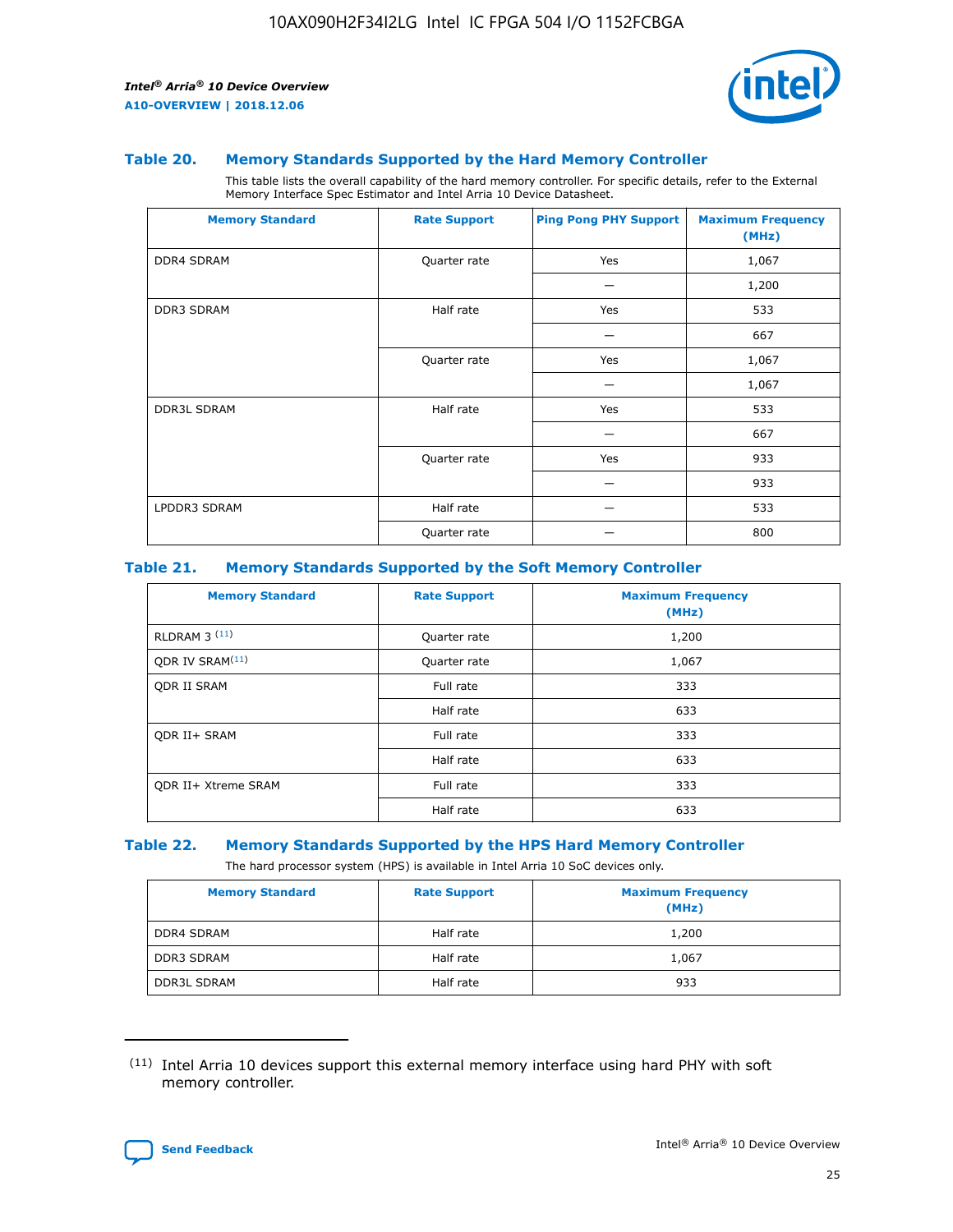

## **Related Information**

#### [Intel Arria 10 Device Datasheet](https://www.intel.com/content/www/us/en/programmable/documentation/mcn1413182292568.html#mcn1413182153340)

Lists the memory interface performance according to memory interface standards, rank or chip select configurations, and Intel Arria 10 device speed grades.

# **PCIe Gen1, Gen2, and Gen3 Hard IP**

Intel Arria 10 devices contain PCIe hard IP that is designed for performance and ease-of-use:

- Includes all layers of the PCIe stack—transaction, data link and physical layers.
- Supports PCIe Gen3, Gen2, and Gen1 Endpoint and Root Port in x1, x2, x4, or x8 lane configuration.
- Operates independently from the core logic—optional configuration via protocol (CvP) allows the PCIe link to power up and complete link training in less than 100 ms while the Intel Arria 10 device completes loading the programming file for the rest of the FPGA.
- Provides added functionality that makes it easier to support emerging features such as Single Root I/O Virtualization (SR-IOV) and optional protocol extensions.
- Provides improved end-to-end datapath protection using ECC.
- Supports FPGA configuration via protocol (CvP) using PCIe at Gen3, Gen2, or Gen1 speed.

#### **Related Information**

PCS Features on page 30

# **Enhanced PCS Hard IP for Interlaken and 10 Gbps Ethernet**

## **Interlaken Support**

The Intel Arria 10 enhanced PCS hard IP provides integrated Interlaken PCS supporting rates up to 25.8 Gbps per lane.

The Interlaken PCS is based on the proven functionality of the PCS developed for Intel's previous generation FPGAs, which demonstrated interoperability with Interlaken ASSP vendors and third-party IP suppliers. The Interlaken PCS is present in every transceiver channel in Intel Arria 10 devices.

## **Related Information**

PCS Features on page 30

## **10 Gbps Ethernet Support**

The Intel Arria 10 enhanced PCS hard IP supports 10GBASE-R PCS compliant with IEEE 802.3 10 Gbps Ethernet (10GbE). The integrated hard IP support for 10GbE and the 10 Gbps transceivers save external PHY cost, board space, and system power.

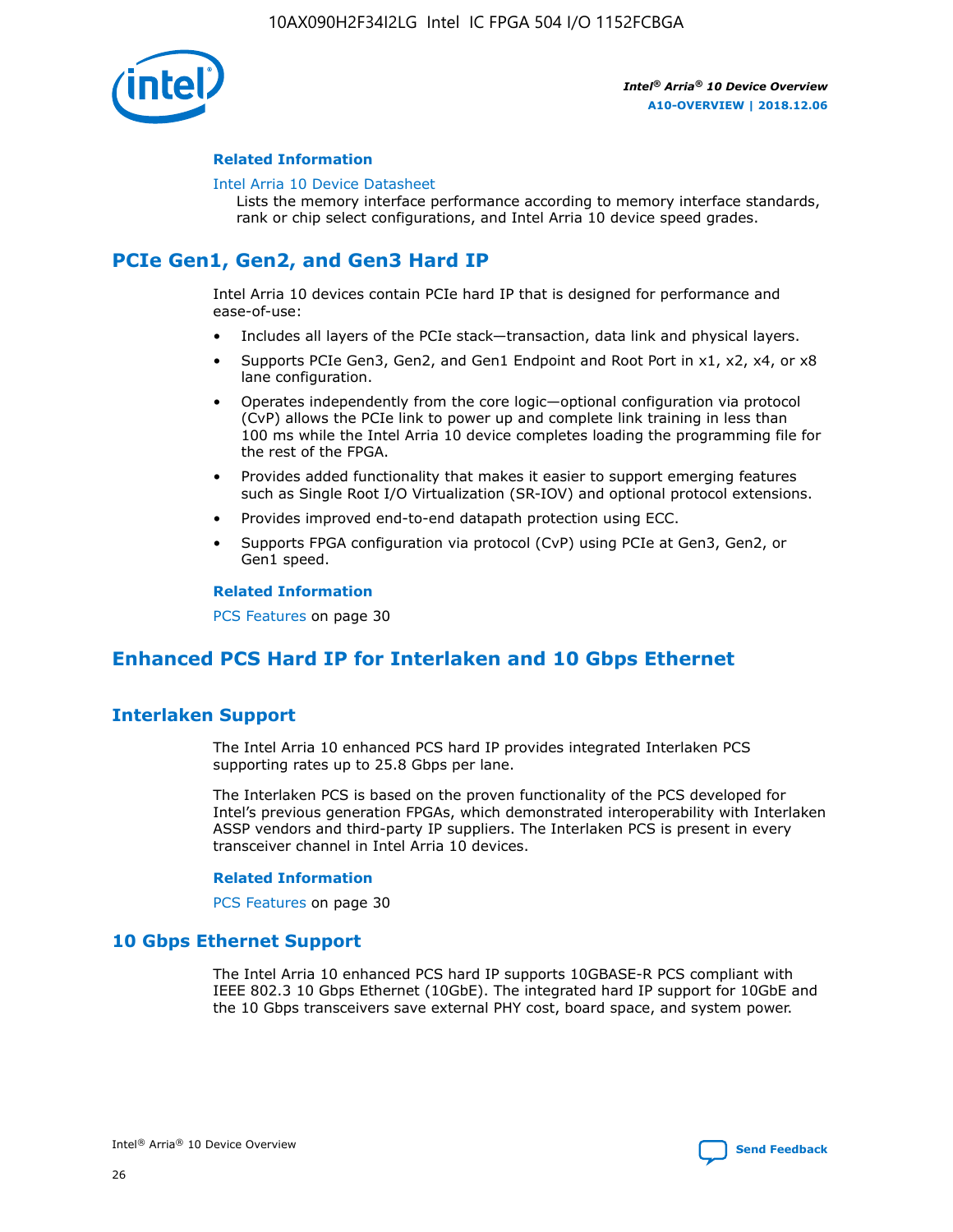

The scalable hard IP supports multiple independent 10GbE ports while using a single PLL for all the 10GBASE-R PCS instantiations, which saves on core logic resources and clock networks:

- Simplifies multiport 10GbE systems compared to XAUI interfaces that require an external XAUI-to-10G PHY.
- Incorporates Electronic Dispersion Compensation (EDC), which enables direct connection to standard 10 Gbps XFP and SFP+ pluggable optical modules.
- Supports backplane Ethernet applications and includes a hard 10GBASE-KR Forward Error Correction (FEC) circuit that you can use for 10 Gbps and 40 Gbps applications.

The 10 Gbps Ethernet PCS hard IP and 10GBASE-KR FEC are present in every transceiver channel.

## **Related Information**

PCS Features on page 30

# **Low Power Serial Transceivers**

Intel Arria 10 FPGAs and SoCs include lowest power transceivers that deliver high bandwidth, throughput and low latency.

Intel Arria 10 devices deliver the industry's lowest power consumption per transceiver channel:

- 12.5 Gbps transceivers at as low as 242 mW
- 10 Gbps transceivers at as low as 168 mW
- 6 Gbps transceivers at as low as 117 mW

Intel Arria 10 transceivers support various data rates according to application:

- Chip-to-chip and chip-to-module applications—from 1 Gbps up to 25.8 Gbps
- Long reach and backplane applications—from 1 Gbps up to 12.5 with advanced adaptive equalization
- Critical power sensitive applications—from 1 Gbps up to 11.3 Gbps using lower power modes

The combination of 20 nm process technology and architectural advances provide the following benefits:

- Significant reduction in die area and power consumption
- Increase of up to two times in transceiver I/O density compared to previous generation devices while maintaining optimal signal integrity
- Up to 72 total transceiver channels—you can configure up to 6 of these channels to run as fast as 25.8 Gbps
- All channels feature continuous data rate support up to the maximum rated speed

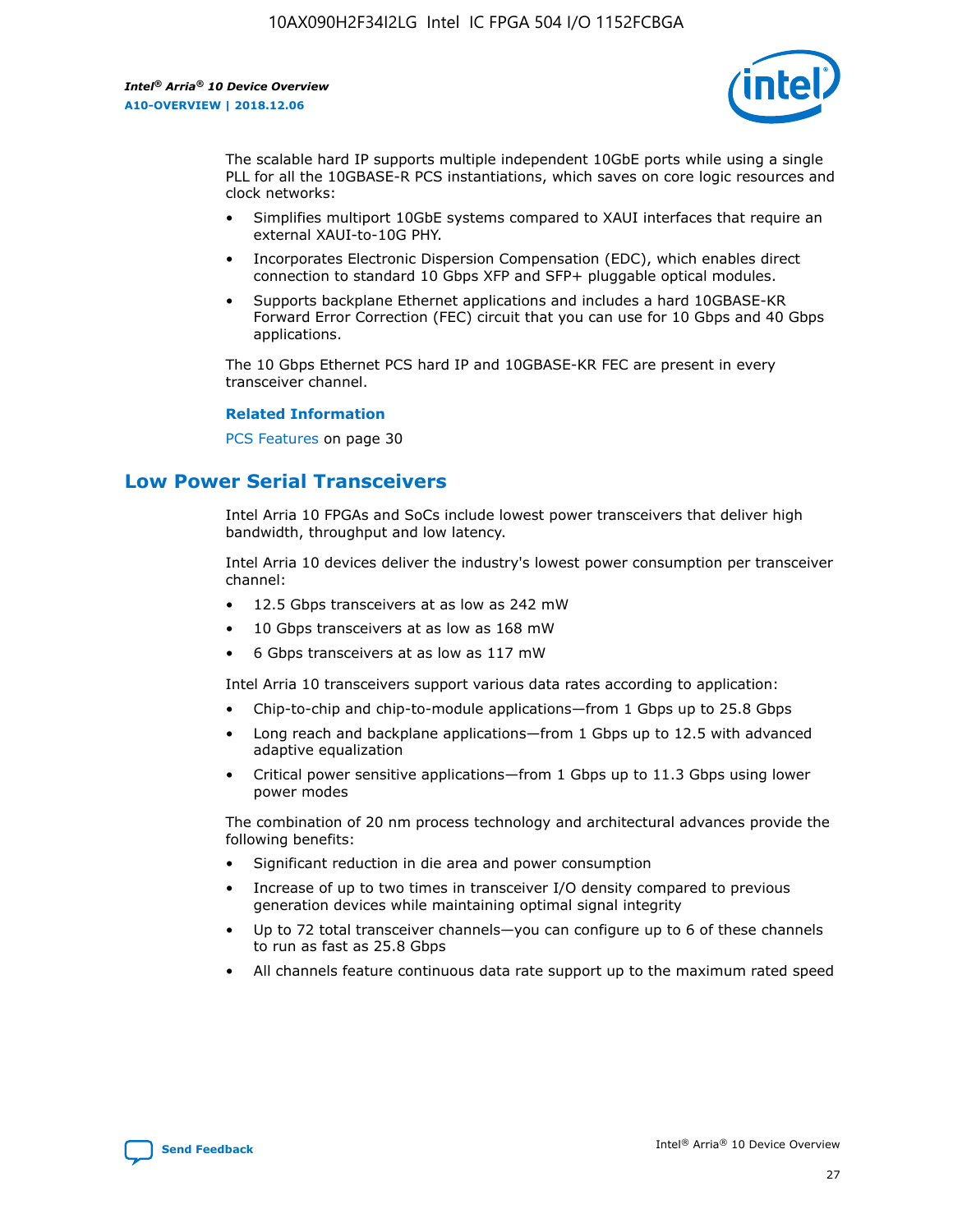



## **Figure 6. Intel Arria 10 Transceiver Block Architecture**

## **Transceiver Channels**

All transceiver channels feature a dedicated Physical Medium Attachment (PMA) and a hardened Physical Coding Sublayer (PCS).

- The PMA provides primary interfacing capabilities to physical channels.
- The PCS typically handles encoding/decoding, word alignment, and other preprocessing functions before transferring data to the FPGA core fabric.

A transceiver channel consists of a PMA and a PCS block. Most transceiver banks have 6 channels. There are some transceiver banks that contain only 3 channels.

A wide variety of bonded and non-bonded data rate configurations is possible using a highly configurable clock distribution network. Up to 80 independent transceiver data rates can be configured.

The following figures are graphical representations of top views of the silicon die, which correspond to reverse views for flip chip packages. Different Intel Arria 10 devices may have different floorplans than the ones shown in the figures.

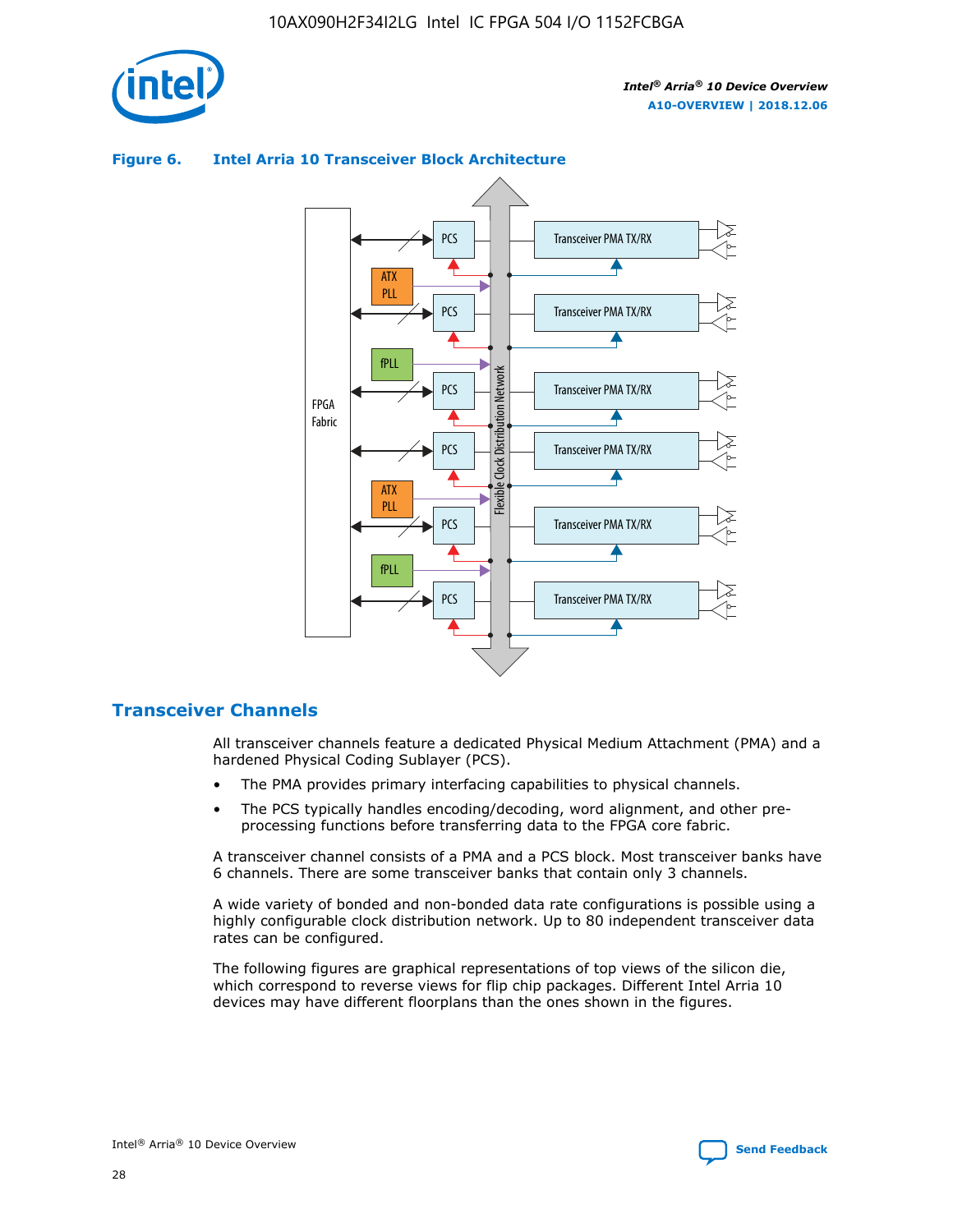

## **Figure 7. Device Chip Overview for Intel Arria 10 GX and GT Devices**



M20K Internal Memory Blocks Core Logic Fabric Transceiver Channels Hard IP Per Transceiver: Standard PCS and Enhanced PCS Hard IPs PCI Express Gen3 Hard IP Fractional PLLs M20K Internal Memory Blocks PCI Express Gen3 Hard IP Variable Precision DSP Blocks I/O PLLs Hard Memory Controllers, General-Purpose I/O Cells, LVDS Hard Processor Subsystem, Dual-Core ARM Cortex A9 M20K Internal Memory Blocks Variable Precision DSP Blocks M20K Internal Memory Blocks Core Logic Fabric I/O PLLs Hard Memory Controllers, General-Purpose I/O Cells, LVDS M20K Internal Memory Blocks Variable Precision DSP Blocks M20K Internal Memory Blocks Transceiver Channels Hard IP Per Transceiver: Standard PCS and Enhanced PCS Hard IPs PCI Express Gen3 Hard IP Fractional PLLs PCI Express Gen3 Hard IP  $\ddot{\cdot}$ Hard PCS Transceiver PMA fPLL ATX (LC) Hard PCS Transceiver PMA **Transmit** Hard PCS Transceiver PMA PLL fPLL Hard PCS Transceiver PMA Transceiver Clock Networks ATX (LC) Hard PCS Transceiver PMA Transmi Hard PCS Transceiver PMA PLL fPLL Hard PCS Transceiver PMA Transceiver PMA Hard PCS ATX (LC) **Transmit** Hard PCS Transceiver PMA PLL Unused transceiver chann can be used as additional transceiver transmit PLLs

## **PMA Features**

Intel Arria 10 transceivers provide exceptional signal integrity at data rates up to 25.8 Gbps. Clocking options include ultra-low jitter ATX PLLs (LC tank based), clock multiplier unit (CMU) PLLs, and fractional PLLs.

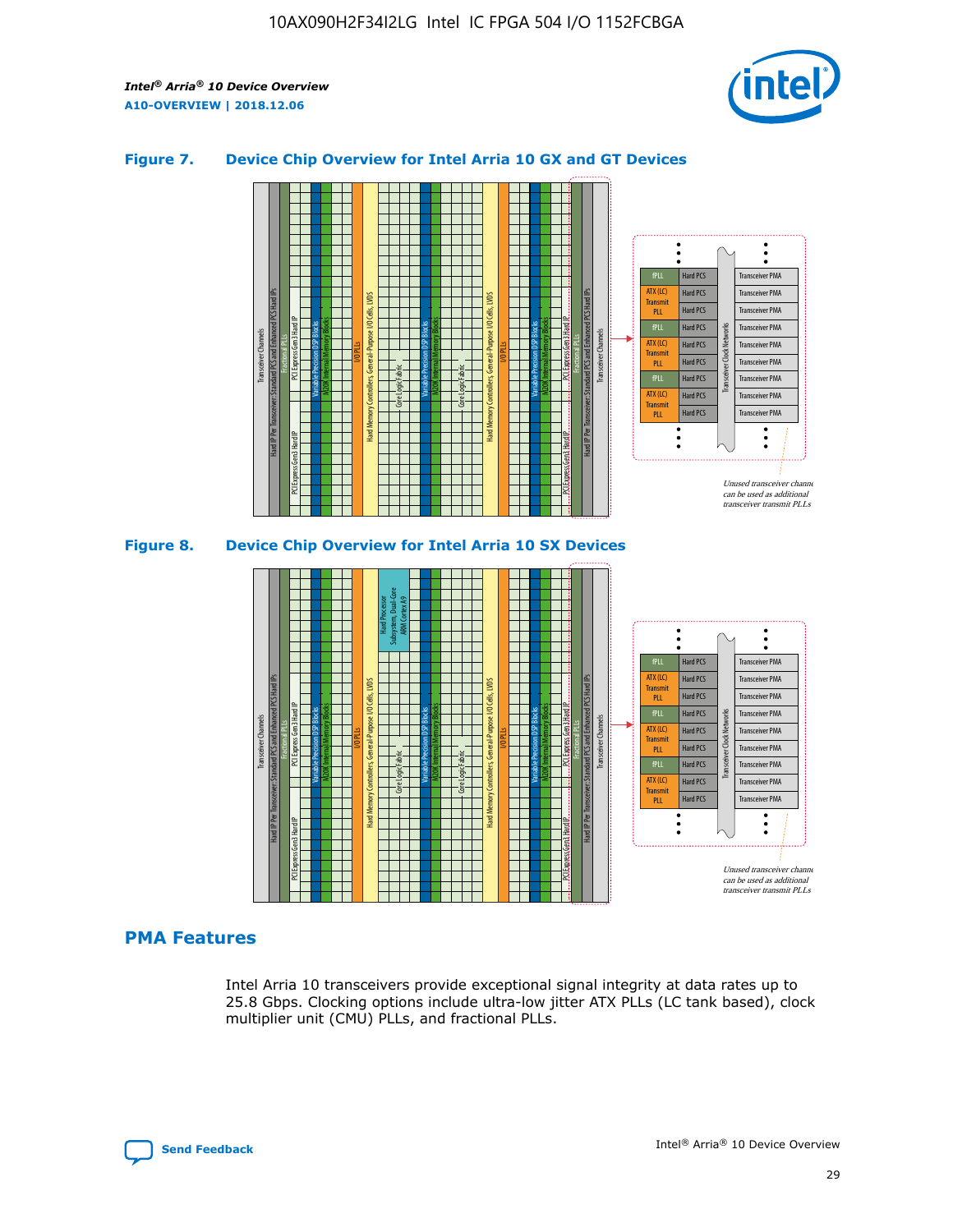

Each transceiver channel contains a channel PLL that can be used as the CMU PLL or clock data recovery (CDR) PLL. In CDR mode, the channel PLL recovers the receiver clock and data in the transceiver channel. Up to 80 independent data rates can be configured on a single Intel Arria 10 device.

## **Table 23. PMA Features of the Transceivers in Intel Arria 10 Devices**

| <b>Feature</b>                                             | <b>Capability</b>                                                                                                                                                                                                             |
|------------------------------------------------------------|-------------------------------------------------------------------------------------------------------------------------------------------------------------------------------------------------------------------------------|
| Chip-to-Chip Data Rates                                    | 1 Gbps to 17.4 Gbps (Intel Arria 10 GX devices)<br>1 Gbps to 25.8 Gbps (Intel Arria 10 GT devices)                                                                                                                            |
| <b>Backplane Support</b>                                   | Drive backplanes at data rates up to 12.5 Gbps                                                                                                                                                                                |
| <b>Optical Module Support</b>                              | SFP+/SFP, XFP, CXP, QSFP/QSFP28, CFP/CFP2/CFP4                                                                                                                                                                                |
| Cable Driving Support                                      | SFP+ Direct Attach, PCI Express over cable, eSATA                                                                                                                                                                             |
| Transmit Pre-Emphasis                                      | 4-tap transmit pre-emphasis and de-emphasis to compensate for system channel loss                                                                                                                                             |
| Continuous Time Linear<br>Equalizer (CTLE)                 | Dual mode, high-gain, and high-data rate, linear receive equalization to compensate for<br>system channel loss                                                                                                                |
| Decision Feedback Equalizer<br>(DFE)                       | 7-fixed and 4-floating tap DFE to equalize backplane channel loss in the presence of<br>crosstalk and noisy environments                                                                                                      |
| Variable Gain Amplifier                                    | Optimizes the signal amplitude prior to the CDR sampling and operates in fixed and<br>adaptive modes                                                                                                                          |
| Altera Digital Adaptive<br>Parametric Tuning (ADAPT)       | Fully digital adaptation engine to automatically adjust all link equalization parameters-<br>including CTLE, DFE, and variable gain amplifier blocks—that provide optimal link margin<br>without intervention from user logic |
| Precision Signal Integrity<br>Calibration Engine (PreSICE) | Hardened calibration controller to quickly calibrate all transceiver control parameters on<br>power-up, which provides the optimal signal integrity and jitter performance                                                    |
| Advanced Transmit (ATX)<br><b>PLL</b>                      | Low jitter ATX (LC tank based) PLLs with continuous tuning range to cover a wide range of<br>standard and proprietary protocols                                                                                               |
| <b>Fractional PLLs</b>                                     | On-chip fractional frequency synthesizers to replace on-board crystal oscillators and reduce<br>system cost                                                                                                                   |
| Digitally Assisted Analog<br><b>CDR</b>                    | Superior jitter tolerance with fast lock time                                                                                                                                                                                 |
| Dynamic Partial<br>Reconfiguration                         | Allows independent control of the Avalon memory-mapped interface of each transceiver<br>channel for the highest transceiver flexibility                                                                                       |
| Multiple PCS-PMA and PCS-<br>PLD interface widths          | 8-, 10-, 16-, 20-, 32-, 40-, or 64-bit interface widths for flexibility of deserialization width,<br>encoding, and reduced latency                                                                                            |

## **PCS Features**

This table summarizes the Intel Arria 10 transceiver PCS features. You can use the transceiver PCS to support a wide range of protocols ranging from 1 Gbps to 25.8 Gbps.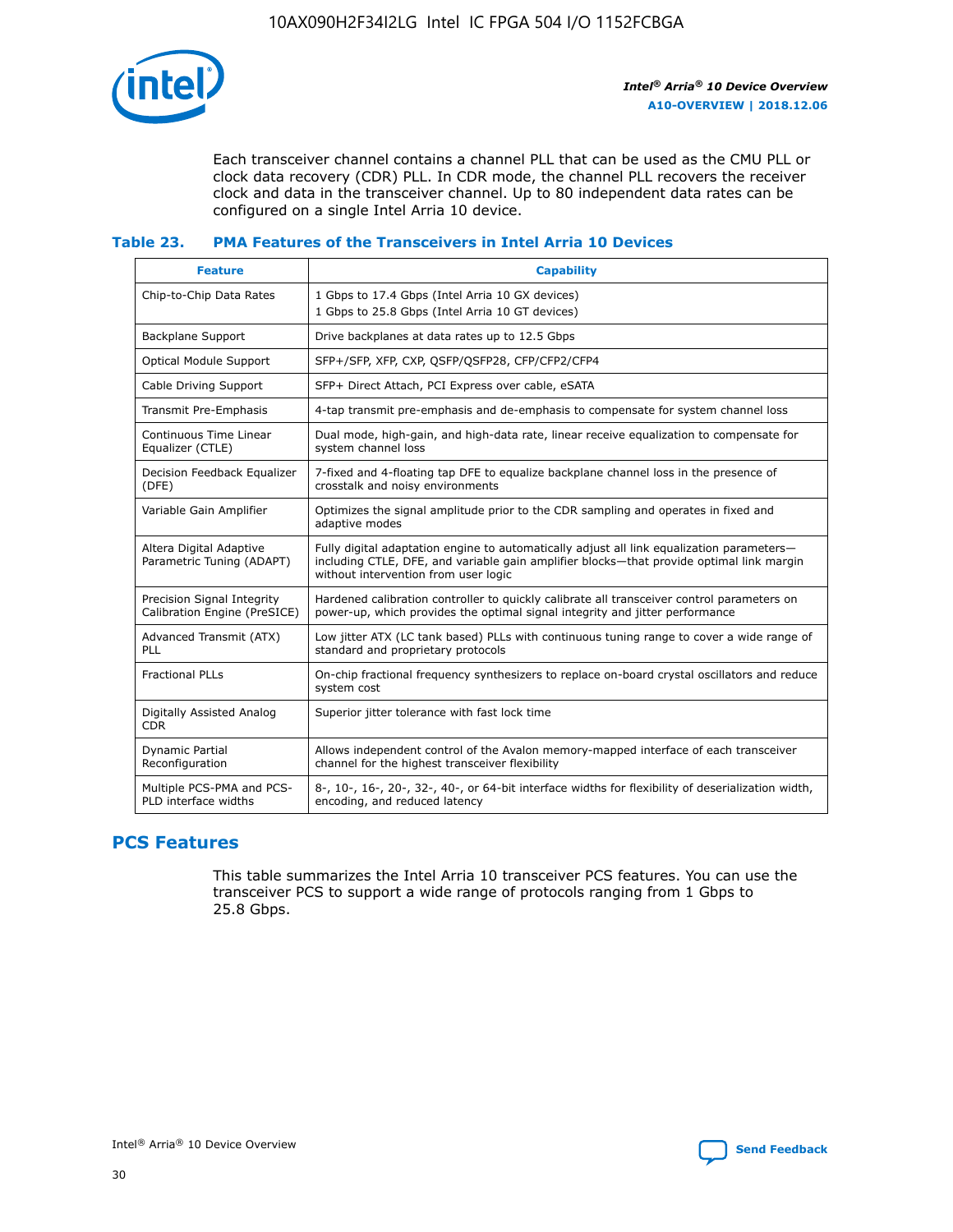

| <b>PCS</b>    | <b>Description</b>                                                                                                                                                                                                                                                                                                                                                                                             |
|---------------|----------------------------------------------------------------------------------------------------------------------------------------------------------------------------------------------------------------------------------------------------------------------------------------------------------------------------------------------------------------------------------------------------------------|
| Standard PCS  | Operates at a data rate up to 12 Gbps<br>Supports protocols such as PCI-Express, CPRI 4.2+, GigE, IEEE 1588 in Hard PCS<br>Implements other protocols using Basic/Custom (Standard PCS) transceiver<br>configuration rules.                                                                                                                                                                                    |
| Enhanced PCS  | Performs functions common to most serial data industry standards, such as word<br>alignment, encoding/decoding, and framing, before data is sent or received off-chip<br>through the PMA<br>• Handles data transfer to and from the FPGA fabric<br>Handles data transfer internally to and from the PMA<br>Provides frequency compensation<br>Performs channel bonding for multi-channel low skew applications |
| PCIe Gen3 PCS | Supports the seamless switching of Data and Clock between the Gen1, Gen2, and Gen3<br>data rates<br>Provides support for PIPE 3.0 features<br>Supports the PIPE interface with the Hard IP enabled, as well as with the Hard IP<br>bypassed                                                                                                                                                                    |

#### **Related Information**

- PCIe Gen1, Gen2, and Gen3 Hard IP on page 26
- Interlaken Support on page 26
- 10 Gbps Ethernet Support on page 26

## **PCS Protocol Support**

This table lists some of the protocols supported by the Intel Arria 10 transceiver PCS. For more information about the blocks in the transmitter and receiver data paths, refer to the related information.

| <b>Protocol</b>                                 | <b>Data Rate</b><br>(Gbps) | <b>Transceiver IP</b>       | <b>PCS Support</b>                      |
|-------------------------------------------------|----------------------------|-----------------------------|-----------------------------------------|
| PCIe Gen3 x1, x2, x4, x8                        | 8.0                        | Native PHY (PIPE)           | Standard PCS and PCIe<br>Gen3 PCS       |
| PCIe Gen2 x1, x2, x4, x8                        | 5.0                        | Native PHY (PIPE)           | <b>Standard PCS</b>                     |
| PCIe Gen1 x1, x2, x4, x8                        | 2.5                        | Native PHY (PIPE)           | Standard PCS                            |
| 1000BASE-X Gigabit Ethernet                     | 1.25                       | Native PHY                  | <b>Standard PCS</b>                     |
| 1000BASE-X Gigabit Ethernet with<br>IEEE 1588v2 | 1.25                       | Native PHY                  | Standard PCS                            |
| 10GBASE-R                                       | 10.3125                    | Native PHY                  | <b>Enhanced PCS</b>                     |
| 10GBASE-R with IEEE 1588v2                      | 10.3125                    | Native PHY                  | <b>Enhanced PCS</b>                     |
| 10GBASE-R with KR FEC                           | 10.3125                    | Native PHY                  | <b>Enhanced PCS</b>                     |
| 10GBASE-KR and 1000BASE-X                       | 10.3125                    | 1G/10GbE and 10GBASE-KR PHY | Standard PCS and<br><b>Enhanced PCS</b> |
| Interlaken (CEI-6G/11G)                         | 3.125 to 17.4              | Native PHY                  | <b>Enhanced PCS</b>                     |
| SFI-S/SFI-5.2                                   | 11.2                       | Native PHY                  | <b>Enhanced PCS</b>                     |
| $10G$ SDI                                       | 10.692                     | Native PHY                  | <b>Enhanced PCS</b>                     |
|                                                 |                            |                             | continued                               |

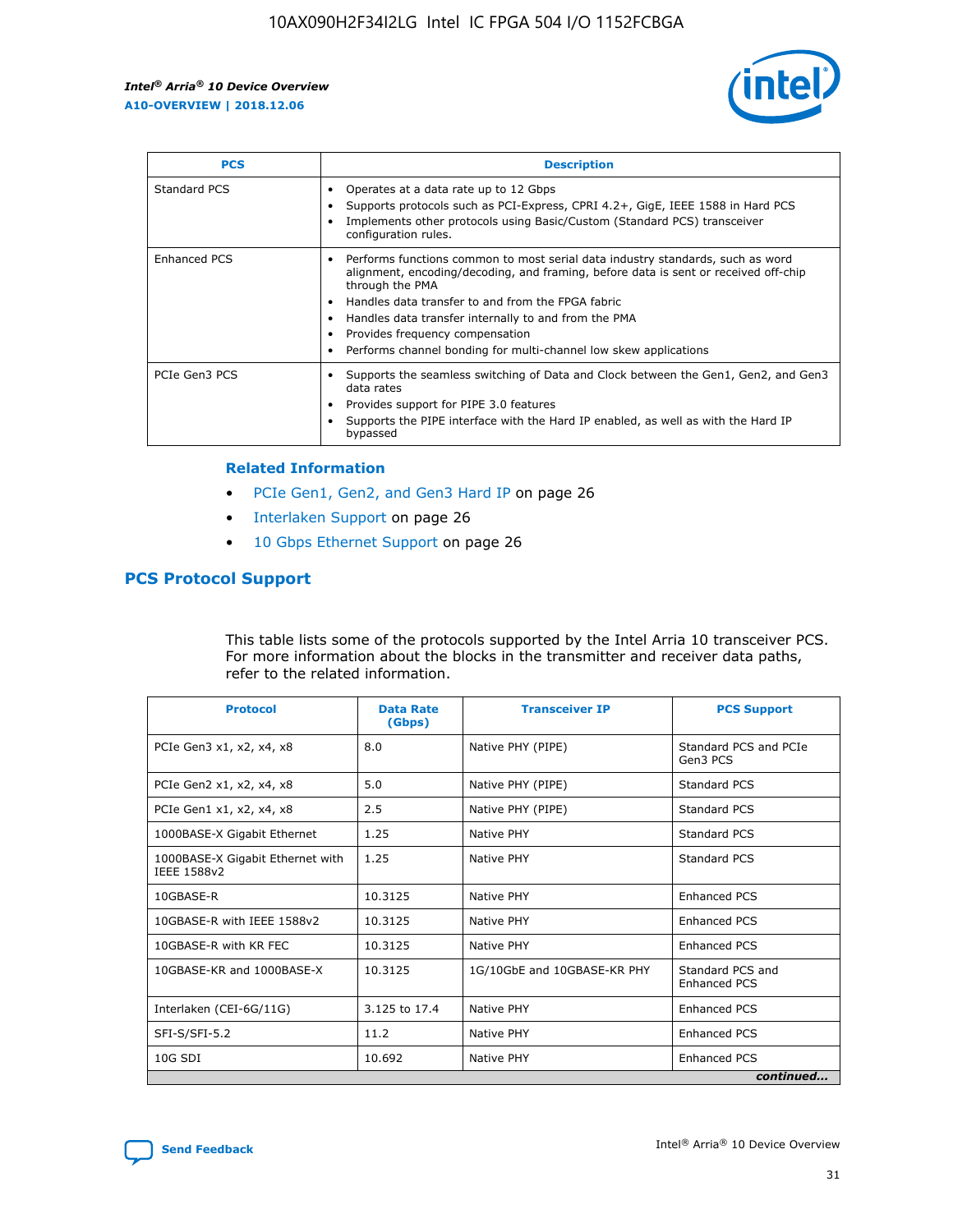

| <b>Protocol</b>      | <b>Data Rate</b><br>(Gbps) | <b>Transceiver IP</b> | <b>PCS Support</b> |
|----------------------|----------------------------|-----------------------|--------------------|
| CPRI 6.0 (64B/66B)   | 0.6144 to<br>10.1376       | Native PHY            | Enhanced PCS       |
| CPRI 4.2 (8B/10B)    | 0.6144 to<br>9.8304        | Native PHY            | Standard PCS       |
| OBSAI RP3 v4.2       | 0.6144 to 6.144            | Native PHY            | Standard PCS       |
| SD-SDI/HD-SDI/3G-SDI | $0.143(12)$ to<br>2.97     | Native PHY            | Standard PCS       |

## **Related Information**

#### [Intel Arria 10 Transceiver PHY User Guide](https://www.intel.com/content/www/us/en/programmable/documentation/nik1398707230472.html#nik1398707091164)

Provides more information about the supported transceiver protocols and PHY IP, the PMA architecture, and the standard, enhanced, and PCIe Gen3 PCS architecture.

# **SoC with Hard Processor System**

Each SoC device combines an FPGA fabric and a hard processor system (HPS) in a single device. This combination delivers the flexibility of programmable logic with the power and cost savings of hard IP in these ways:

- Reduces board space, system power, and bill of materials cost by eliminating a discrete embedded processor
- Allows you to differentiate the end product in both hardware and software, and to support virtually any interface standard
- Extends the product life and revenue through in-field hardware and software updates

 $(12)$  The 0.143 Gbps data rate is supported using oversampling of user logic that you must implement in the FPGA fabric.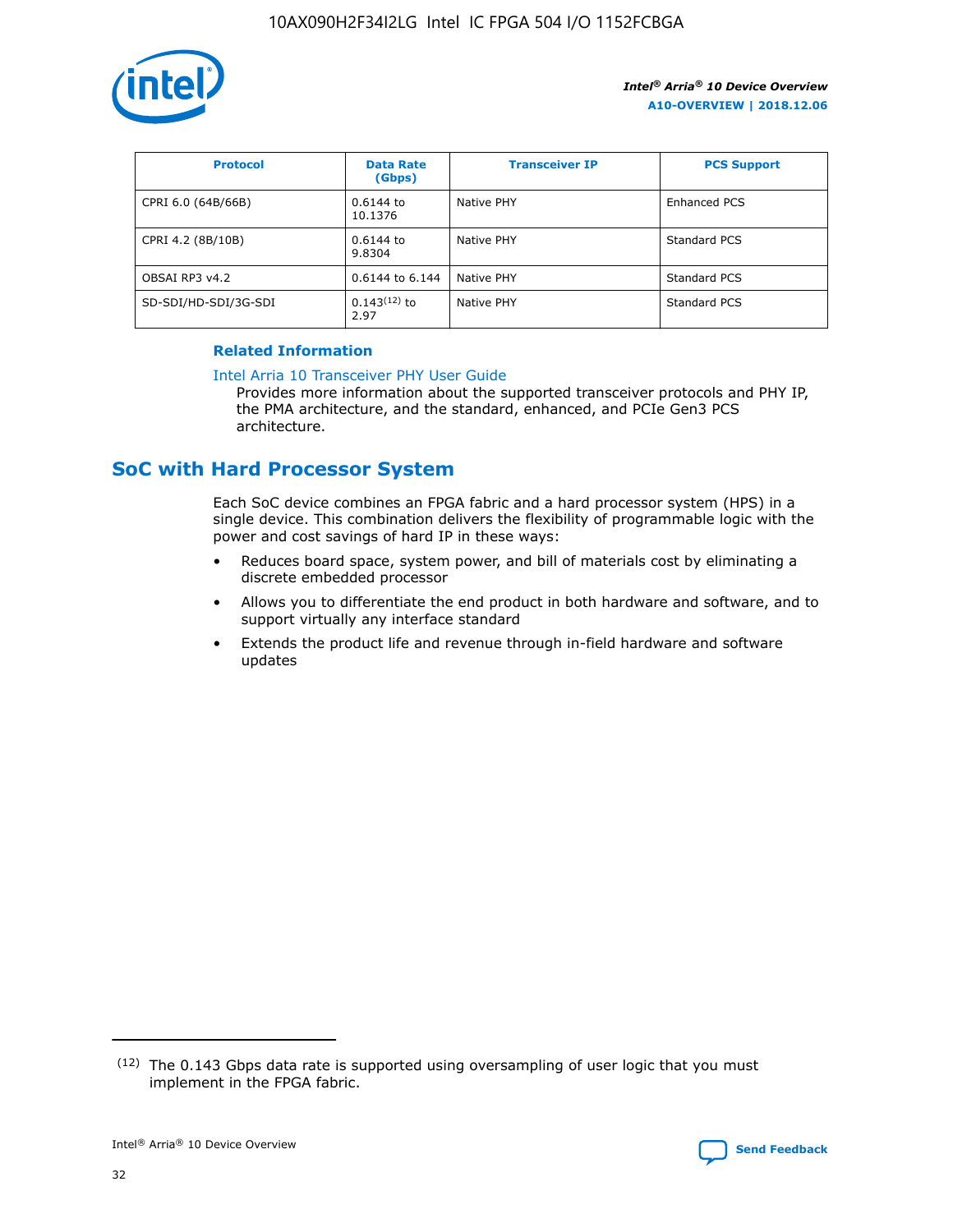

#### **Figure 9. HPS Block Diagram**

This figure shows a block diagram of the HPS with the dual ARM Cortex-A9 MPCore processor.



## **Key Advantages of 20-nm HPS**

The 20-nm HPS strikes a balance between enabling maximum software compatibility with 28-nm SoCs while still improving upon the 28-nm HPS architecture. These improvements address the requirements of the next generation target markets such as wireless and wireline communications, compute and storage equipment, broadcast and military in terms of performance, memory bandwidth, connectivity via backplane and security.

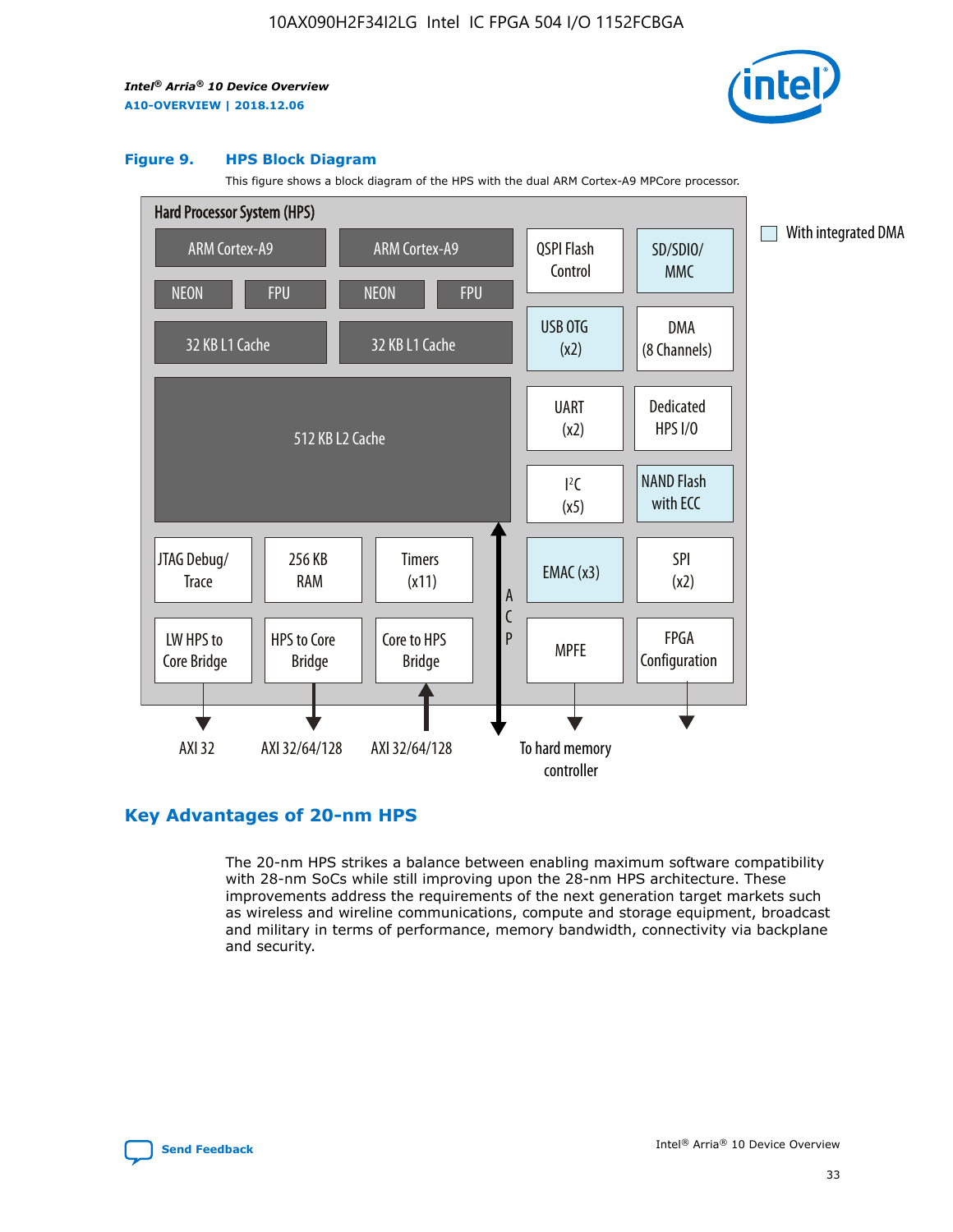

## **Table 24. Improvements in 20 nm HPS**

This table lists the key improvements of the 20 nm HPS compared to the 28 nm HPS.

| <b>Advantages/</b><br><b>Improvements</b>                   | <b>Description</b>                                                                                                                                                                                                                                                                                                                                                                                                                                                                                                                                                                                                                                                                                                                                                                                                                                                                                                      |
|-------------------------------------------------------------|-------------------------------------------------------------------------------------------------------------------------------------------------------------------------------------------------------------------------------------------------------------------------------------------------------------------------------------------------------------------------------------------------------------------------------------------------------------------------------------------------------------------------------------------------------------------------------------------------------------------------------------------------------------------------------------------------------------------------------------------------------------------------------------------------------------------------------------------------------------------------------------------------------------------------|
| Increased performance and<br>overdrive capability           | While the nominal processor frequency is 1.2 GHz, the 20 nm HPS offers an "overdrive"<br>feature which enables a higher processor operating frequency. This requires a higher supply<br>voltage value that is unique to the HPS and may require a separate regulator.                                                                                                                                                                                                                                                                                                                                                                                                                                                                                                                                                                                                                                                   |
| Increased processor memory<br>bandwidth and DDR4<br>support | Up to 64-bit DDR4 memory at 2,400 Mbps support is available for the processor. The hard<br>memory controller for the HPS comprises a multi-port front end that manages connections<br>to a single port memory controller. The multi-port front end allows logic core and the HPS<br>to share ports and thereby the available bandwidth of the memory controller.                                                                                                                                                                                                                                                                                                                                                                                                                                                                                                                                                        |
| Flexible I/O sharing                                        | An advanced I/O pin muxing scheme allows improved sharing of I/O between the HPS and<br>the core logic. The following types of I/O are available for SoC:<br>17 dedicated I/Os-physically located inside the HPS block and are not accessible to<br>logic within the core. The 17 dedicated I/Os are used for HPS clock, resets, and<br>interfacing with boot devices, QSPI, and SD/MMC.<br>48 direct shared I/O-located closest to the HPS block and are ideal for high speed HPS<br>peripherals such as EMAC, USB, and others. There is one bank of 48 I/Os that supports<br>direct sharing where the 48 I/Os can be shared 12 I/Os at a time.<br>Standard (shared) I/O-all standard I/Os can be shared by the HPS peripherals and any<br>logic within the core. For designs where more than 48 I/Os are required to fully use all<br>the peripherals in the HPS, these I/Os can be connected through the core logic. |
| <b>EMAC</b> core                                            | Three EMAC cores are available in the HPS. The EMAC cores enable an application to<br>support two redundant Ethernet connections; for example, backplane, or two EMAC cores<br>for managing IEEE 1588 time stamp information while allowing a third EMAC core for debug<br>and configuration. All three EMACs can potentially share the same time stamps, simplifying<br>the 1588 time stamping implementation. A new serial time stamp interface allows core<br>logic to access and read the time stamp values. The integrated EMAC controllers can be<br>connected to external Ethernet PHY through the provided MDIO or I <sup>2</sup> C interface.                                                                                                                                                                                                                                                                  |
| On-chip memory                                              | The on-chip memory is updated to 256 KB support and can support larger data sets and<br>real time algorithms.                                                                                                                                                                                                                                                                                                                                                                                                                                                                                                                                                                                                                                                                                                                                                                                                           |
| <b>ECC</b> enhancements                                     | Improvements in L2 Cache ECC management allow identification of errors down to the<br>address level. ECC enhancements also enable improved error injection and status reporting<br>via the introduction of new memory mapped access to syndrome and data signals.                                                                                                                                                                                                                                                                                                                                                                                                                                                                                                                                                                                                                                                       |
| HPS to FPGA Interconnect<br>Backbone                        | Although the HPS and the Logic Core can operate independently, they are tightly coupled<br>via a high-bandwidth system interconnect built from high-performance ARM AMBA AXI bus<br>bridges. IP bus masters in the FPGA fabric have access to HPS bus slaves via the FPGA-to-<br>HPS interconnect. Similarly, HPS bus masters have access to bus slaves in the core fabric<br>via the HPS-to-FPGA bridge. Both bridges are AMBA AXI-3 compliant and support<br>simultaneous read and write transactions. Up to three masters within the core fabric can<br>share the HPS SDRAM controller with the processor. Additionally, the processor can be used<br>to configure the core fabric under program control via a dedicated 32-bit configuration port.                                                                                                                                                                  |
| FPGA configuration and HPS<br>booting                       | The FPGA fabric and HPS in the SoCs are powered independently. You can reduce the clock<br>frequencies or gate the clocks to reduce dynamic power.<br>You can configure the FPGA fabric and boot the HPS independently, in any order, providing<br>you with more design flexibility.                                                                                                                                                                                                                                                                                                                                                                                                                                                                                                                                                                                                                                    |
| Security                                                    | New security features have been introduced for anti-tamper management, secure boot,<br>encryption (AES), and authentication (SHA).                                                                                                                                                                                                                                                                                                                                                                                                                                                                                                                                                                                                                                                                                                                                                                                      |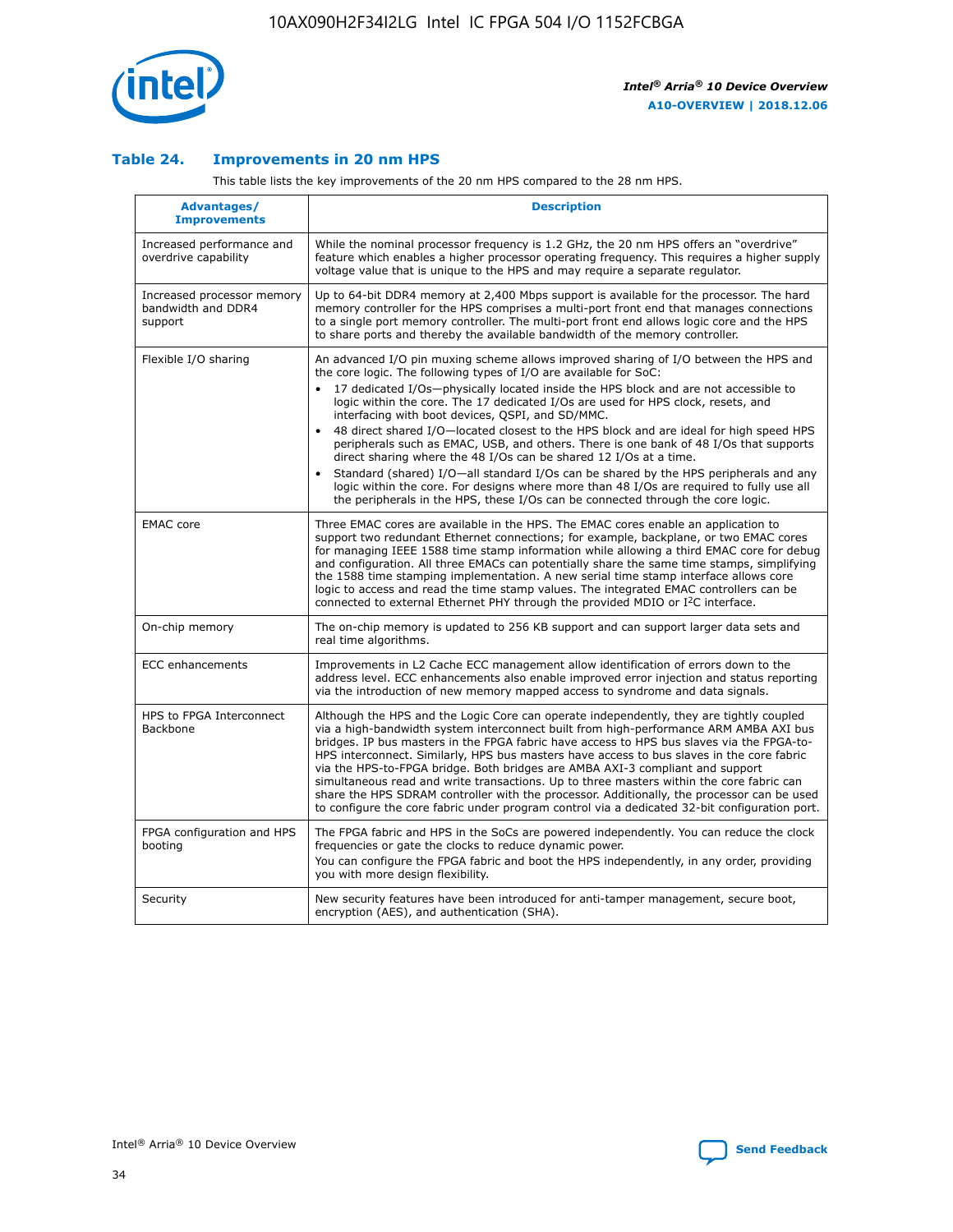

# **Features of the HPS**

The HPS has the following features:

- 1.2-GHz, dual-core ARM Cortex-A9 MPCore processor with up to 1.5-GHz via overdrive
	- ARMv7-A architecture that runs 32-bit ARM instructions, 16-bit and 32-bit Thumb instructions, and 8-bit Java byte codes in Jazelle style
	- Superscalar, variable length, out-of-order pipeline with dynamic branch prediction
	- Instruction Efficiency 2.5 MIPS/MHz, which provides total performance of 7500 MIPS at 1.5 GHz
- Each processor core includes:
	- 32 KB of L1 instruction cache, 32 KB of L1 data cache
	- Single- and double-precision floating-point unit and NEON media engine
	- CoreSight debug and trace technology
	- Snoop Control Unit (SCU) and Acceleration Coherency Port (ACP)
- 512 KB of shared L2 cache
- 256 KB of scratch RAM
- Hard memory controller with support for DDR3, DDR4 and optional error correction code (ECC) support
- Multiport Front End (MPFE) Scheduler interface to the hard memory controller
- 8-channel direct memory access (DMA) controller
- QSPI flash controller with SIO, DIO, QIO SPI Flash support
- NAND flash controller (ONFI 1.0 or later) with DMA and ECC support, updated to support 8 and 16-bit Flash devices and new command DMA to offload CPU for fast power down recovery
- Updated SD/SDIO/MMC controller to eMMC 4.5 with DMA with CE-ATA digital command support
- 3 10/100/1000 Ethernet media access control (MAC) with DMA
- 2 USB On-the-Go (OTG) controllers with DMA
- $\bullet$  5 I<sup>2</sup>C controllers (3 can be used by EMAC for MIO to external PHY)
- 2 UART 16550 Compatible controllers
- 4 serial peripheral interfaces (SPI) (2 Master, 2 Slaves)
- 62 programmable general-purpose I/Os, which includes 48 direct share I/Os that allows the HPS peripherals to connect directly to the FPGA I/Os
- 7 general-purpose timers
- 4 watchdog timers
- Anti-tamper, Secure Boot, Encryption (AES) and Authentication (SHA)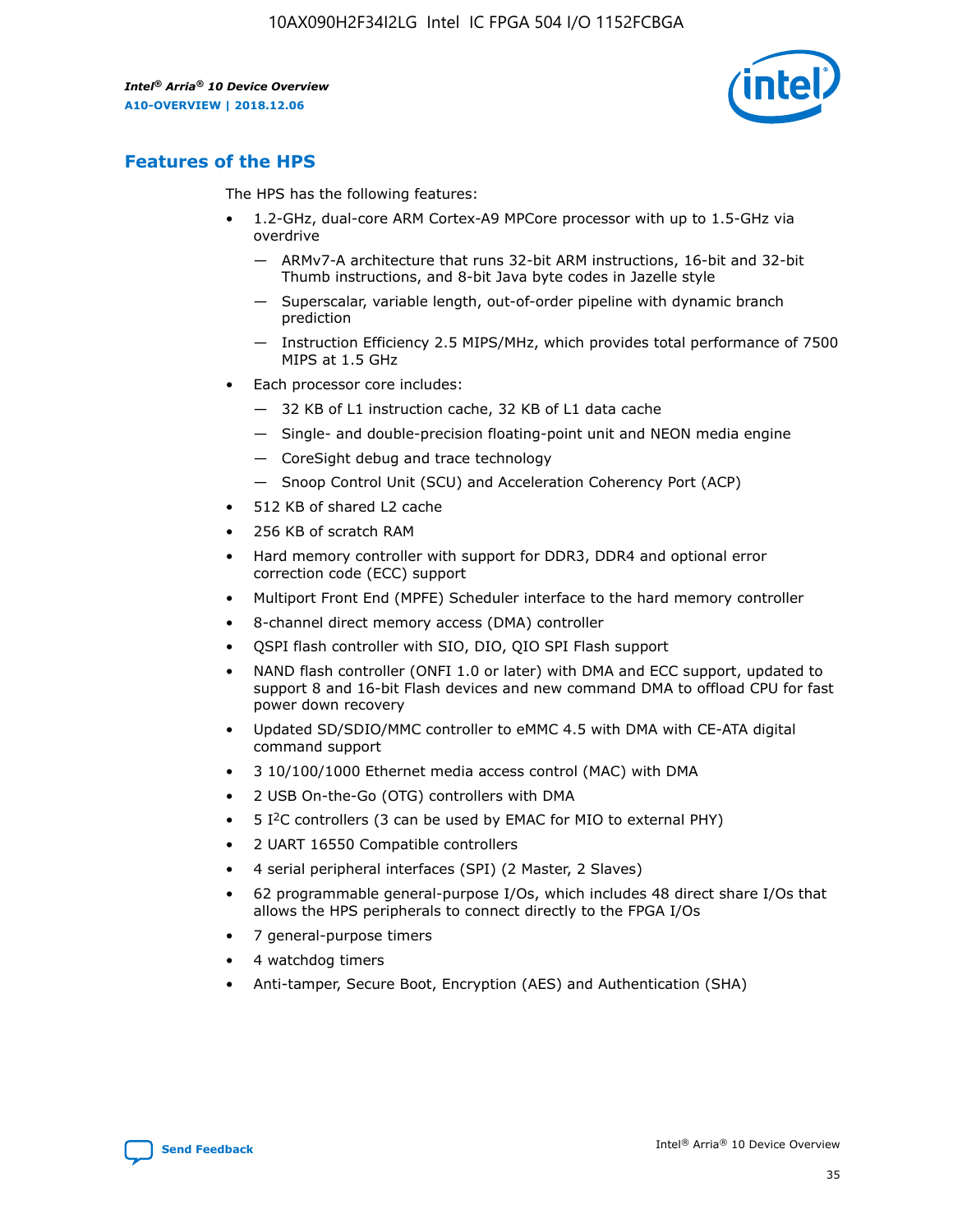

## **System Peripherals and Debug Access Port**

Each Ethernet MAC, USB OTG, NAND flash controller, and SD/MMC controller module has an integrated DMA controller. For modules without an integrated DMA controller, an additional DMA controller module provides up to eight channels of high-bandwidth data transfers. Peripherals that communicate off-chip are multiplexed with other peripherals at the HPS pin level. This allows you to choose which peripherals interface with other devices on your PCB.

The debug access port provides interfaces to industry standard JTAG debug probes and supports ARM CoreSight debug and core traces to facilitate software development.

#### **HPS–FPGA AXI Bridges**

The HPS–FPGA bridges, which support the Advanced Microcontroller Bus Architecture (AMBA) Advanced eXtensible Interface (AXI™) specifications, consist of the following bridges:

- FPGA-to-HPS AMBA AXI bridge—a high-performance bus supporting 32, 64, and 128 bit data widths that allows the FPGA fabric to issue transactions to slaves in the HPS.
- HPS-to-FPGA Avalon/AMBA AXI bridge—a high-performance bus supporting 32, 64, and 128 bit data widths that allows the HPS to issue transactions to slaves in the FPGA fabric.
- Lightweight HPS-to-FPGA AXI bridge—a lower latency 32 bit width bus that allows the HPS to issue transactions to soft peripherals in the FPGA fabric. This bridge is primarily used for control and status register (CSR) accesses to peripherals in the FPGA fabric.

The HPS–FPGA AXI bridges allow masters in the FPGA fabric to communicate with slaves in the HPS logic, and vice versa. For example, the HPS-to-FPGA AXI bridge allows you to share memories instantiated in the FPGA fabric with one or both microprocessors in the HPS, while the FPGA-to-HPS AXI bridge allows logic in the FPGA fabric to access the memory and peripherals in the HPS.

Each HPS–FPGA bridge also provides asynchronous clock crossing for data transferred between the FPGA fabric and the HPS.

#### **HPS SDRAM Controller Subsystem**

The HPS SDRAM controller subsystem contains a multiport SDRAM controller and DDR PHY that are shared between the FPGA fabric (through the FPGA-to-HPS SDRAM interface), the level 2 (L2) cache, and the level 3 (L3) system interconnect. The FPGA-to-HPS SDRAM interface supports AMBA AXI and Avalon® Memory-Mapped (Avalon-MM) interface standards, and provides up to six individual ports for access by masters implemented in the FPGA fabric.

The HPS SDRAM controller supports up to 3 masters (command ports), 3x 64-bit read data ports and 3x 64-bit write data ports.

To maximize memory performance, the SDRAM controller subsystem supports command and data reordering, deficit round-robin arbitration with aging, and high-priority bypass features.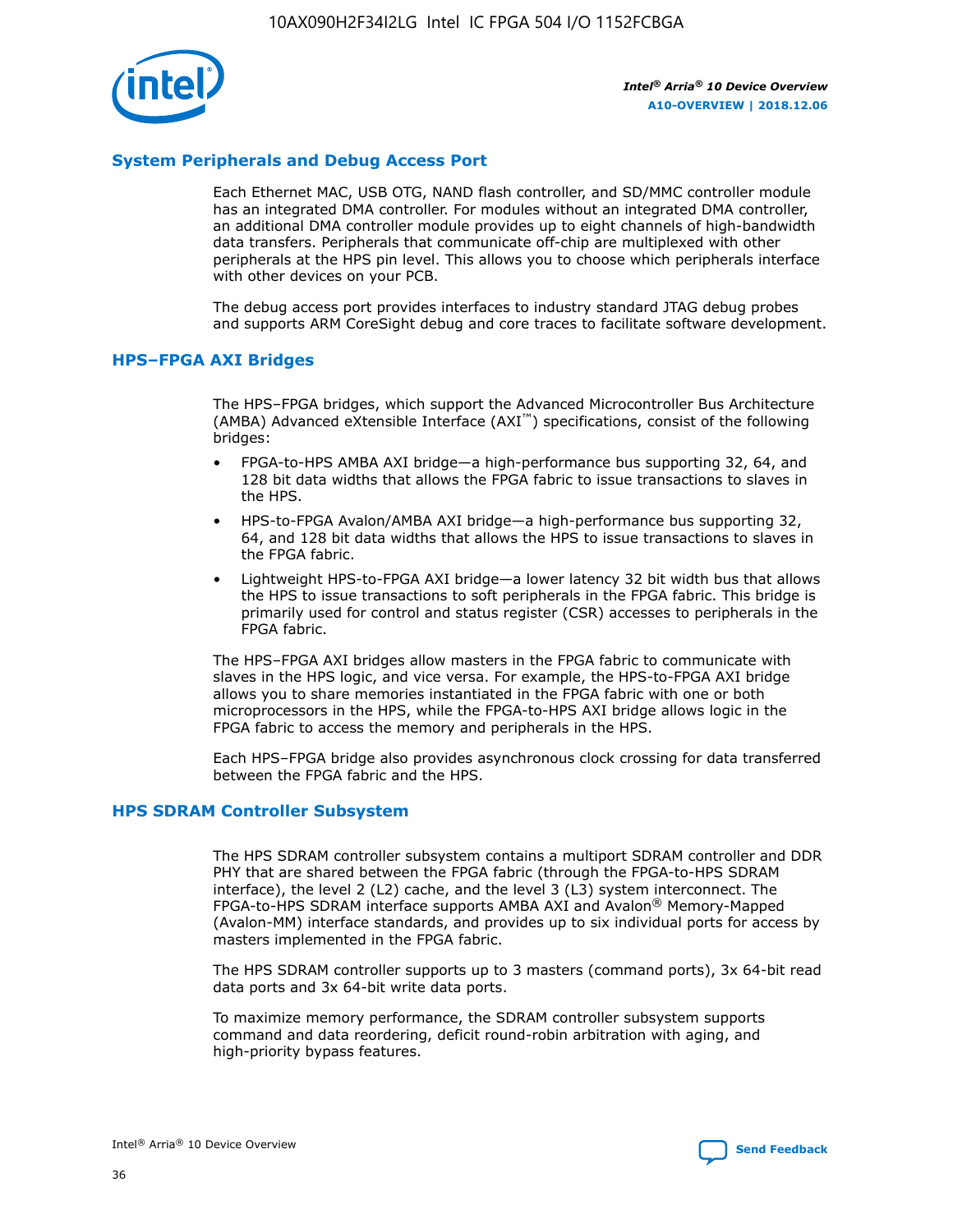

## **FPGA Configuration and HPS Booting**

The FPGA fabric and HPS in the SoC FPGA must be powered at the same time. You can reduce the clock frequencies or gate the clocks to reduce dynamic power.

Once powered, the FPGA fabric and HPS can be configured independently thus providing you with more design flexibility:

- You can boot the HPS independently. After the HPS is running, the HPS can fully or partially reconfigure the FPGA fabric at any time under software control. The HPS can also configure other FPGAs on the board through the FPGA configuration controller.
- Configure the FPGA fabric first, and then boot the HPS from memory accessible to the FPGA fabric.

## **Hardware and Software Development**

For hardware development, you can configure the HPS and connect your soft logic in the FPGA fabric to the HPS interfaces using the Platform Designer system integration tool in the Intel Quartus Prime software.

For software development, the ARM-based SoC FPGA devices inherit the rich software development ecosystem available for the ARM Cortex-A9 MPCore processor. The software development process for Intel SoC FPGAs follows the same steps as those for other SoC devices from other manufacturers. Support for Linux\*, VxWorks\*, and other operating systems are available for the SoC FPGAs. For more information on the operating systems support availability, contact the Intel FPGA sales team.

You can begin device-specific firmware and software development on the Intel SoC FPGA Virtual Target. The Virtual Target is a fast PC-based functional simulation of a target development system—a model of a complete development board. The Virtual Target enables the development of device-specific production software that can run unmodified on actual hardware.

## **Dynamic and Partial Reconfiguration**

The Intel Arria 10 devices support dynamic and partial reconfiguration. You can use dynamic and partial reconfiguration simultaneously to enable seamless reconfiguration of both the device core and transceivers.

## **Dynamic Reconfiguration**

You can reconfigure the PMA and PCS blocks while the device continues to operate. This feature allows you to change the data rates, protocol, and analog settings of a channel in a transceiver bank without affecting on-going data transfer in other transceiver banks. This feature is ideal for applications that require dynamic multiprotocol or multirate support.

## **Partial Reconfiguration**

Using partial reconfiguration, you can reconfigure some parts of the device while keeping the device in operation.

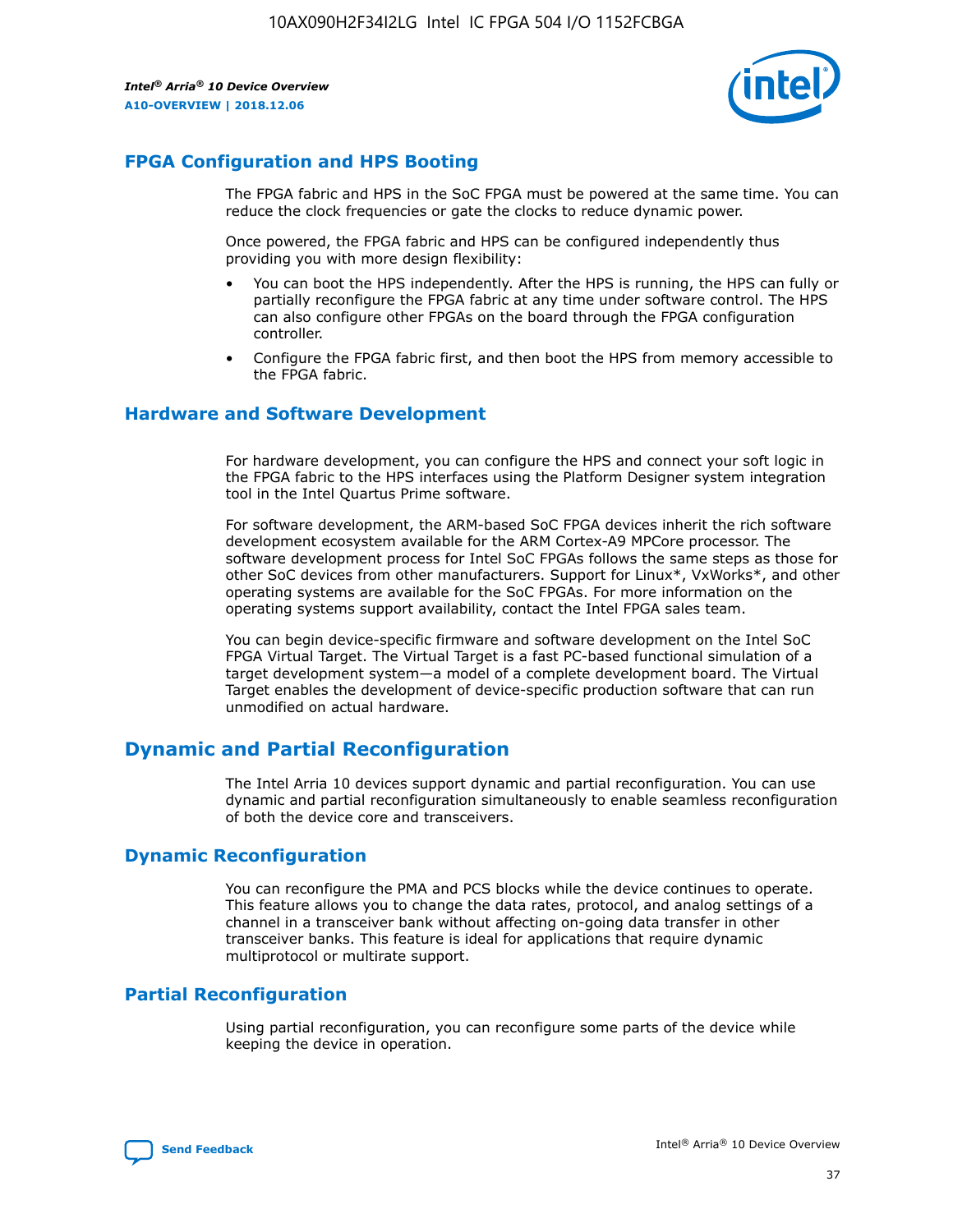

Instead of placing all device functions in the FPGA fabric, you can store some functions that do not run simultaneously in external memory and load them only when required. This capability increases the effective logic density of the device, and lowers cost and power consumption.

In the Intel solution, you do not have to worry about intricate device architecture to perform a partial reconfiguration. The partial reconfiguration capability is built into the Intel Quartus Prime design software, making such time-intensive task simple.

Intel Arria 10 devices support partial reconfiguration in the following configuration options:

- Using an internal host:
	- All supported configuration modes where the FPGA has access to external memory devices such as serial and parallel flash memory.
	- Configuration via Protocol [CvP (PCIe)]
- Using an external host—passive serial (PS), fast passive parallel (FPP) x8, FPP x16, and FPP x32 I/O interface.

# **Enhanced Configuration and Configuration via Protocol**

## **Table 25. Configuration Schemes and Features of Intel Arria 10 Devices**

Intel Arria 10 devices support 1.8 V programming voltage and several configuration schemes.

| <b>Scheme</b>                                                          | <b>Data</b><br><b>Width</b> | <b>Max Clock</b><br>Rate<br>(MHz) | <b>Max Data</b><br>Rate<br>(Mbps)<br>(13) | <b>Decompression</b> | <b>Design</b><br>Security <sup>(1</sup><br>4) | <b>Partial</b><br><b>Reconfiguration</b><br>(15) | <b>Remote</b><br><b>System</b><br><b>Update</b> |
|------------------------------------------------------------------------|-----------------------------|-----------------------------------|-------------------------------------------|----------------------|-----------------------------------------------|--------------------------------------------------|-------------------------------------------------|
| <b>JTAG</b>                                                            | 1 bit                       | 33                                | 33                                        |                      |                                               | Yes(16)                                          |                                                 |
| Active Serial (AS)<br>through the<br>EPCO-L<br>configuration<br>device | 1 bit,<br>4 bits            | 100                               | 400                                       | Yes                  | Yes                                           | $Y_{PS}(16)$                                     | Yes                                             |
| Passive serial (PS)<br>through CPLD or<br>external<br>microcontroller  | 1 bit                       | 100                               | 100                                       | Yes                  | Yes                                           | Yes(16)                                          | Parallel<br>Flash<br>Loader<br>(PFL) IP<br>core |
|                                                                        |                             |                                   |                                           |                      |                                               |                                                  | continued                                       |

<sup>(13)</sup> Enabling either compression or design security features affects the maximum data rate. Refer to the Intel Arria 10 Device Datasheet for more information.

<sup>(14)</sup> Encryption and compression cannot be used simultaneously.

 $<sup>(15)</sup>$  Partial reconfiguration is an advanced feature of the device family. If you are interested in</sup> using partial reconfiguration, contact Intel for support.

 $(16)$  Partial configuration can be performed only when it is configured as internal host.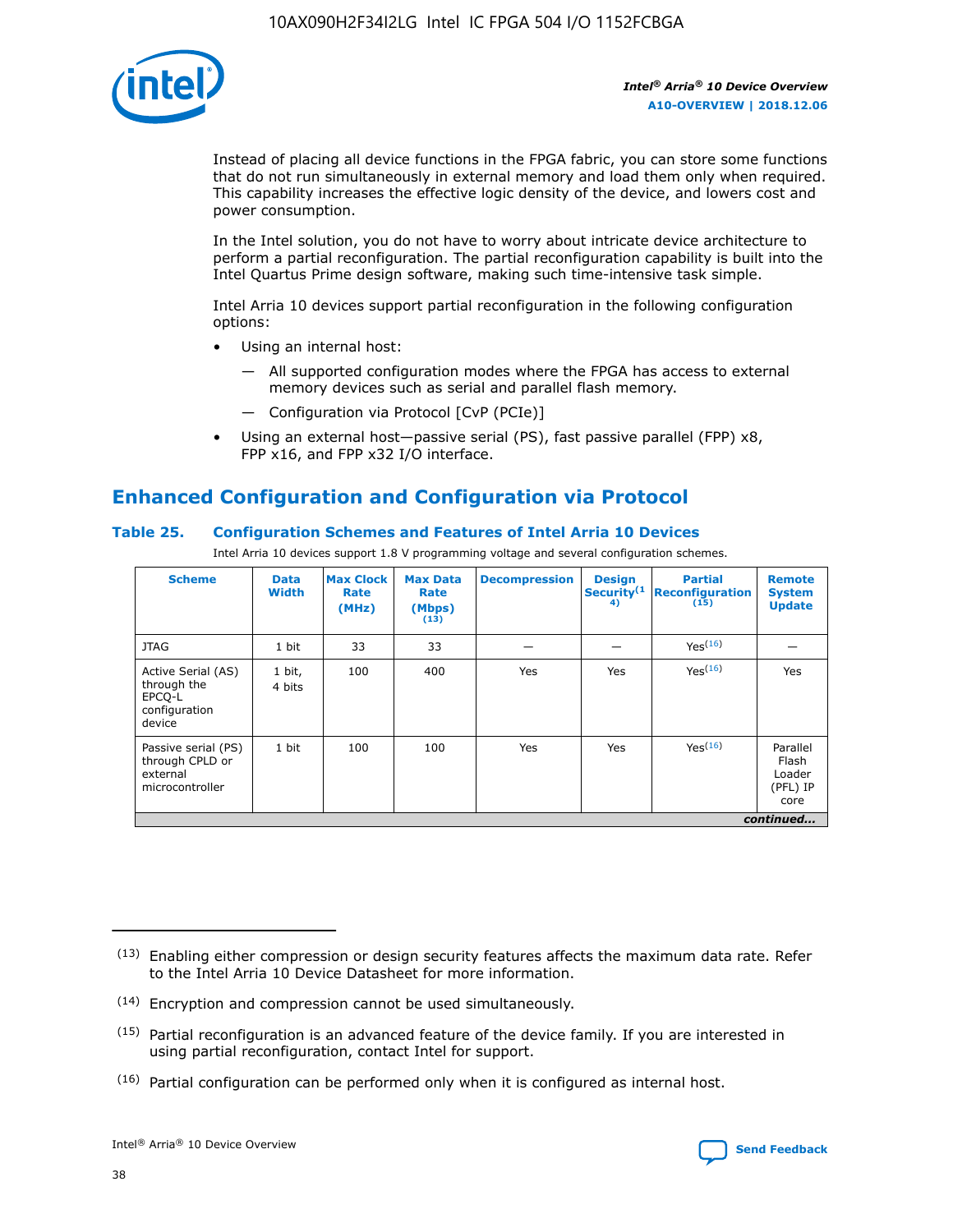

| <b>Scheme</b>                                    | <b>Data</b><br><b>Width</b> | <b>Max Clock</b><br>Rate<br>(MHz) | <b>Max Data</b><br>Rate<br>(Mbps)<br>(13) | <b>Decompression</b> | <b>Design</b><br>Security <sup>(1</sup><br>4) | <b>Partial</b><br><b>Reconfiguration</b><br>(15) | <b>Remote</b><br><b>System</b><br><b>Update</b> |
|--------------------------------------------------|-----------------------------|-----------------------------------|-------------------------------------------|----------------------|-----------------------------------------------|--------------------------------------------------|-------------------------------------------------|
| Fast passive                                     | 8 bits                      | 100                               | 3200                                      | <b>Yes</b>           | Yes                                           | Yes(17)                                          | PFL IP                                          |
| parallel (FPP)<br>through CPLD or                | 16 bits                     |                                   |                                           | Yes                  | Yes                                           |                                                  | core                                            |
| external<br>microcontroller                      | 32 bits                     |                                   |                                           | Yes                  | Yes                                           |                                                  |                                                 |
| Configuration via                                | 16 bits                     | 100                               | 3200                                      | Yes                  | Yes                                           | Yes <sup>(17)</sup>                              |                                                 |
| <b>HPS</b>                                       | 32 bits                     |                                   |                                           | Yes                  | Yes                                           |                                                  |                                                 |
| Configuration via<br>Protocol [CvP<br>$(PCIe^*)$ | x1, x2,<br>x4, x8<br>lanes  |                                   | 8000                                      | Yes                  | Yes                                           | Yes <sup>(16)</sup>                              |                                                 |

You can configure Intel Arria 10 devices through PCIe using Configuration via Protocol (CvP). The Intel Arria 10 CvP implementation conforms to the PCIe 100 ms power-up-to-active time requirement.

#### **Related Information**

[Configuration via Protocol \(CvP\) Implementation in Intel FPGAs User Guide](https://www.intel.com/content/www/us/en/programmable/documentation/dsu1441819344145.html#dsu1442269728522) Provides more information about the CvP configuration scheme.

# **SEU Error Detection and Correction**

Intel Arria 10 devices offer robust and easy-to-use single-event upset (SEU) error detection and correction circuitry.

The detection and correction circuitry includes protection for Configuration RAM (CRAM) programming bits and user memories. The CRAM is protected by a continuously running CRC error detection circuit with integrated ECC that automatically corrects one or two errors and detects higher order multi-bit errors. When more than two errors occur, correction is available through reloading of the core programming file, providing a complete design refresh while the FPGA continues to operate.

The physical layout of the Intel Arria 10 CRAM array is optimized to make the majority of multi-bit upsets appear as independent single-bit or double-bit errors which are automatically corrected by the integrated CRAM ECC circuitry. In addition to the CRAM protection, the M20K memory blocks also include integrated ECC circuitry and are layout-optimized for error detection and correction. The MLAB does not have ECC.

<sup>(17)</sup> Supported at a maximum clock rate of 100 MHz.



 $(13)$  Enabling either compression or design security features affects the maximum data rate. Refer to the Intel Arria 10 Device Datasheet for more information.

<sup>(14)</sup> Encryption and compression cannot be used simultaneously.

 $(15)$  Partial reconfiguration is an advanced feature of the device family. If you are interested in using partial reconfiguration, contact Intel for support.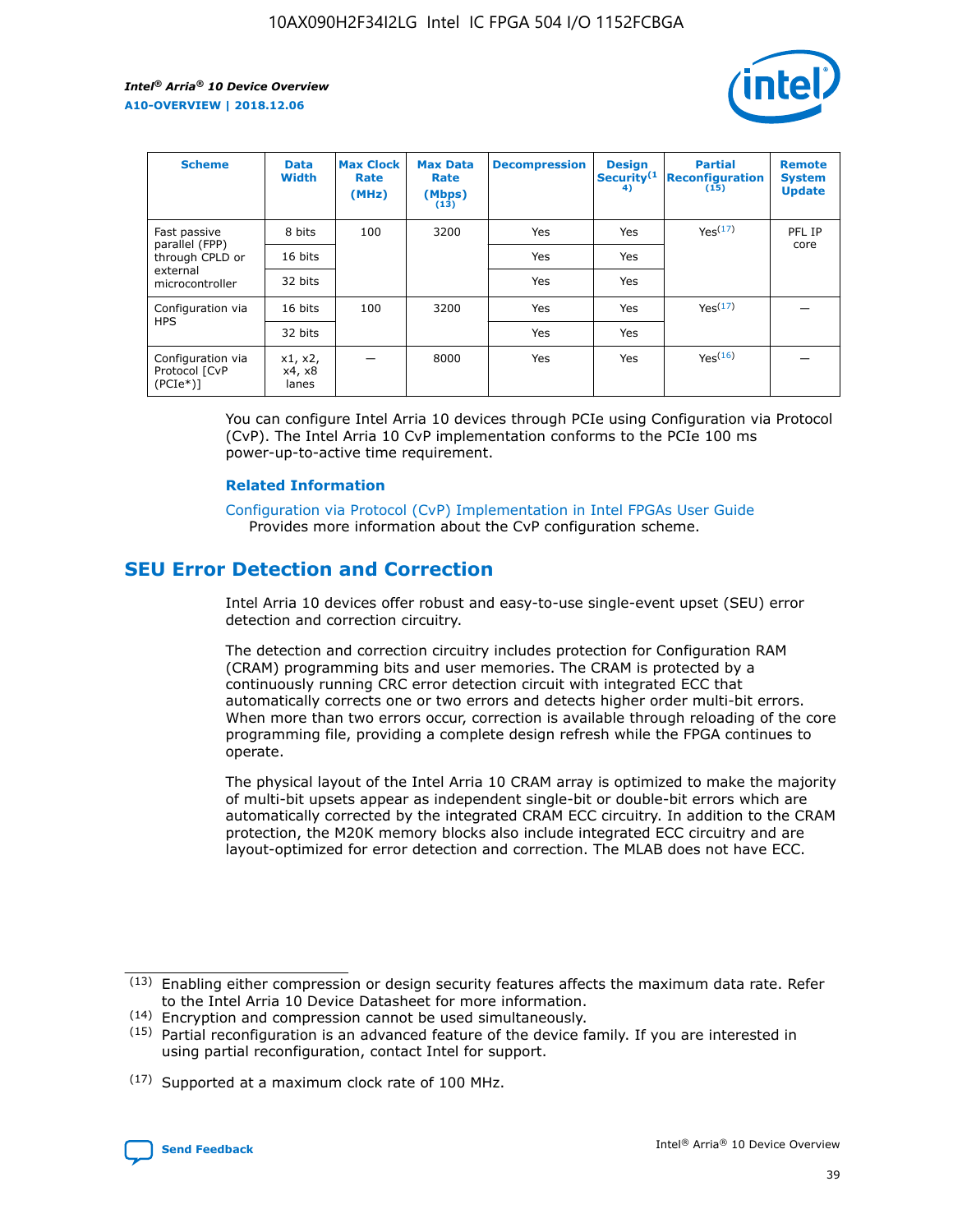

## **Power Management**

Intel Arria 10 devices leverage the advanced 20 nm process technology, a low 0.9 V core power supply, an enhanced core architecture, and several optional power reduction techniques to reduce total power consumption by as much as 40% compared to Arria V devices and as much as 60% compared to Stratix V devices.

The optional power reduction techniques in Intel Arria 10 devices include:

- **SmartVID**—a code is programmed into each device during manufacturing that allows a smart regulator to operate the device at lower core  $V_{CC}$  while maintaining performance
- **Programmable Power Technology**—non-critical timing paths are identified by the Intel Quartus Prime software and the logic in these paths is biased for low power instead of high performance
- **Low Static Power Options**—devices are available with either standard static power or low static power while maintaining performance

Furthermore, Intel Arria 10 devices feature Intel's industry-leading low power transceivers and include a number of hard IP blocks that not only reduce logic resources but also deliver substantial power savings compared to soft implementations. In general, hard IP blocks consume up to 90% less power than the equivalent soft logic implementations.

# **Incremental Compilation**

The Intel Quartus Prime software incremental compilation feature reduces compilation time and helps preserve performance to ease timing closure. The incremental compilation feature enables the partial reconfiguration flow for Intel Arria 10 devices.

Incremental compilation supports top-down, bottom-up, and team-based design flows. This feature facilitates modular, hierarchical, and team-based design flows where different designers compile their respective design sections in parallel. Furthermore, different designers or IP providers can develop and optimize different blocks of the design independently. These blocks can then be imported into the top level project.

# **Document Revision History for Intel Arria 10 Device Overview**

| <b>Document</b><br><b>Version</b> | <b>Changes</b>                                                                                                                                                                                                                                                              |
|-----------------------------------|-----------------------------------------------------------------------------------------------------------------------------------------------------------------------------------------------------------------------------------------------------------------------------|
| 2018.12.06                        | Added links to Intel Arria 10 device errata documents.<br>Removed automotive temperature option from the Intel Arria 10 GX devices.<br>Removed -3 fabric speed grade from the Intel Arria 10 GT devices.<br>Updated power options for the Intel Arria 10 GX and GT devices. |
| 2018.04.09                        | Updated the lowest $V_{CC}$ from 0.83 V to 0.82 V in the topic listing a summary of the device features.                                                                                                                                                                    |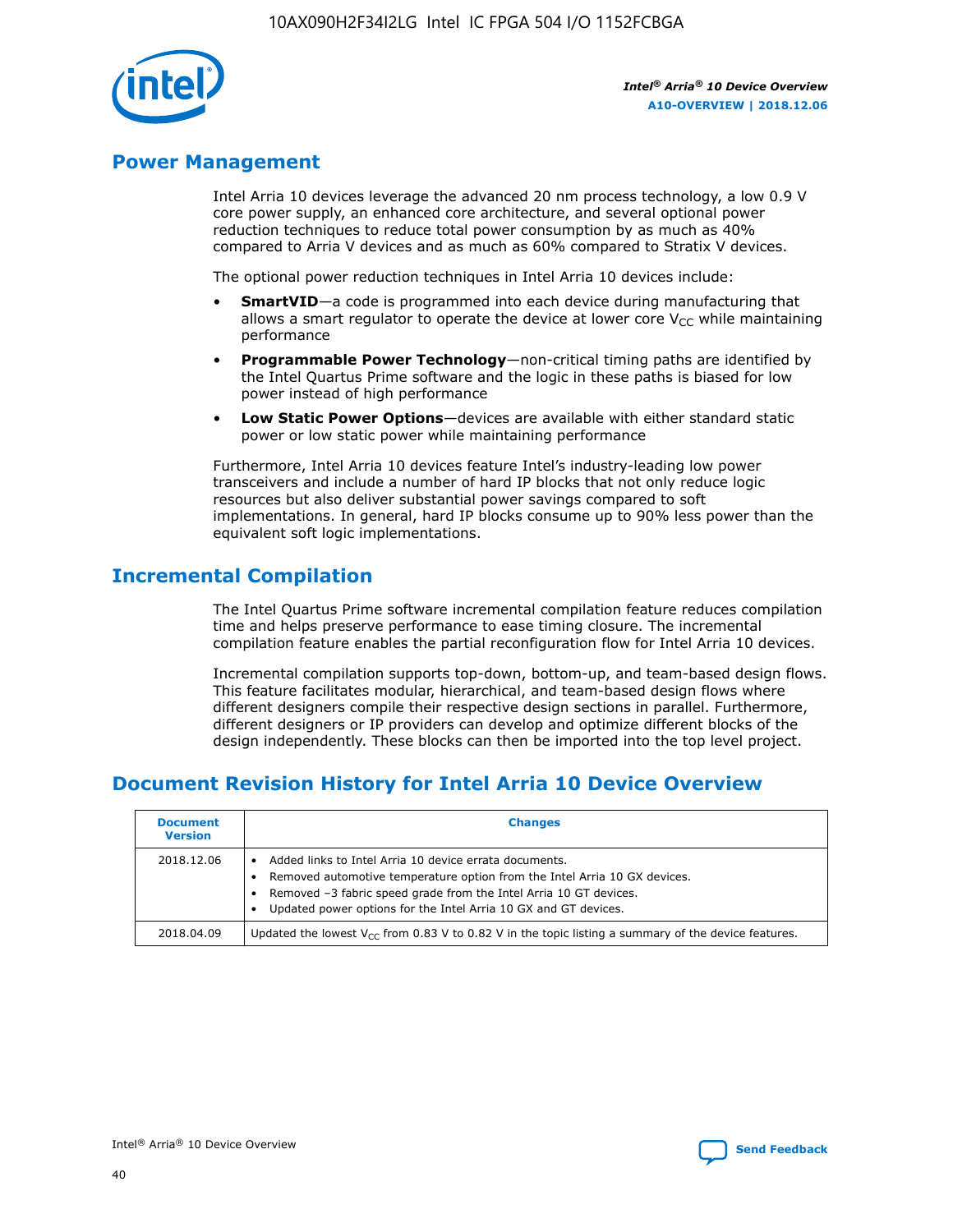*Intel® Arria® 10 Device Overview* **A10-OVERVIEW | 2018.12.06**



| <b>Date</b>    | <b>Version</b> | <b>Changes</b>                                                                                                                                                                                                                                                                                                                                                                                                                                                                                                                                                                                                                                                                                                                                                                                                                                                                                                                                                            |
|----------------|----------------|---------------------------------------------------------------------------------------------------------------------------------------------------------------------------------------------------------------------------------------------------------------------------------------------------------------------------------------------------------------------------------------------------------------------------------------------------------------------------------------------------------------------------------------------------------------------------------------------------------------------------------------------------------------------------------------------------------------------------------------------------------------------------------------------------------------------------------------------------------------------------------------------------------------------------------------------------------------------------|
| January 2018   | 2018.01.17     | Updated the maximum data rate for HPS (Intel Arria 10 SX devices<br>external memory interface DDR3 controller from 2,166 Mbps to 2,133<br>Mbps.<br>Updated maximum frequency supported for half rate QDRII and QDRII<br>+ SRAM to 633 MHz in Memory Standards Supported by the Soft<br>Memory Controller table.<br>Updated transceiver backplane capability to 12.5 Gbps.<br>$\bullet$<br>Removed transceiver speed grade 5 in Sample Ordering Core and<br>Available Options for Intel Arria 10 GX Devices figure.<br>Removed package code 40, low static power, SmartVID, industrial, and<br>military operating temperature support from Sample Ordering Core and<br>Available Options for Intel Arria 10 GT Devices figure.<br>Updated short reach transceiver rate for Intel Arria 10 GT devices to<br>25.8 Gbps.<br>Removed On-Die Instrumentation - EyeQ and Jitter Margin Tool<br>support from PMA Features of the Transceivers in Intel Arria 10 Devices<br>table. |
| September 2017 | 2017.09.20     | Updated the maximum speed of the DDR4 external memory interface from<br>1,333 MHz/2,666 Mbps to 1,200 MHz/2,400 Mbps.                                                                                                                                                                                                                                                                                                                                                                                                                                                                                                                                                                                                                                                                                                                                                                                                                                                     |
| July 2017      | 2017.07.13     | Corrected the automotive temperature range in the figure showing the<br>available options for the Intel Arria 10 GX devices from "-40°C to 100°C"<br>to "-40°C to 125°C".                                                                                                                                                                                                                                                                                                                                                                                                                                                                                                                                                                                                                                                                                                                                                                                                 |
| July 2017      | 2017.07.06     | Added automotive temperature option to Intel Arria 10 GX device family.                                                                                                                                                                                                                                                                                                                                                                                                                                                                                                                                                                                                                                                                                                                                                                                                                                                                                                   |
| May 2017       | 2017.05.08     | Corrected protocol names with "1588" to "IEEE 1588v2".<br>Updated the vertical migration table to remove vertical migration<br>between Intel Arria 10 GX and Intel Arria 10 SX device variants.<br>Removed all "Preliminary" marks.                                                                                                                                                                                                                                                                                                                                                                                                                                                                                                                                                                                                                                                                                                                                       |
| March 2017     | 2017.03.15     | Removed the topic about migration from Intel Arria 10 to Intel Stratix<br>10 devices.<br>Rebranded as Intel.<br>$\bullet$                                                                                                                                                                                                                                                                                                                                                                                                                                                                                                                                                                                                                                                                                                                                                                                                                                                 |
| October 2016   | 2016.10.31     | Removed package F36 from Intel Arria 10 GX devices.<br>Updated Intel Arria 10 GT sample ordering code and maximum GX<br>$\bullet$<br>transceiver count. Intel Arria 10 GT devices are available only in the<br>SF45 package option with a maximum of 72 transceivers.                                                                                                                                                                                                                                                                                                                                                                                                                                                                                                                                                                                                                                                                                                     |
| May 2016       | 2016.05.02     | Updated the FPGA Configuration and HPS Booting topic.<br>Remove V <sub>CC</sub> PowerManager from the Summary of Features, Power<br>Management and Arria 10 Device Variants and packages topics. This<br>feature is no longer supported in Arria 10 devices.<br>Removed LPDDR3 from the Memory Standards Supported by the HPS<br>Hard Memory Controller table in the Memory Standards Supported by<br>Intel Arria 10 Devices topic. This standard is only supported by the<br>FPGA.<br>Removed transceiver speed grade 5 from the Device Variants and<br>Packages topic for Arria 10 GX and SX devices.                                                                                                                                                                                                                                                                                                                                                                   |
| February 2016  | 2016.02.11     | Changed the maximum Arria 10 GT datarate to 25.8 Gbps and the<br>minimum datarate to 1 Gbps globally.<br>Revised the state for Core clock networks in the Summary of Features<br>$\bullet$<br>topic.<br>Changed the transceiver parameters in the "Summary of Features for<br>Arria 10 Devices" table.<br>• Changed the transceiver parameters in the "Maximum Resource Counts<br>for Arria 10 GT Devices" table.<br>• Changed the package availability for GT devices in the "Package Plan<br>for Arria 10 GT Devices" table.<br>Changed the package configurations for GT devices in the "Migration"<br>Capability Across Arria 10 Product Lines" figure.<br>continued                                                                                                                                                                                                                                                                                                  |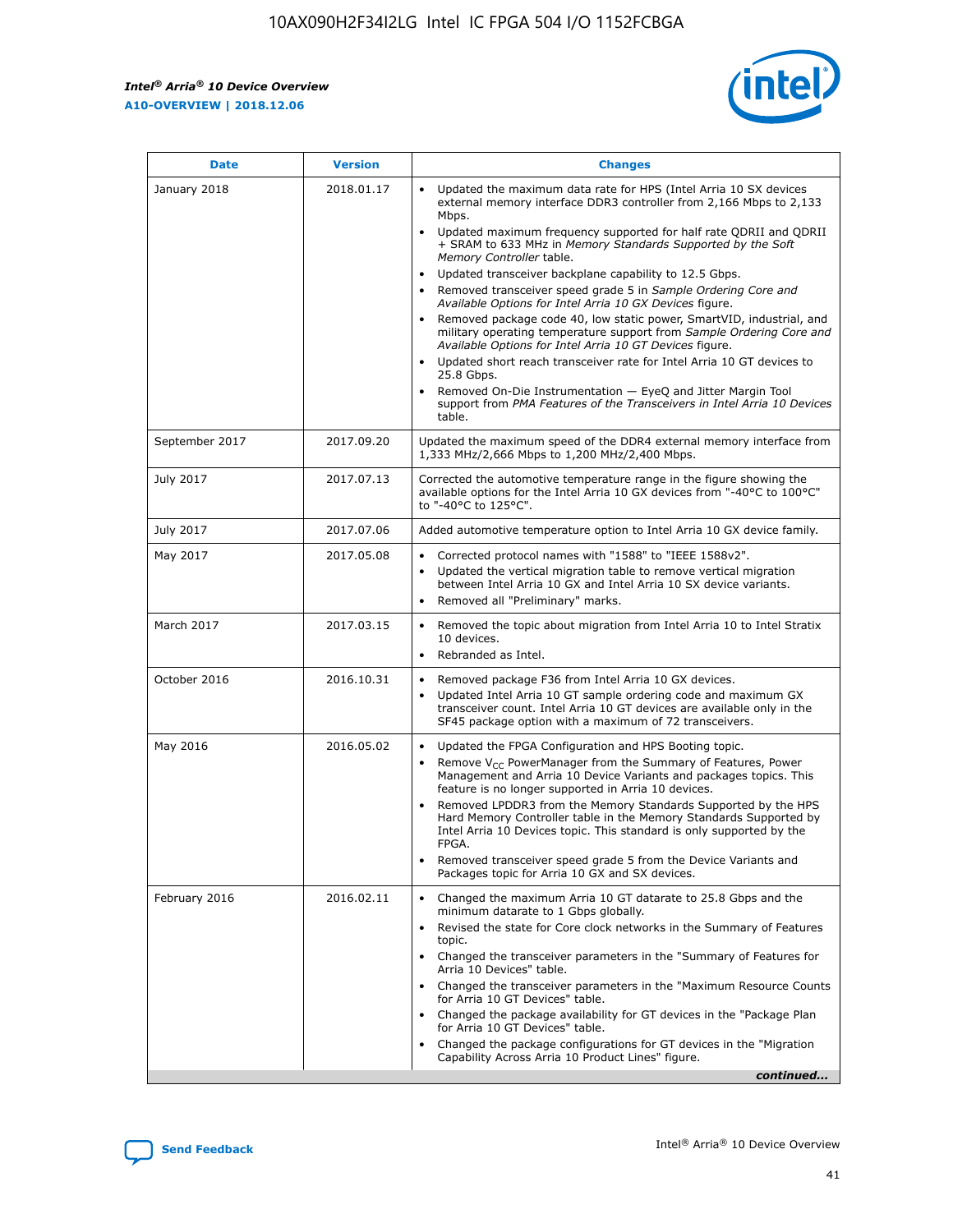

| <b>Date</b>   | <b>Version</b> | <b>Changes</b>                                                                                                                                                                   |
|---------------|----------------|----------------------------------------------------------------------------------------------------------------------------------------------------------------------------------|
|               |                | • Changed transceiver parameters in the "Low Power Serial Transceivers"<br>section.                                                                                              |
|               |                | • Changed the transceiver descriptions in the "Device Variants for the<br>Arria 10 Device Family" table.                                                                         |
|               |                | Changed the "Sample Ordering Code and Available Options for Arria 10<br>GT Devices" figure.                                                                                      |
|               |                | Changed the datarates for GT devices in the "PMA Features" section.                                                                                                              |
|               |                | Changed the datarates for GT devices in the "PCS Features" section.<br>$\bullet$                                                                                                 |
| December 2015 | 2015.12.14     | Updated the number of M20K memory blocks for Arria 10 GX 660 from<br>$\bullet$<br>2133 to 2131 and corrected the total RAM bit from 48,448 Kb to<br>48,408 Kb.                   |
|               |                | Corrected the number of DSP blocks for Arria 10 GX 660 from 1688 to<br>$\bullet$<br>1687 in the table listing floating-point arithmetic resources.                               |
| November 2015 | 2015.11.02     | Updated the maximum resources for Arria 10 GX 220, GX 320, GX 480,<br>$\bullet$<br>GX 660, SX 220, SX 320, SX 480, and SX 660.                                                   |
|               |                | Updated resource count for Arria 10 GX 320, GX 480, GX 660, SX 320,<br>$\bullet$<br>SX 480, a SX 660 devices in Number of Multipliers in Intel Arria 10<br><b>Devices</b> table. |
|               |                | Updated the available options for Arria 10 GX, GT, and SX.<br>$\bullet$                                                                                                          |
|               |                | Changed instances of Quartus II to Quartus Prime.<br>$\bullet$                                                                                                                   |
| June 2015     | 2015.06.15     | Corrected label for Intel Arria 10 GT product lines in the vertical migration<br>figure.                                                                                         |
| May 2015      | 2015.05.15     | Corrected the DDR3 half rate and quarter rate maximum frequencies in the<br>table that lists the memory standards supported by the Intel Arria 10 hard<br>memory controller.     |
| May 2015      | 2015.05.04     | • Added support for 13.5G JESD204b in the Summary of Features table.<br>• Added a link to Arria 10 GT Channel Usage in the Arria 10 GT Package<br>Plan topic.                    |
|               |                | • Added a note to the table, Maximum Resource Counts for Arria 10 GT<br>devices.                                                                                                 |
|               |                | Updated the power requirements of the transceivers in the Low Power<br>Serial Transceivers topic.                                                                                |
| January 2015  | 2015.01.23     | • Added floating point arithmetic features in the Summary of Features<br>table.                                                                                                  |
|               |                | • Updated the total embedded memory from 38.38 megabits (Mb) to<br>65.6 Mb.                                                                                                      |
|               |                | • Updated the table that lists the memory standards supported by Intel<br>Arria 10 devices.                                                                                      |
|               |                | Removed support for DDR3U, LPDDR3 SDRAM, RLDRAM 2, and DDR2.<br>Moved RLDRAM 3 support from hard memory controller to soft memory                                                |
|               |                | controller. RLDRAM 3 support uses hard PHY with soft memory<br>controller.                                                                                                       |
|               |                | Added soft memory controller support for QDR IV.                                                                                                                                 |
|               |                | Updated the maximum resource count table to include the number of<br>hard memory controllers available in each device variant.                                                   |
|               |                | Updated the transceiver PCS data rate from 12.5 Gbps to 12 Gbps.<br>$\bullet$                                                                                                    |
|               |                | Updated the max clock rate of PS, FPP x8, FPP x16, and Configuration<br>via HPS from 125 MHz to 100 MHz.                                                                         |
|               |                | Added a feature for fractional synthesis PLLs: PLL cascading.                                                                                                                    |
|               |                | Updated the HPS programmable general-purpose I/Os from 54 to 62.<br>$\bullet$                                                                                                    |
|               |                | continued                                                                                                                                                                        |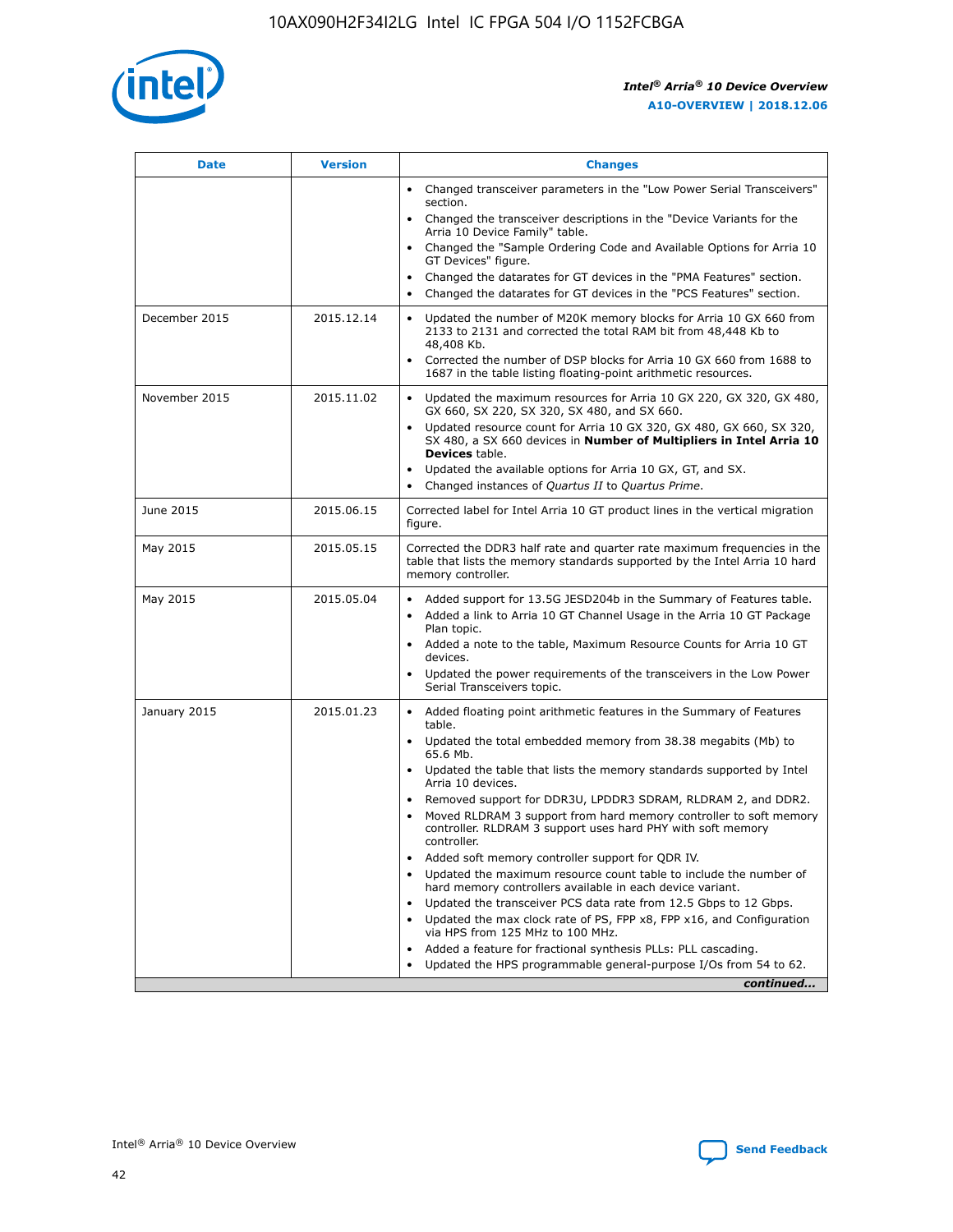r



| <b>Date</b>    | <b>Version</b> | <b>Changes</b>                                                                                                                                                                                                                                                                                                                                                                                                                                                                                                                                      |
|----------------|----------------|-----------------------------------------------------------------------------------------------------------------------------------------------------------------------------------------------------------------------------------------------------------------------------------------------------------------------------------------------------------------------------------------------------------------------------------------------------------------------------------------------------------------------------------------------------|
| September 2014 | 2014.09.30     | Corrected the 3 V I/O and LVDS I/O counts for F35 and F36 packages<br>$\bullet$<br>of Arria 10 GX.<br>Corrected the 3 V I/O, LVDS I/O, and transceiver counts for the NF40<br>$\bullet$<br>package of the Arria GX 570 and 660.<br>Removed 3 V I/O, LVDS I/O, and transceiver counts for the NF40<br>package of the Arria GX 900 and 1150. The NF40 package is not<br>available for Arria 10 GX 900 and 1150.                                                                                                                                       |
| August 2014    | 2014.08.18     | Updated Memory (Kb) M20K maximum resources for Arria 10 GX 660<br>devices from 42,660 to 42,620.<br>Added GPIO columns consisting of LVDS I/O Bank and 3V I/O Bank in<br>$\bullet$<br>the Package Plan table.<br>Added how to use memory interface clock frequency higher than 533<br>$\bullet$<br>MHz in the I/O vertical migration.<br>Added information to clarify that RLDRAM3 support uses hard PHY with<br>$\bullet$<br>soft memory controller.<br>Added variable precision DSP blocks support for floating-point<br>$\bullet$<br>arithmetic. |
| June 2014      | 2014.06.19     | Updated number of dedicated I/Os in the HPS block to 17.                                                                                                                                                                                                                                                                                                                                                                                                                                                                                            |
| February 2014  | 2014.02.21     | Updated transceiver speed grade options for GT devices in Figure 2.                                                                                                                                                                                                                                                                                                                                                                                                                                                                                 |
| February 2014  | 2014.02.06     | Updated data rate for Arria 10 GT devices from 28.1 Gbps to 28.3 Gbps.                                                                                                                                                                                                                                                                                                                                                                                                                                                                              |
| December 2013  | 2013.12.10     | Updated the HPS memory standards support from LPDDR2 to LPDDR3.<br>Updated HPS block diagram to include dedicated HPS I/O and FPGA<br>$\bullet$<br>Configuration blocks as well as repositioned SD/SDIO/MMC, DMA, SPI<br>and NAND Flash with ECC blocks.                                                                                                                                                                                                                                                                                            |
| December 2013  | 2013.12.02     | Initial release.                                                                                                                                                                                                                                                                                                                                                                                                                                                                                                                                    |